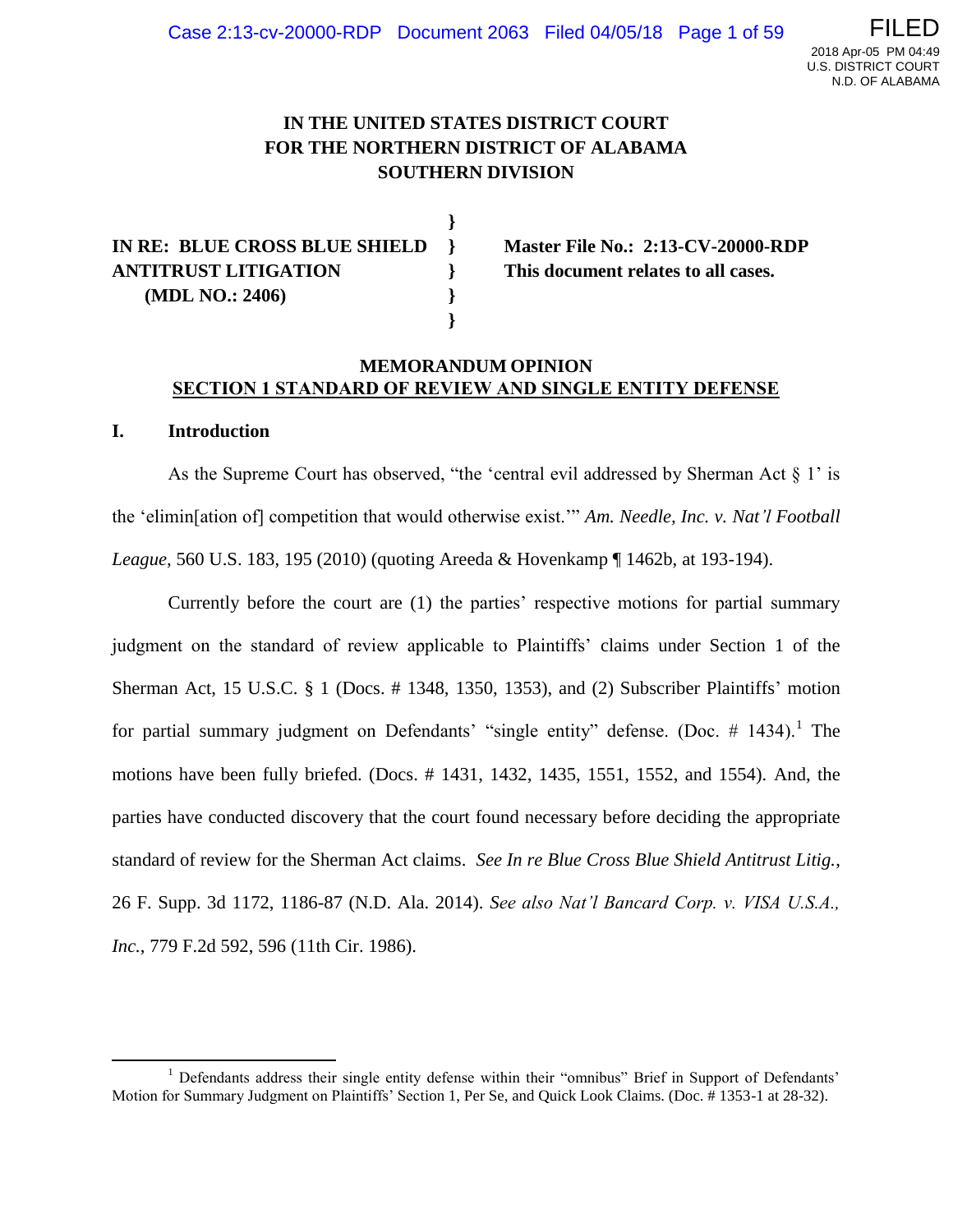## **II. Relevant Undisputed Facts**

 $\overline{\phantom{a}}$ 

The facts set out in this opinion are gleaned from the parties' submissions of facts claimed to be undisputed, their respective responses to those submissions, and the court's own examination of the evidentiary record. All reasonable doubts about the facts have been resolved in favor of the nonmoving party. *See Info. Sys. & Networks Corp. v. City of Atlanta*, 281 F.3d 1220, 1224 (11th Cir. 2002). These are the "facts" for summary judgment purposes only. They may not be the actual facts that could be established through live testimony at trial. *See Cox v. Admr. U.S. Steel & Carnegie Pension Fund*, 17 F.3d 1386, 1400 (11th Cir. 1994). Some familiarity with the Blue Cross and Blue Shield organizations is presumed.

## **A. The History of Blue Cross and Blue Shield Organization**

Nearly one hundred years ago, Justice Holmes reminded us that a "page of history is worth volumes of logic." *N.Y. Trust Co. v. Eisner*, 256 U.S. 345, 349 (1921). In order to properly assess Plaintiffs' claims and Defendants' arguments, the court begins with a discussion of the history of the Blue Cross and Blue Shield organization and the trademarks (the "Blue Marks").<sup>2</sup>

During the Great Depression, the majority of the population was medically underserved because most people simply could not afford hospital and medical care. (Docs. # 1349 at 11; 1431 at 14; 1435 at 10, n. 4 $1$ <sup>3</sup> In response, local hospitals and medical societies developed prepaid plans to serve Americans' healthcare needs in local areas. (Docs. # 1349 at 11; 1431 at 14; 1435 at 10). On occasion, a subscriber prepaid at one hospital but desired services from a

<sup>&</sup>lt;sup>2</sup> As will be explained more fully below, the Blue Cross and Blue Shield trademarks play a central role in the business strategy employed by the Defendants in this case. For example, defending the strength of the Blue Marks is ostensibly the justification for many of the alleged restraints challenged by Plaintiffs.

 $3$  Due to (1) the volume of exhibits filed in support of the parties' respective motions for partial summary judgment, and (2) the parties' inability to cite to CM/ECF page numbers because of the volume of sealed exhibits in this case, in some instances, the court has relied on the parties' respective responses to an opponent's asserted undisputed facts in compiling the relevant undisputed facts referenced in this opinion. That is, where appropriate, if a party has not disputed an asserted undisputed fact, the court has relied on that failure to dispute the asserted undisputed fact as establishing that fact as undisputed for purposes of the instant motions.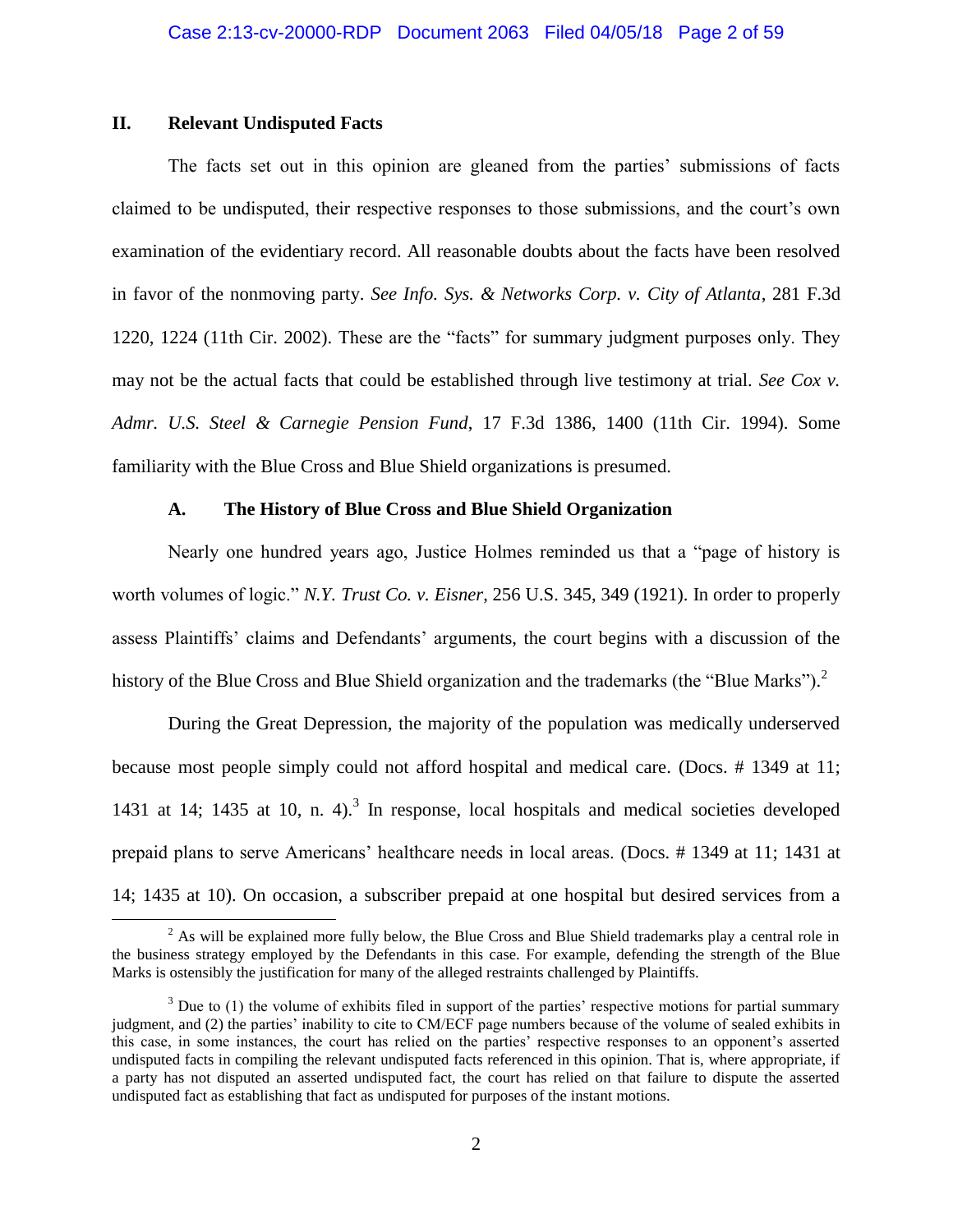#### Case 2:13-cv-20000-RDP Document 2063 Filed 04/05/18 Page 3 of 59

different hospital at the time of illness. To remedy this problem, multi-hospital plans became the norm. (Docs. # 1349 at 11; 1431 at 15; 1435 at 11).

By 1939, the American Hospital Association ("AHA") issued "Standards for Non-Profit Hospital Service Plans." (Doc. # 1350-13). Under these standards, approval by the AHA's Commission on Hospital Service gave a Plan "permission to identify the plan by using the seal of the American Hospital Association superimposed upon a blue cross." (Docs. # 1350-13 at 5-6; Doc. # 1353-19 at 6). The approval program for Blue Cross Plans was controlled by the Blue Cross Commission. (Doc. # 1353-5 at 11-12). The AHA standards discouraged the establishment of new Plans where the community was already being "adequately served by existing Blue Cross Plans." (Doc. # 1353-5 at 14). The Blue Cross Commission promoted one Plan per service area to reduce administrative costs through economies of scale, as well as to reduce health care costs by obtaining participation of hospitals on more favorable terms to the Plans. (Doc. # 1431-29 at 13-15).

The American Medical Association ("AMA") also approved the concept of prepayment plans, and promulgated approval standards for such plans. (Docs. # 1349 at 12; 1431 at 15; 1435 at 13). The AMA set up the Associated Medical Care Plans ("AMCP") "to administer the approval program" for Blue Shield Plans. (Doc. # 1353-7 at 84-85). Medical care plans that met the AMA/AMCP's standards likewise could use a blue shield emblazoned with a caduceus. (Docs. # 1353-20 at 16; 1431 at 15; 1435 at 13).

The taxation of excess profits and the freezing of wage rates during World War II stimulated employer participation in paying the cost of hospitalization and other medical protection for employees. This change enabled employers to give a small wage increase to their employees at very little net cost to themselves by paying part or all of the cost of group health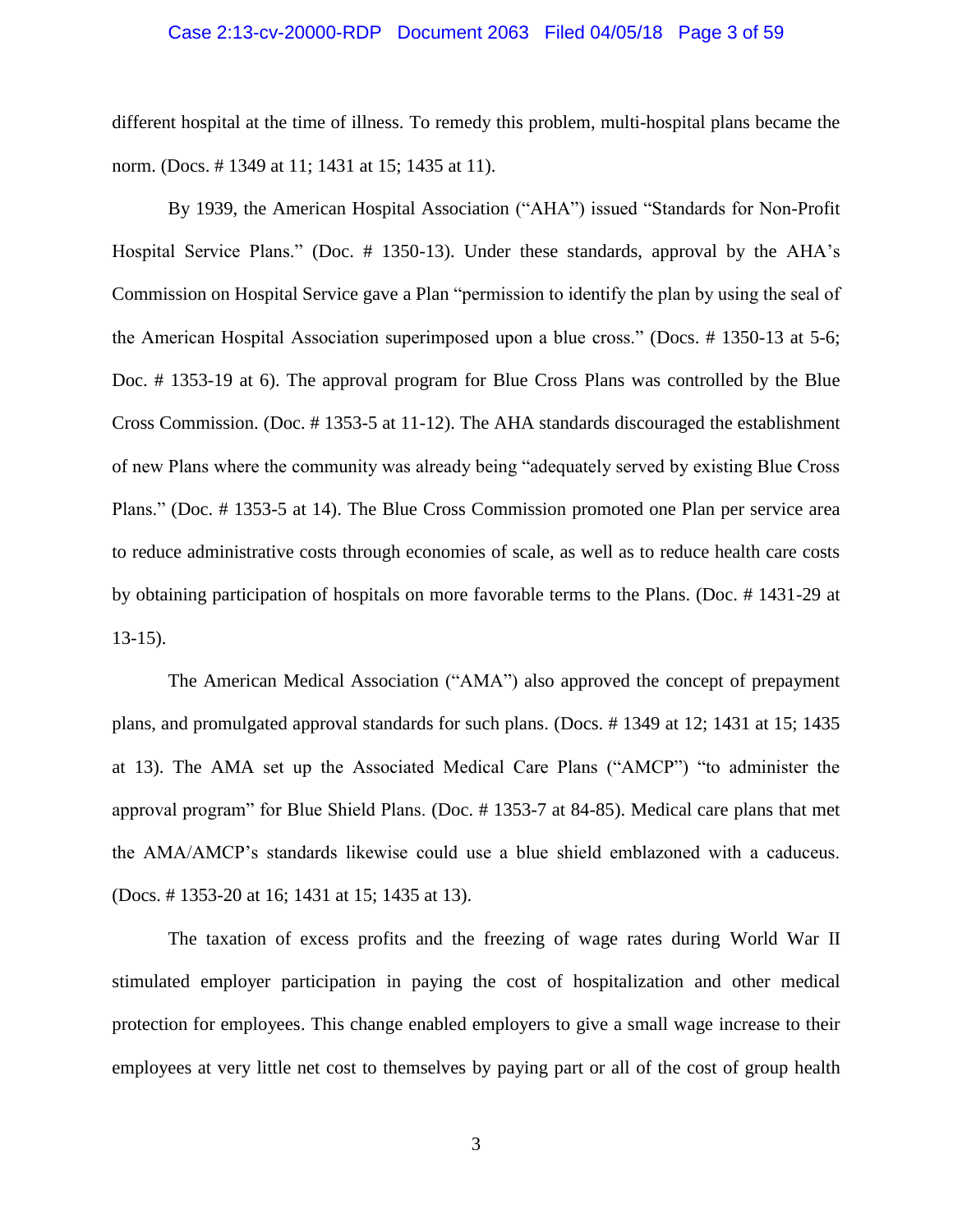### Case 2:13-cv-20000-RDP Document 2063 Filed 04/05/18 Page 4 of 59

insurance. (Doc. # 1353-4 at 76). After the war, the Taft-Hartley Act established health benefits as a condition of employment (Doc. # 1353-7 at 93), and the National Labor Relations Board ruled that health insurance was "a mandatory subject of collective bargaining." *Cross, W.W., & Co.*, 77 N.L.R.B. 1162 (1948).

In 1947, in an effort to better compete with commercial insurance companies for employer-sponsored plans, Plans started experimenting with syndicates. (Doc. # 1353-7 at 94). Under these arrangements, a Plan in a state where a company's home office was located negotiated benefits at a certain price. (*Id.*). Plans in other regions or states where the company had operations were given the details of the arrangement, and those Plans could choose to participate in the arrangement. (*Id.*). The "Home" Plan guaranteed full delivery to the company and accepted all or part of the underwriting risk, depending on the cooperating Plans' agreed participation. (*Id.*). "Within five years, some 250 syndicates were providing coverage to about 1.2 million people." (Doc. # 1353-7 at 94). By working together, Plans were able to service national accounts, including the Federal Employees Health Benefit Program. (Doc. # 1353-1 at 16; 1431 at 18; 1435 at 17).

In 1972, the AHA transferred ownership of the Blue Cross Marks to the Blue Cross Association. (Doc. # 1349-1 at 32). On a separate track, the AMA-sponsored AMCP changed its name to the Blue Shield Medical Care Plans, then it became the National Association of Blue Shield Plans, and then later the Blue Shield Association. (Doc. # 1349-1 at 32-33).

At some point in the 1970s, the Blue Cross and Blue Shield Associations concluded that the Blue System needed cohesive national unity, which they believed could be achieved by working together. (Doc. # 1353-55 at 2). The staffs of the two associations began to consolidate in 1977 or 1978 (Doc. # 1349-1 at 33), but the associations did not legally merge until 1981 or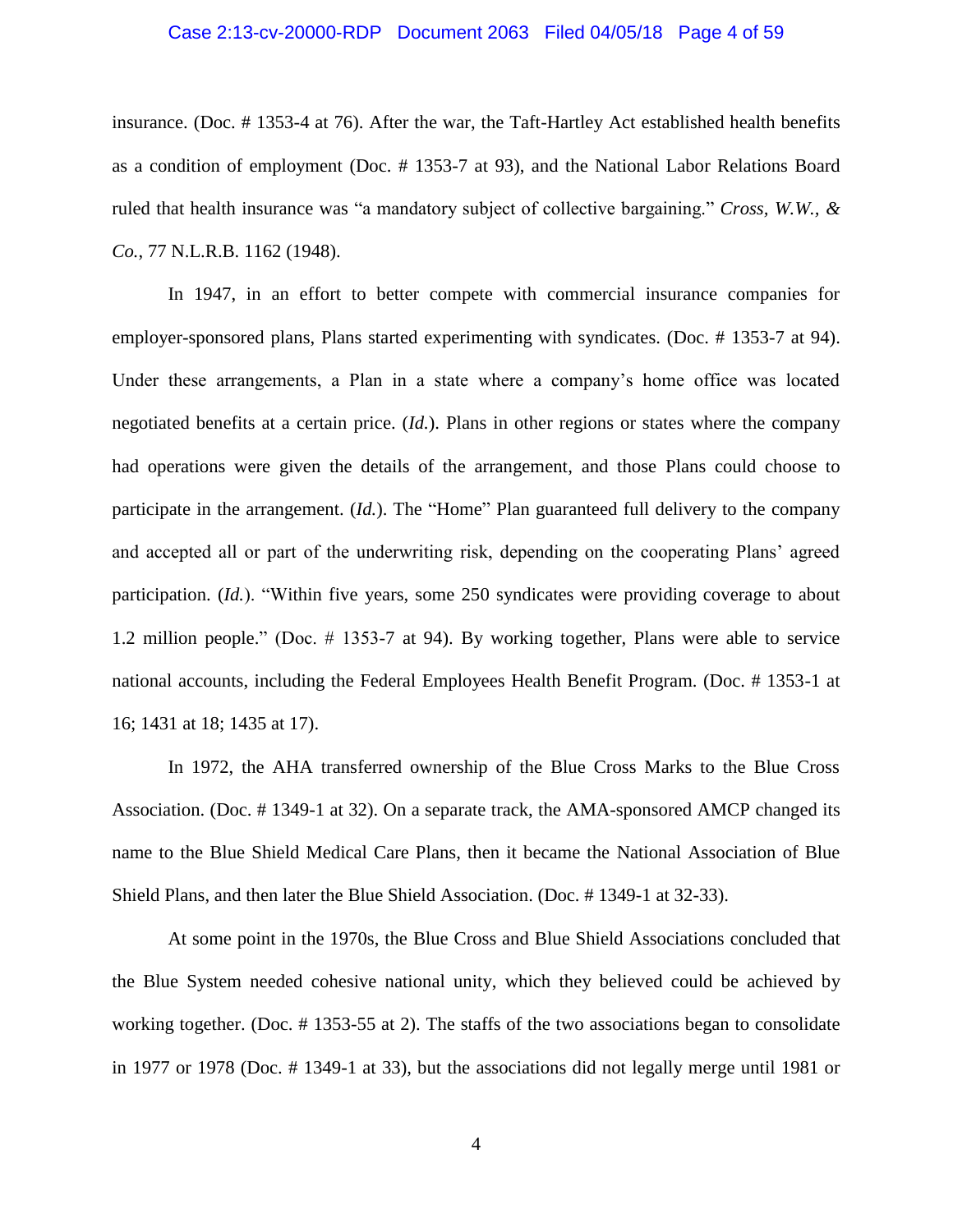#### Case 2:13-cv-20000-RDP Document 2063 Filed 04/05/18 Page 5 of 59

1982. (*Id.*). The associations merged in order to reduce duplication, increase efficiency, reduce administrative costs, enjoy economies of scale, and achieve greater coherence in the Blue Cross and Blue Shield system. (Doc. # 1353-10 at 80). At that time, the Blue Cross and Blue Shield names and Marks were brought under the control of one organization, the Blue Cross and Blue Shield Association ("the Association"), which was governed by its Member Plans. (Doc. # 1352- 43 at 3).

By the early 1980s, the Blue System was suffering from declining reserves, increasing financial instability, decreasing customer satisfaction, and declining business volume. (Doc. # 1349-7 at 9-24). According to the 1982 Long-Term Business Strategy, the Blue Plans viewed "collective strength" as their "only real defense" against business declines. (Doc. # 1349-7 at 23- 24).

### **B. History of the Blue Cross and Blue Shield Marks**

In 1934, the St. Paul hospital Plan began using a blue cross symbol. (Docs. # 1349 at 11; 1431 at 15; 1435 at 11). The first use of the Blue Shield Service Mark was by the Western New York Plan, located in Buffalo, New York, in 1939. (Doc. # 1350-35 at 2). Other Plans began using these same symbols as well. (*Id.*; Docs. # 1349 at 11; 1431 at 15; 1435 at 12).

Both the St. Paul and Buffalo Plans acquiesced in, and even encouraged, other Plans to use the Cross and Shield Marks during this time period. (Docs. # 1349 at 11; 1431 at 15; 1435 at 12). The St. Paul Plan allowed Plans in every bordering state (North Dakota, South Dakota, Wisconsin, and Iowa) to use the Blue Cross Marks. (Doc. # 1353-4 at 29-30). The Buffalo Plan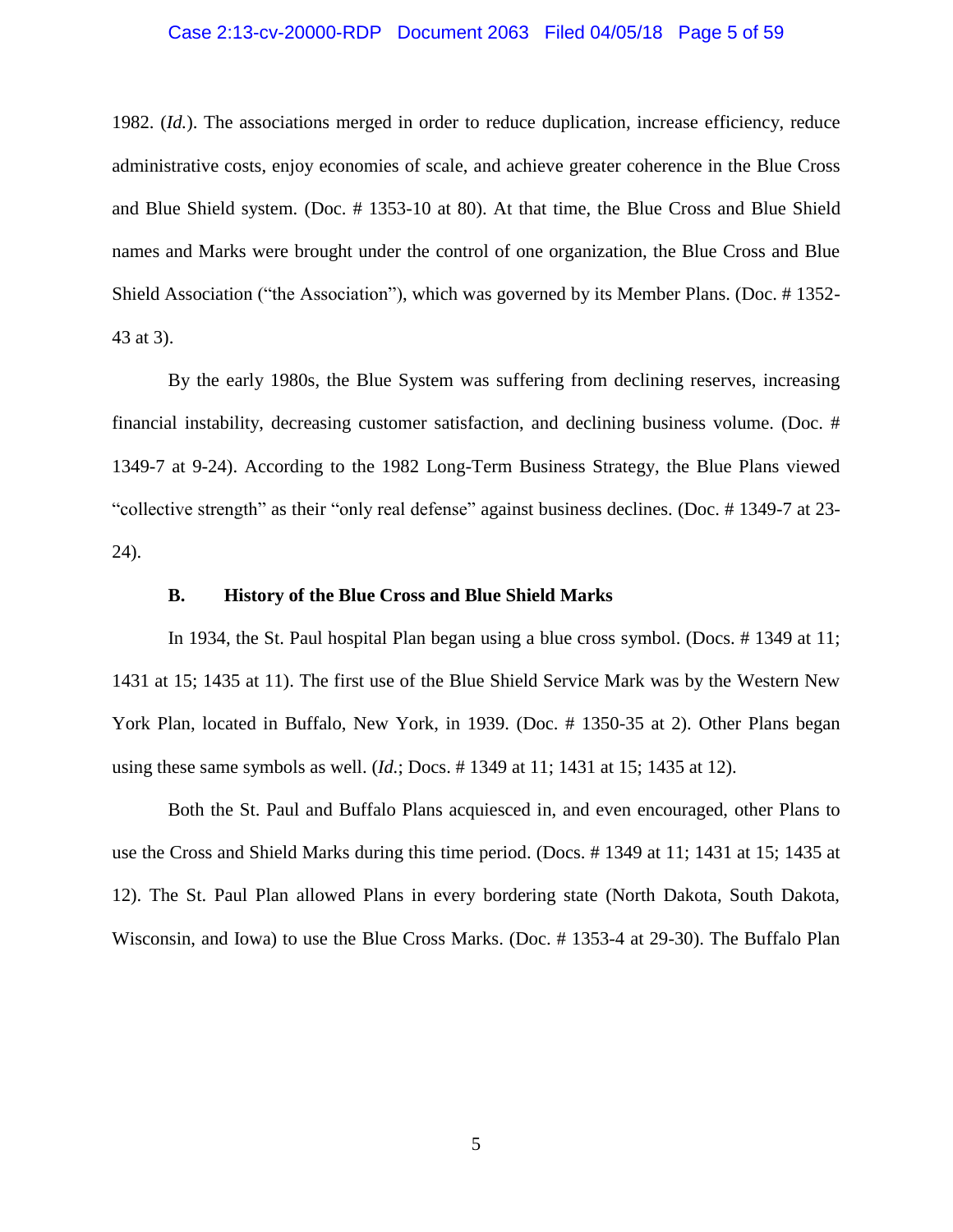## Case 2:13-cv-20000-RDP Document 2063 Filed 04/05/18 Page 6 of 59

allowed Plans in Syracuse and Rochester (locations close to Buffalo) as well as other Plans in New York to use the Blue Shield Mark. (Doc. #1353-5 at 38).<sup>4</sup>

Between 1939 and 1947, the Shield Mark was used by various organizations for intrastate non-profit prepaid medical plans. (*Id.*). In 1946, the Commission of Associated Medical Care Plans was formed by certain medical plans. (Doc. # 1350-35 at 2). The Blue Shield Medical Care Plans is the successor to AMCP. (Doc. # 1432 at 15). On December 13, 1947, the Blue Shield Medical Care Plans (the "National Organization") formally adopted the Shield Mark as the official service mark for the Organization. (Docs. # 1350-35 at 2; 1353-48). Thereafter, in 1950, Blue Shield Medical Care Plans applied for federal registration of the Blue Shield Marks. (Docs. # 1353-46; Doc. # 1353-48). The Blue Shield Medical Plans had permission from the first user, the Buffalo Plan, to apply for registration. (Docs. # 1353-101; 1436-11 at 135-40). After the application for federal registration, on December 1, 1952, the users of the Shield Mark entered into an Agreement (the "1952 Agreement") relating to the Collective Service Mark "Blue Shield." *(Id.*; Doc. # 1352-227 at 24). Although the Plans "recognized] that the words 'Blue Shield' and the identifying symbol *are* the property of the National Organization," the 1952 Agreement is silent as to the assignment of any rights in the Shield Mark to the National Organization. (Doc. # 1353-48 at 3) (emphasis added). It is also silent as to the creation and/or existence of any exclusive service areas. (*Id.*). Under the 1952 Agreement, the Blue Shield Plans were granted "permission" to use the Blue Shield Marks in interstate and foreign commerce. (*Id.*).

<sup>&</sup>lt;sup>4</sup> The February 20, 1987 Draft of the White Paper on the Blue Cross and Blue Shield Assembly of Plans recognized that unlicensed and unauthorized use of trademarks can result in abandonment. (Doc. # 1352-227 at 55- 56).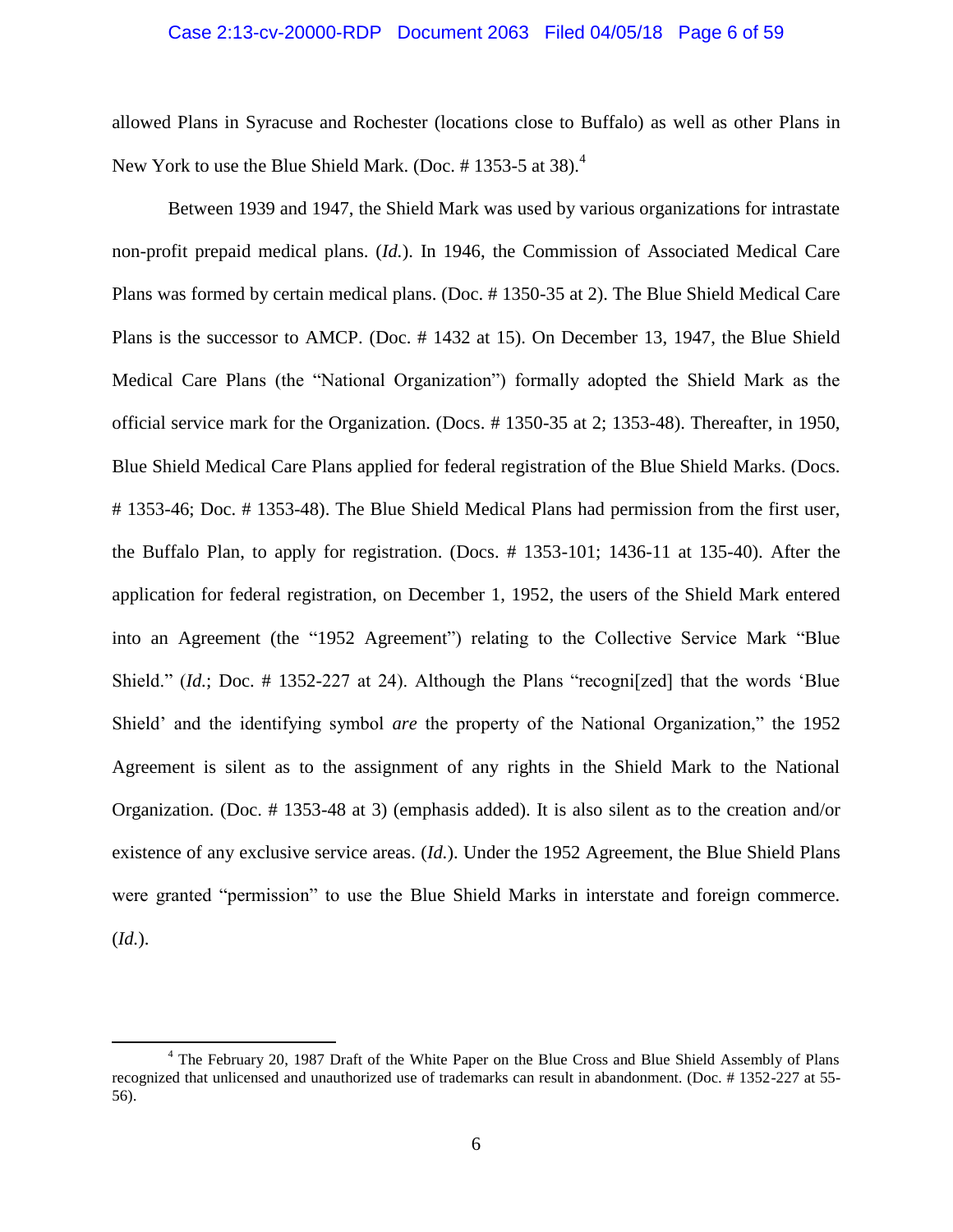### Case 2:13-cv-20000-RDP Document 2063 Filed 04/05/18 Page 7 of 59

Previously, in 1947 and 1948, the AHA applied for and received federal registrations for the Blue Cross Marks, stating that it had adopted and was using the Marks. (Docs. # 1350-40, 1530-41, and 1530-42). However, at that time, the AHA did not have an assignment from the first user, the St. Paul Plan, and did not receive a formal assignment of the rights to the Blue Cross Mark until 1954. (Doc. # 1436-11 at 56-57). After registering the Blue Cross Mark, the AHA had existing Plans sign License Agreements. (Doc.  $#$  1353-11 at 7-8).<sup>5</sup> The License Agreements for four Plans -- Connecticut, Minnesota, Wisconsin, and Rockford, Illinois -- were subject to exceptions. (Docs. # 1353-11 at 8; 1353-101). Those Plans retained the right to their state registrations of the Blue Cross name and Mark. (*Id.*).

Hospital Service Corporation of Alabama, the predecessor to Blue Cross Blue Shield of Alabama, first used the Blue Cross Mark in 1939. (Doc. # 1431-91 at 98). It first used the Blue Shield Mark in 1947. (*Id.*).

#### **C. The Structure of Blue Cross and Blue Shield Organization**

At present, the Blue Plans are 36 independent companies and each company sells health insurance. (Docs. # 1351 at 10; 1432 at 17). The Blue Cross and Blue Shield Association itself does not underwrite any insurance policies. (Docs. # 1351 at 11; 1432 at 17; 1556 at 9). The governance structure of the Association is set out in its bylaws, which were approved by a vote of the Member Plans. (Docs. # 1351 at 11; 1432 at 17; 1556 at 9; 1532-6). The Plans are governing members of the Association. (Docs. # 1352-39 at 46-47; 1352-6 at 12-14). The Plans may amend or repeal the bylaws and adopt new bylaws. (*Id.*). Each Member Plan has also agreed to be bound by the Association Rules. (Docs. # 1350 at 12; 1432 at 11).

l

 $5$  There was not a Plan in every state at this time. (Docs. # 1429-11 at 4-5; 1429-14). For example, there were no Plans in Alaska, Nevada, and Vermont. (*Id.*).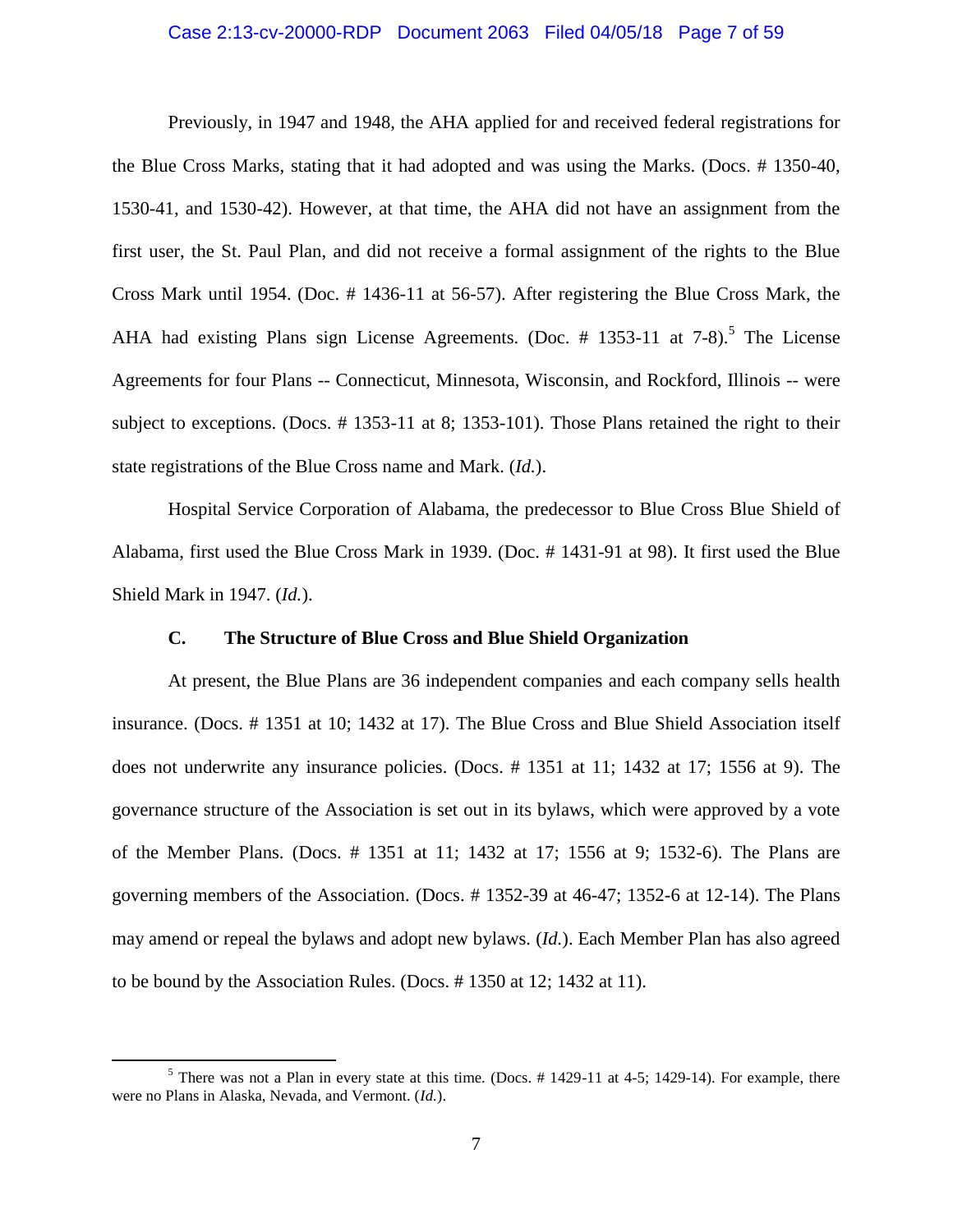#### Case 2:13-cv-20000-RDP Document 2063 Filed 04/05/18 Page 8 of 59

The Association's bylaws recognize that each of its Member Plans is autonomous in its operations. (Docs. # 1351 at 10; 1432 at 17; 1556 at 9; 1532-6). The Plans are financially independent entities. (Docs. # 1556 at 9; 1352-6 at 7). The Blue Cross and Blue Shield License Agreements provide, "Nothing herein contained shall be construed to constitute the parties hereto as partners or joint venturers . . . ." (Doc. #1350-4 at 6).

The Association is led by a Chief Executive Officer and President who, together with an executive team, are responsible for the day-to-day operations of the Association. (Docs. # 1352- 39 at 46-47; 1352-6). The Association's Board of Directors is comprised of the CEO of each of the Member Plans plus the CEO of the Association. (Docs. # 1432 at 18; 1352-6). By majority vote, the Association Board of Directors elects the President of the Association on an annual basis. (*Id*.). The Association Board may also remove the President of the Association by majority vote. (*Id*.). The Blue Plan CEOs have fiduciary responsibilities to both their individual Plan and the Association. (Docs. # 1352-41 at 29-30; 1436-75 at 29).

The Membership Standards of the Association are adopted and amended by an affirmative vote of three-fourths of Plans and an affirmative vote of three-fourths of the total then current weighted vote of all Plans (a "double-three-quarters" vote). (Docs. # 1432 at 11, 19; 1352-127 at 11). The Member Plans may also amend the Association bylaws (*id.*), and the Association's Rules can be eliminated, by a double-three-quarters vote of the Plans. (Doc. # 1432 at 22).

In 1972, the AHA transferred ownership of the Blue Cross Marks to the Blue Cross Association. (Docs. # 1353-57 at 2; 1432 at 15-16). Blue Cross Plans then signed a license agreement with the Blue Cross Association. (Doc. # 1353-11 at 8). Those 1972 license agreements provided:

8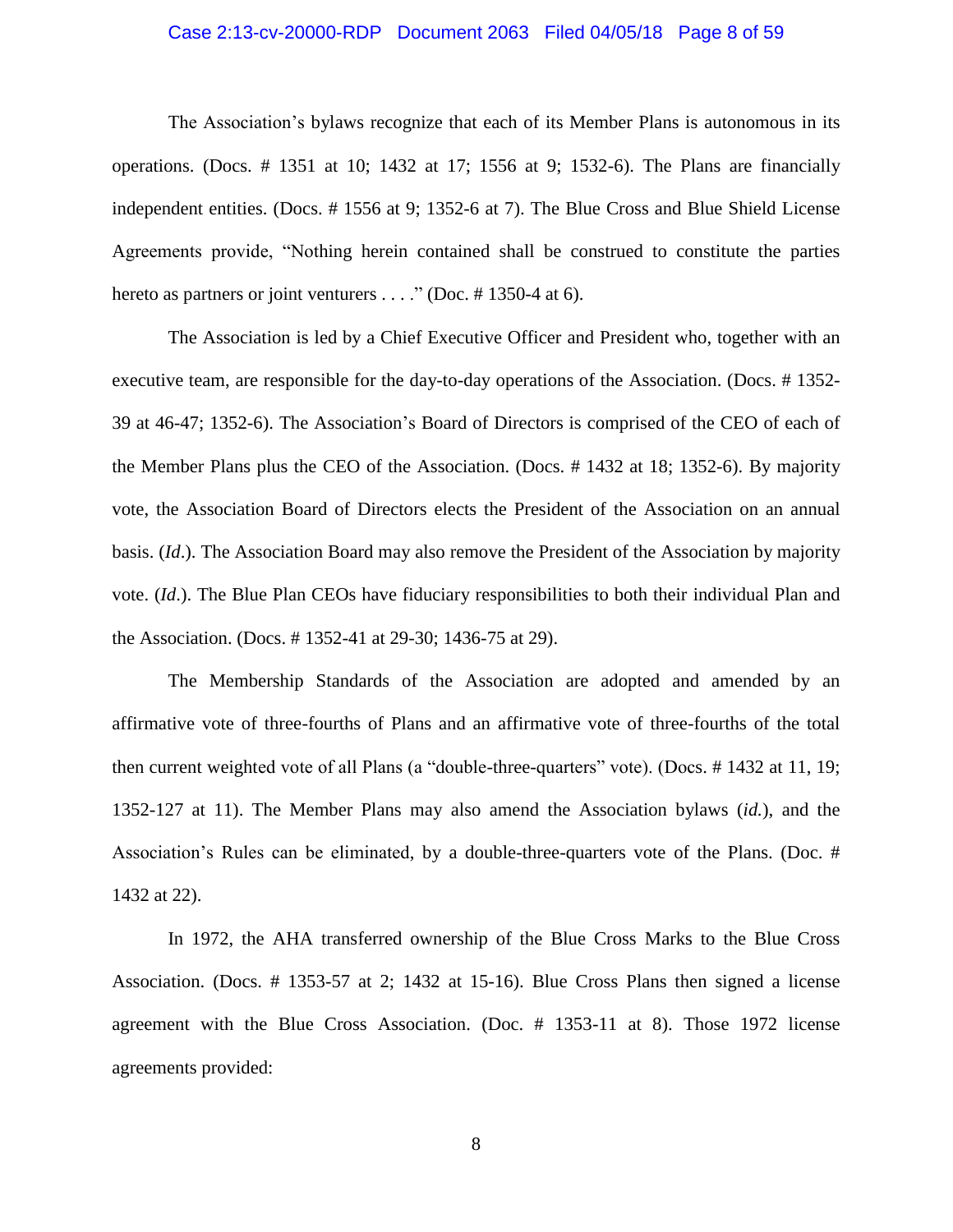The rights hereby granted are exclusive to Plan within the geographical area served by the Plan on the effective date of this License Agreement, except that BCA itself reserves the right to use the Licensed Marks and Licensed Name in said area, and except to the extent that said area may overlap the area or areas served by one or more other licensed Blue Cross Plans on the effective date of this License Agreement, as to which overlapping areas the rights hereby granted are non-exclusive as to such other Plan or Plans only.

(Doc. # 1353-100 at 2).

In 1982, the Blue Shield Association (the successor to Blue Shield Medical Care Plans) and the Blue Cross Association merged into the Blue Cross and Blue Shield Association. (Doc. # 1432 at 16). As a result of the merger, the Association now owns the Blue Cross and Blue Shield names and Marks (the "Blue Marks"), and it in turn grants licenses to the Member Plans to use the Blue Marks. (Doc. # 1352-41 at 7).

Today, each Plan has signed a License Agreement with the Association. (Docs. # 1352- 49 through 1352-128). Each of these License Agreements identifies an exclusive "service area" where a Member Plan may use the Blue Marks. (Docs. # 1352-49 through 1352-128; 1432 at 11, 19-20). The Association has a "Map Book" which memorializes the Plans' defined service areas. (Docs. # 1432 at 20; 1352-164 at 52-53, 241-46, 270). Under the License Agreements, subject to certain exceptions related to National Accounts and Government Programs, the Plans agreed that a "Plan may not use the Licensed Marks and Name outside the Service Area … ." (Docs. # 1432 at 11, 20; 1352-127; 1352-49 through 1352-128).

Under the License Agreements, the Association may impose monetary fines on a Plan that uses the Blue Marks outside its service area. (Docs. # 1351 at 19; 1432 at 21). After thirty days' written notice and an opportunity to be heard, on a double-three-quarters vote, a Plan's License Agreement may be terminated for continued use of the Marks outside the Plan's service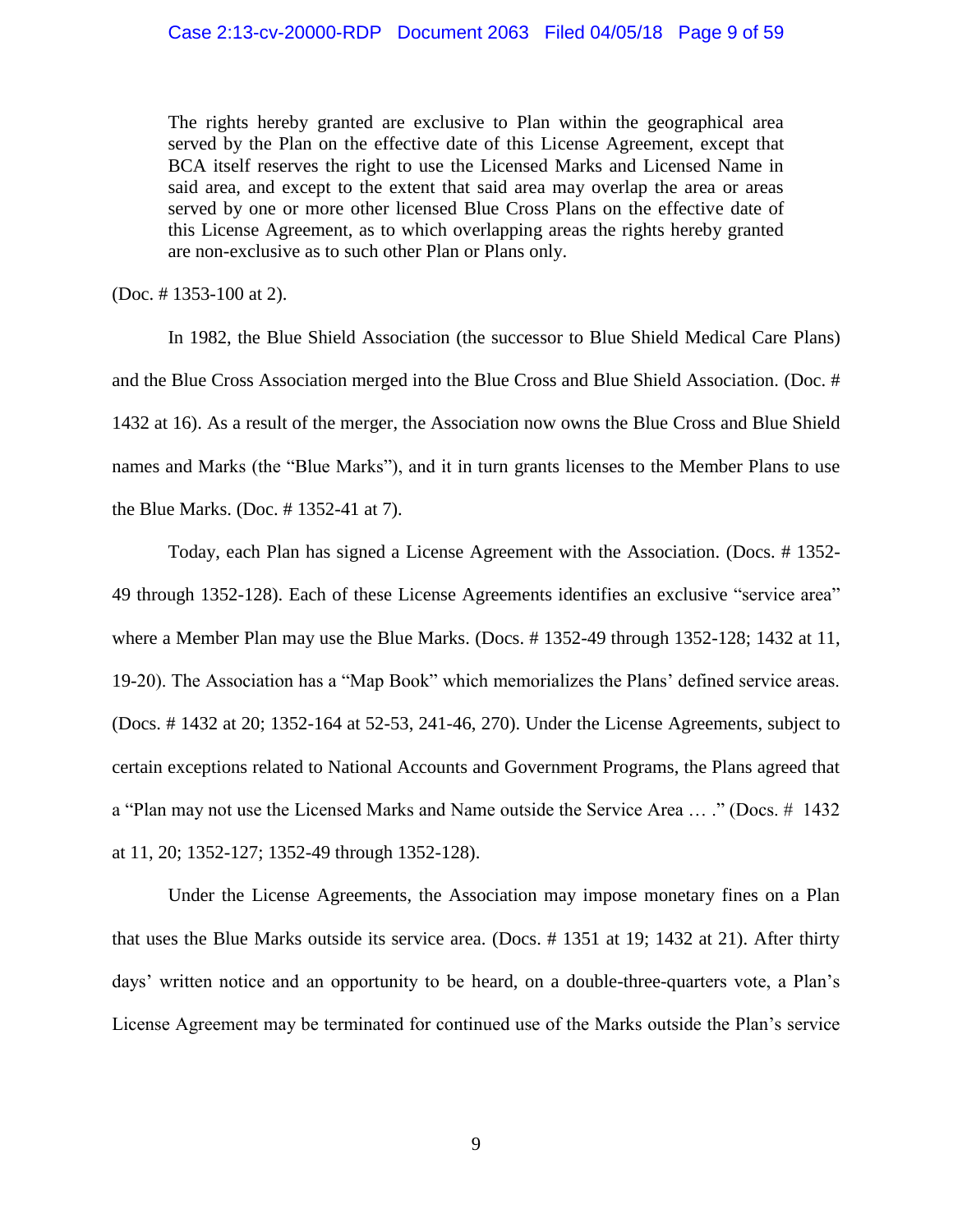#### Case 2:13-cv-20000-RDP Document 2063 Filed 04/05/18 Page 10 of 59

area. (*Id*.). The License Agreements themselves can be modified or terminated by a "doublethree-quarters" vote of the Plans. (Docs. # 1352-49 through 1352-128).

Also under the License Agreements, the Association's rules, or both, a Plan generally may not develop a provider network or contract with a healthcare provider outside its service area for services to be provided under the Blue Marks. (Docs. # 1350 at 12; 1432 at 11). However, a Plan may contract with a healthcare provider in a county contiguous to the Plan's service area under certain defined conditions and for limited purposes. (*Id.*). A Plan may also contract with certain types of providers nationwide, such as laboratories, durable medical equipment providers, and specialty pharmacies, but medical professionals, hospitals, and outpatient facilities are not among these types. (*Id.*).

### **D. History of Service Areas**

There have been efforts to enforce exclusivity of the Plans' service areas, but some competition between Plans has been a fact of life from the earliest days of the Blues' organization. (Doc. # 1353-4 at 50).

Since in the 1940s, the service areas of each Plan have been recorded, initially in threering binders called service manuals. (Doc. # 1352-164 at 52-53, 241-46, 270). The three-ring service manuals have been replaced by Map Books. (*Id.*). The 1976 version of the Map Book, for example, notes that the area served by the Blue Shield Plan in Alabama was the entire state of Alabama. (Doc. # 1433-7 at 2). These Map Books are not public record. They are considered by the Association to be "highly sensitive," are not distributed to the Plans, and are distributed only to a limited number of employees. (Doc. # 1553-3 at 2).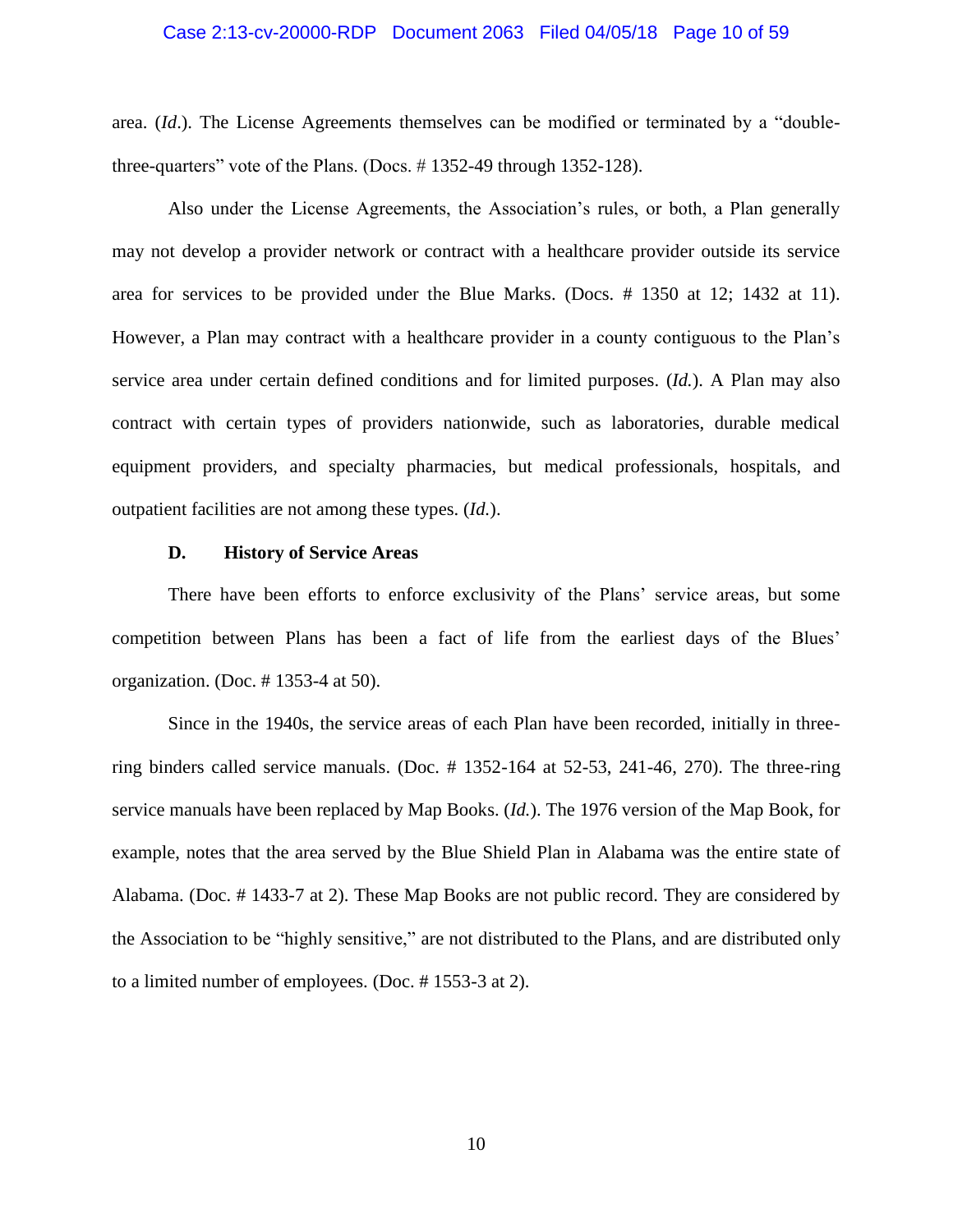The majority of the Plans' service areas are exclusive, *i.e.*, they do not overlap with

another Plan's service area. (Doc. # 1432 at 11). In some cases, however, Blue Plans have

overlapping service areas. For example, the following overlaps exist:

- Anthem Blue Cross offers Commercial Health Insurance Coverage across California, in the same geographic region as Blue Shield of California. (Docs. # 1436-79 at 8; 1436-81 at 11).
- Regence BlueShield of Idaho and Blue Cross of Idaho both offer Blue branded Commercial Health Insurance Coverage in Idaho. (Docs. # 1436-79 at 8; 1436-81 at 11)
- WellPoint, Inc. (Empire Blue Cross) offers Commercial Health Insurance Coverage in eight counties in upstate New York, where Blue Shield of Western New York (whose parent company is HealthNow) also offers coverage. Lifetime HealthCare, Inc. was also an overlapping Plan in New York. (Docs. # 1436-79 at 8; 1436-81 at 11).<sup>6</sup>
- In Pennsylvania, Highmark BCBS, Capital Blue Cross, Blue Cross of NE Pennsylvania, and Independence Blue Cross are overlapping Plans. (Docs. # 1436-80 at 7; 1436-81 at 11).<sup>7</sup>
- Three Cambia Plans (Regence BlueShield (in Washington), Regence BlueCross BlueShield of Oregon, and Regence BlueShield of Idaho) offer Blue branded Commercial Health Insurance Coverage in all but seven counties of Washington (Ferry, Stevens, Pend Oreille, Spokane, Lincoln, Adams, and Douglas) and Premera offers Commercial Health Insurance (under Blue Cross and/or Blue Shield licenses) in overlapping Washington counties. (Docs. # 1436-79 at 8; 1436-81 at 11).

There have been other instances of overlapping service areas for the Blue Cross Mark (at

least for some periods of time) in Illinois, Kentucky, Maryland, New York, North Carolina,

Ohio, and Virginia. (Docs. # 1350-27 & 1350-28). There have been other instances of

<sup>&</sup>lt;sup>6</sup> In a letter dated January 16, 2001, Thomas Hartnett, President and CEO of Blue Cross and Blue Shield of Western New York, acknowledged that there had been overlapping service areas for sixty (60) years. (Doc. #1436-77 at 4). In fact, he expressed the opinion that the Blue brands "are strengthened in overlapping service areas where two Plans are able to compete freely" and they "have done so for many years." (*Id.*).

<sup>&</sup>lt;sup>7</sup> Whereas Highmark has apparently espoused the idea of a single Blue Plan in Pennsylvania, Capital BlueCross's President and CEO has indicated he has seen an "increase in Blue business overall" in its own overlapping service area. (Doc. # 1436-63 at 2).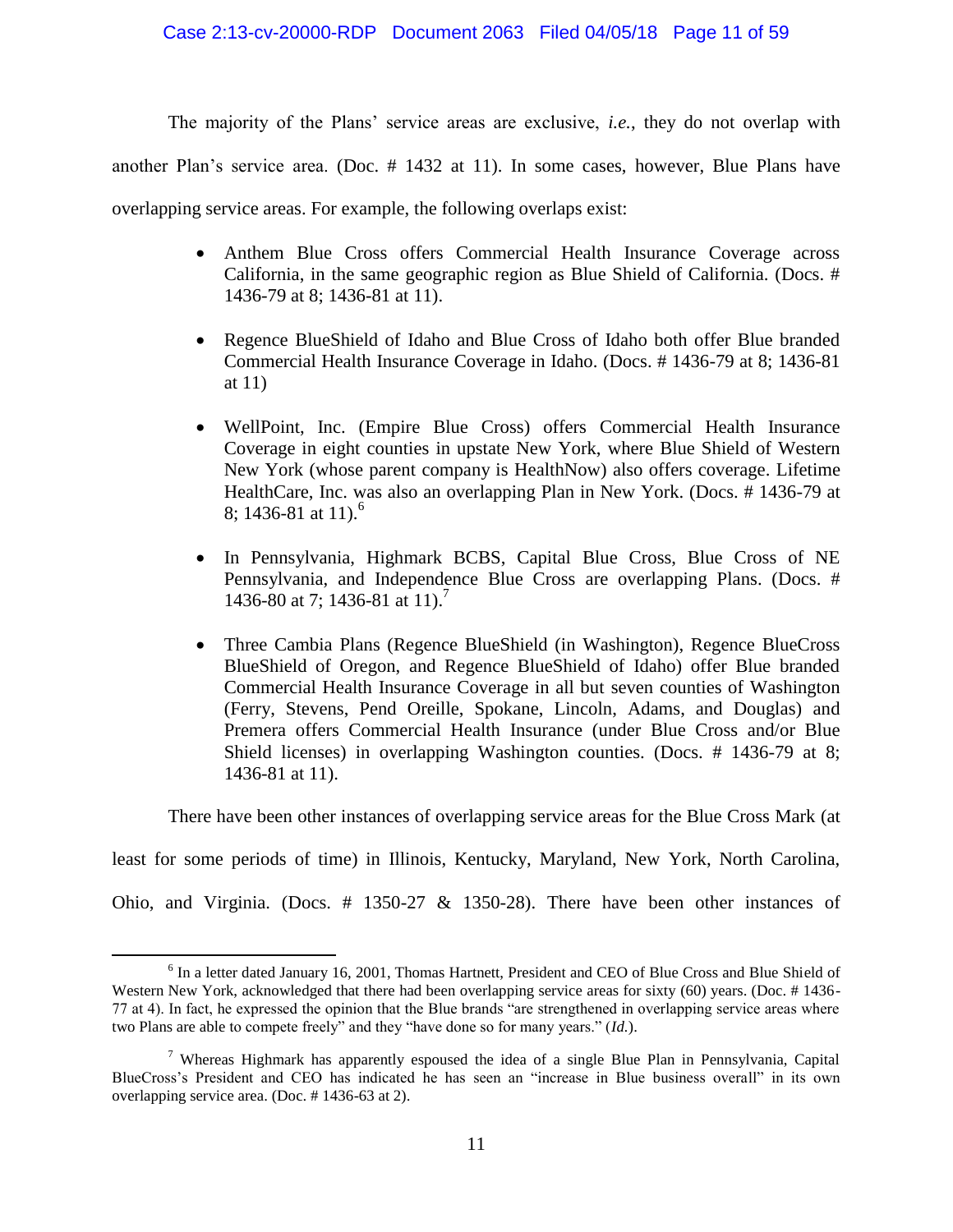#### Case 2:13-cv-20000-RDP Document 2063 Filed 04/05/18 Page 12 of 59

overlapping service areas for the Blue Shield Mark (again, at least for some periods of time) in Illinois, Ohio, and Wisconsin. (Docs. # 1350-27 & 1350-28). Currently, in California, Idaho, and Pennsylvania, different Plans have the right to use different Marks, one the Cross and the other the Shield. In Washington, Plans have licenses to use different Marks, except in one county where two Plans have licenses to use the Shield Mark. In New York, there are fourteen counties with multiple licensees, but in half of those counties, the rights are to different Marks. In Georgia and Ohio, one Plan has a statewide license to use the Blue Marks, and another has a license in a small number of counties. (Doc. #1432 at 12-13).

In September 1985, Community Mutual Insurance Company ("CMIC") began marketing and selling health insurance under the Blue Cross and Blue Shield Marks in Ohio. (Doc. # 1429- 9 at 21). The Association filed a Complaint against CMIC seeking to enjoin CMIC's marketing and sales outside of its exclusive service area ("ESA"). (*Id.*). Although a temporary restraining order was issued, after an evidentiary hearing, the Association's request for a preliminary injunction against CMIC was denied. (*Id.*). The Ohio Attorney General intervened in the lawsuit and asserted a counterclaim alleging that the Association's system of allocating ESAs violated antitrust laws. (*Id.*). The Association agreed to dismiss its claims against CMIC if the counterclaim against it was dismissed. (*Id.*). As a condition of that settlement, the Association agreed, for a period of time, not to pursue litigation seeking to enforce the ESAs against any of the Ohio Plans. (Doc. # 1429-9 at 22).

In the 1980s, the Attorney General of Maryland also sued the Association, alleging that its use of ESAs violated federal and state antitrust laws. (Doc. # 1350-21 at 2). The Association agreed to a settlement that allowed two Plans to compete using the Blue Marks throughout the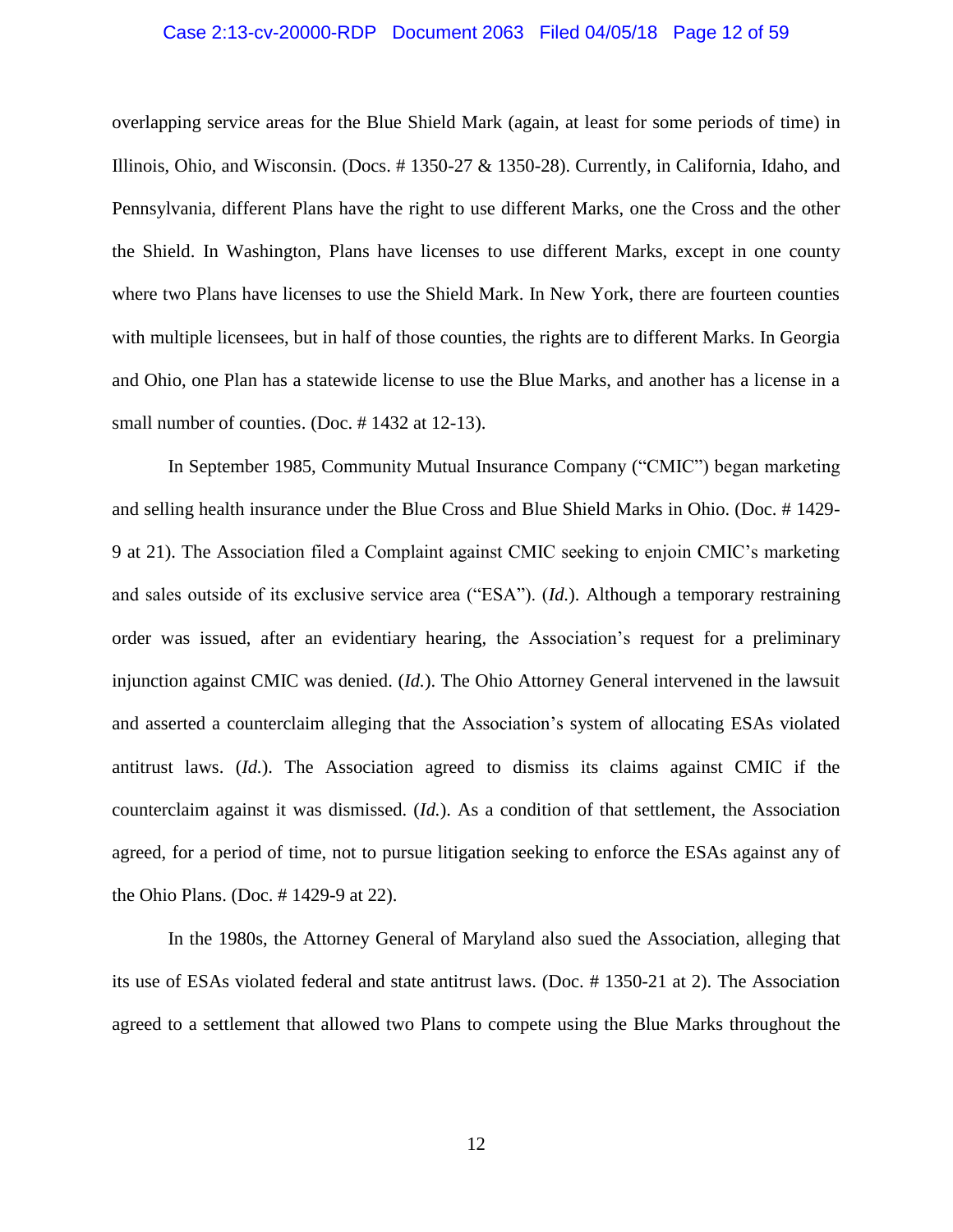#### Case 2:13-cv-20000-RDP Document 2063 Filed 04/05/18 Page 13 of 59

State of Maryland until "completion of the Assembly of Blue Cross and Blue Shield Plans" or January 1, 1991, whichever was later. (Doc. # 1350-21 at 6).

Prior to January 1988, West Virginia had two Blue Plans which were licensed in mutually exclusive service areas in West Virginia. (Doc. # 1551 at 12). These Plans violated the terms of their License Agreements by competing in each other's service areas. (*Id*.) Neither Plan objected to the competition. (Doc. # 1431-4 at 2). Nevertheless, the Association considered various options to address the situation, including a merger between the Plans. (Doc. # 1431-4 at 2).

CEOs of the various Blues have had occasion to address ESAs. For example, a summary of conversations with four Blue CEOs in 1986 recognized that "[t]he major advantage of an exclusive franchise area was seen in the lessening of competition as well as the opportunity to discuss plans and proposals with companies in the same industry knowing that those ideas would not be used against you." (Doc. # 1436-12). And in interviews conducted by the Association in which questions about ESAs were asked, Plan CEOs stated that ESAs create "[l]arger market share because other Blues stay out and do not fragment the market" (Doc. # 1350-22 at 3), and allow for aggressive bargaining. (Doc. # 1350-23 at 3). "In turn, national accounts enjoy local discounts." (*Id.*). One CEO reported that "Plans benefit from the exclusive service areas because it eliminates competition from other Blue Plans" and that without service areas, "there would be open warfare." (Doc. # 1350-24 at 2).

The discovery to this point in the case, while broad, has focused particularly on Alabama. As of 2016, nine Plans, other than Blue Cross and Blue Shield of Alabama ("BCBSA"), had at least 10,000 members who resided in Alabama: Anthem (150,912); HCSC (97,497); Highmark (45,234); BlueCross BlueShield of Tennessee (37,111); Blue Cross Blue Shield of Michigan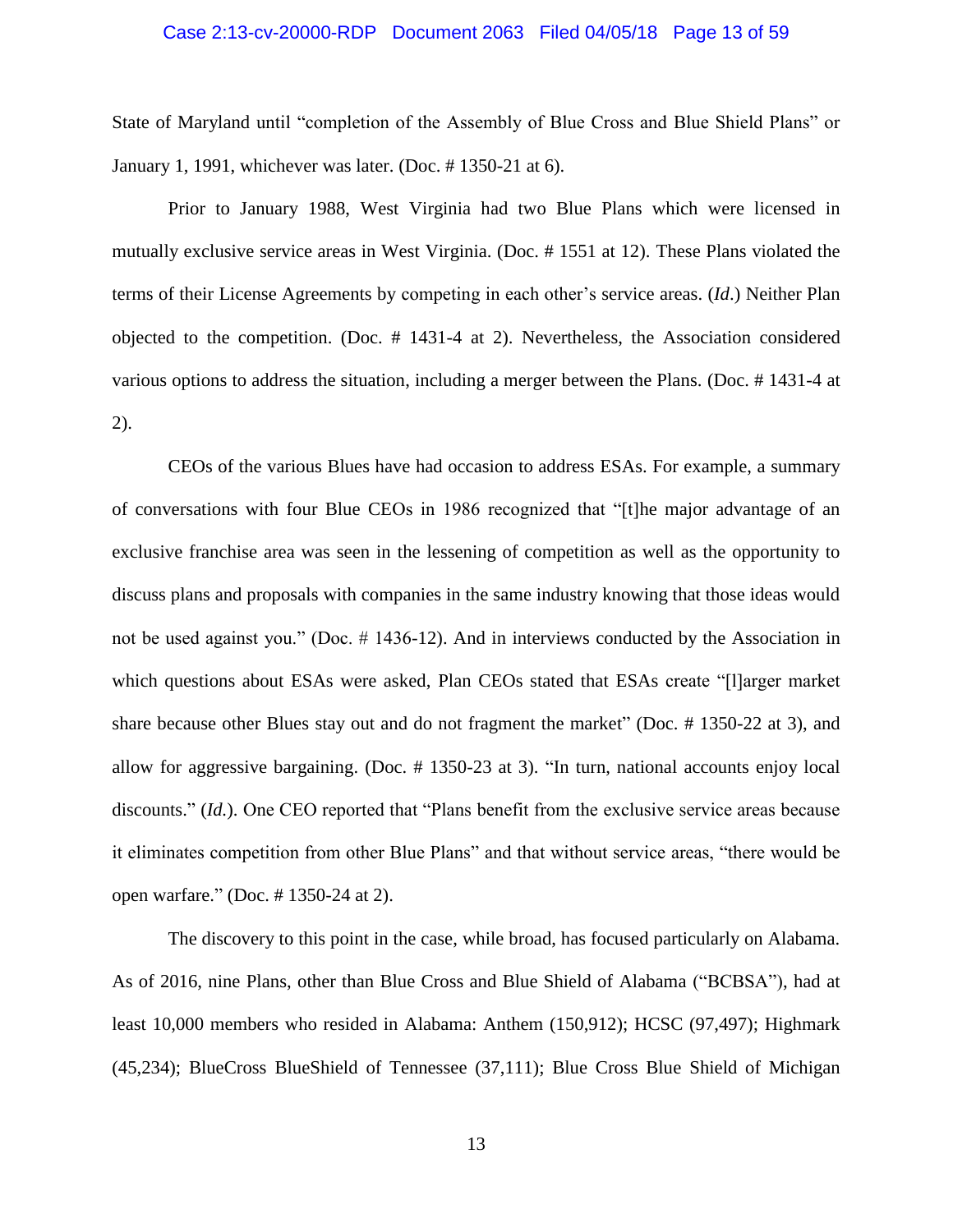#### Case 2:13-cv-20000-RDP Document 2063 Filed 04/05/18 Page 14 of 59

(29,579); USAble Mutual Insurance Company (Arkansas) (22,705); BCBSM (Minnesota) (16,834); Horizon Healthcare Services (New Jersey) (11,357); and Blue Cross and Blue Shield of North Carolina (10,192). In total, these Plans had in excess of 400,000 members residing in Alabama. (Docs. # 1350 at 17-18; 1432 at 17).

#### **E. History of Blue Rules**

Over the past three decades, the Blue Plans and the Association have adopted several strategies and Association rules that are relevant to the Sherman Act claims at issue in this MDL. The court discusses certain of these strategies below.

#### **i. 1982 Long-Term Business Strategy**

At the Association's 1982 annual meeting, a "Long-Term Business Strategy" was presented to the Plans. (Docs. # 1350-15 at 3; 1352-164 at 80-84). In his presentation at the meeting, the Chairman of the Joint Executive Committee, who was appointed to work on an integrated business strategy, reported that "he would try to persuade members that they could not sustain the status quo and that fundamental change is the only realistic option." (Doc. # 1350-15 at 3). The Plans adopted several recommendations contained in the Long-Term Business Strategy, including requiring consolidation and allowing only one Plan per state. (Docs. # 1350- 15 at 3; 1352-164 at 80-84). Proposition 1.1 of the Strategy was approved in November 1984 and provided that "[a]ll Plans to be joint Blue Cross and Blue Shield Plans, except when needs dictate otherwise, by the end of 1985." (Docs. # 1350-15 at 3; 1350-18 at 3; 1352-164 at 80-84). Proposition 1.2 of the Strategy, which was also adopted, stated that there should be "[o]nly one Plan per State, except when the Association Board of Directors agrees that business needs dictate otherwise, by the end of 1985." (*Id.*).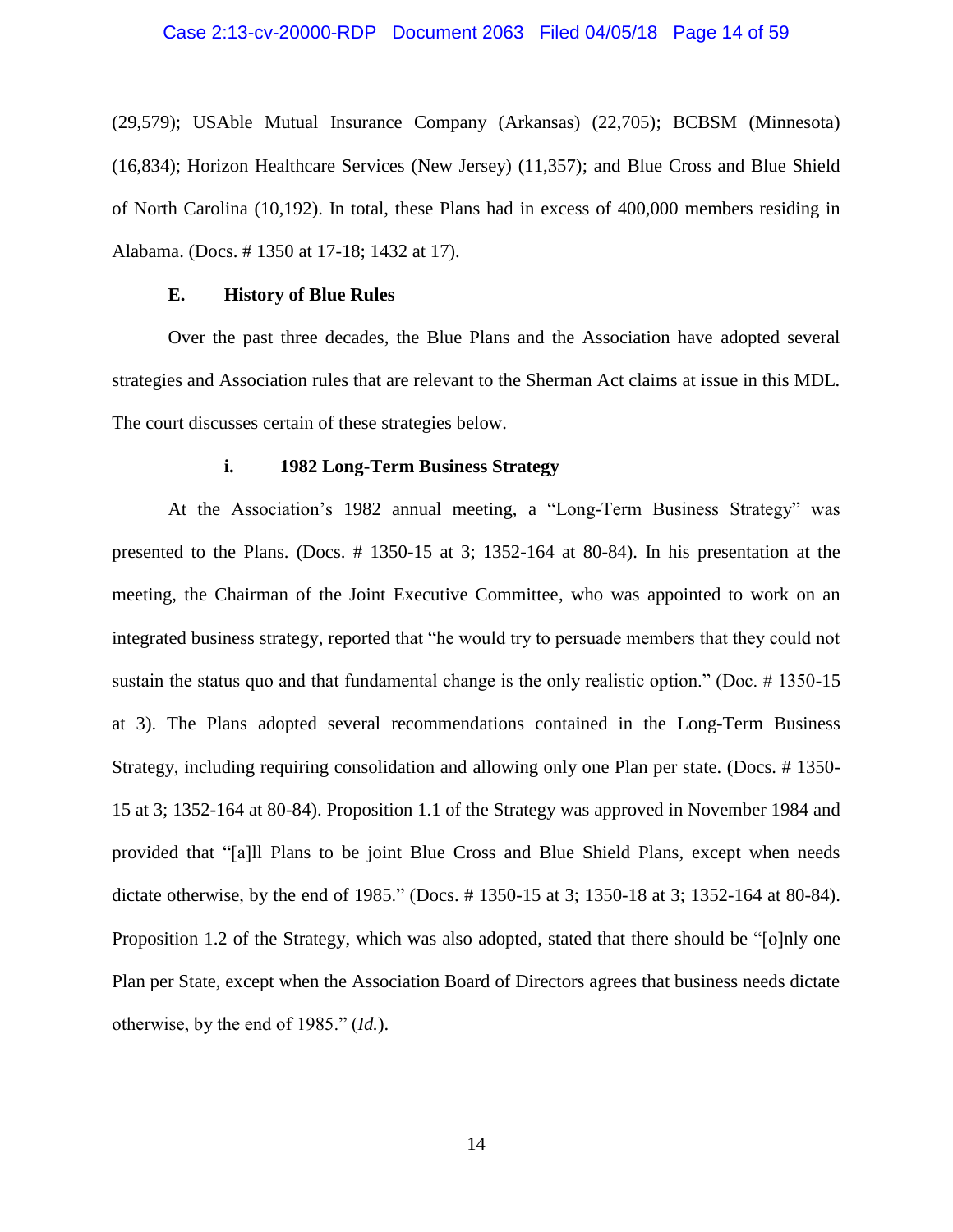## **ii. 1985 Assembly of Plans**

The Assembly of Plans sought to examine and redefine the relationship among the various Plans as well as between the Plans and the Association. (Doc. # 1349-10 at 11-12). In 1990, the Assembly of Plans made recommendations to the Blue Plans regarding Service Marks and ESAs. (Doc. # 1349-8 at 3). Those recommendations included the proposal that the Blue Cross License Agreements and the Blue Shield License Agreements be revised to be essentially identical. (*Id.*). The proposal would involve supplementation of the Blue Cross License Agreement. (Doc. # 1349-8 at 31). But the Blue Shield Agreement was to be essentially replaced with the Blue Cross Agreement, rather than supplemented, as the earlier Shield version "was prepared at a stage when licensing was in its infancy." (Docs. # 1349-8 at 31-32; 1353-48).

The revised 1991 Blue Cross License Agreements resulting from the Assembly of Plans contain the following provision regarding service areas:

The rights hereby granted are exclusive to Plan within the geographical area(s) served by the Plan on June 30, 1972, and/or as to which the Plan has been so granted a subsequent license, which is hereby defined as the "Service Area," except that BCBSA reserves the right to use the Licensed Marks and Licensed Name in said Service Area, and except to the extent that said Service Area may overlap the area or areas served by one or more other licensed Blue Cross Plans as of said date or subsequent license, as to which overlapping areas the rights hereby granted are nonexclusive as to such other Plan or Plans only.

(Docs. # 1349-8 at 7, 1349-11 at 5). The new Blue Shield License Agreement resulting from the

Assembly of Plans contains a virtually identical provision. (Doc. # 1349-8 at 54).

After the advent of the LTBS and AOP, the number of Blue Plans decreased from 114 in

1980, to 77 in 1990, and stands at 36 today. (Doc. # 1350-19 at 3).

## **iii. The Development of the BlueCard Program**

In 1992, the BlueCard program was developed to, at least in part, address inefficiencies

in the cooperative methods employed by the Blue Plans, including the lack of a uniform process,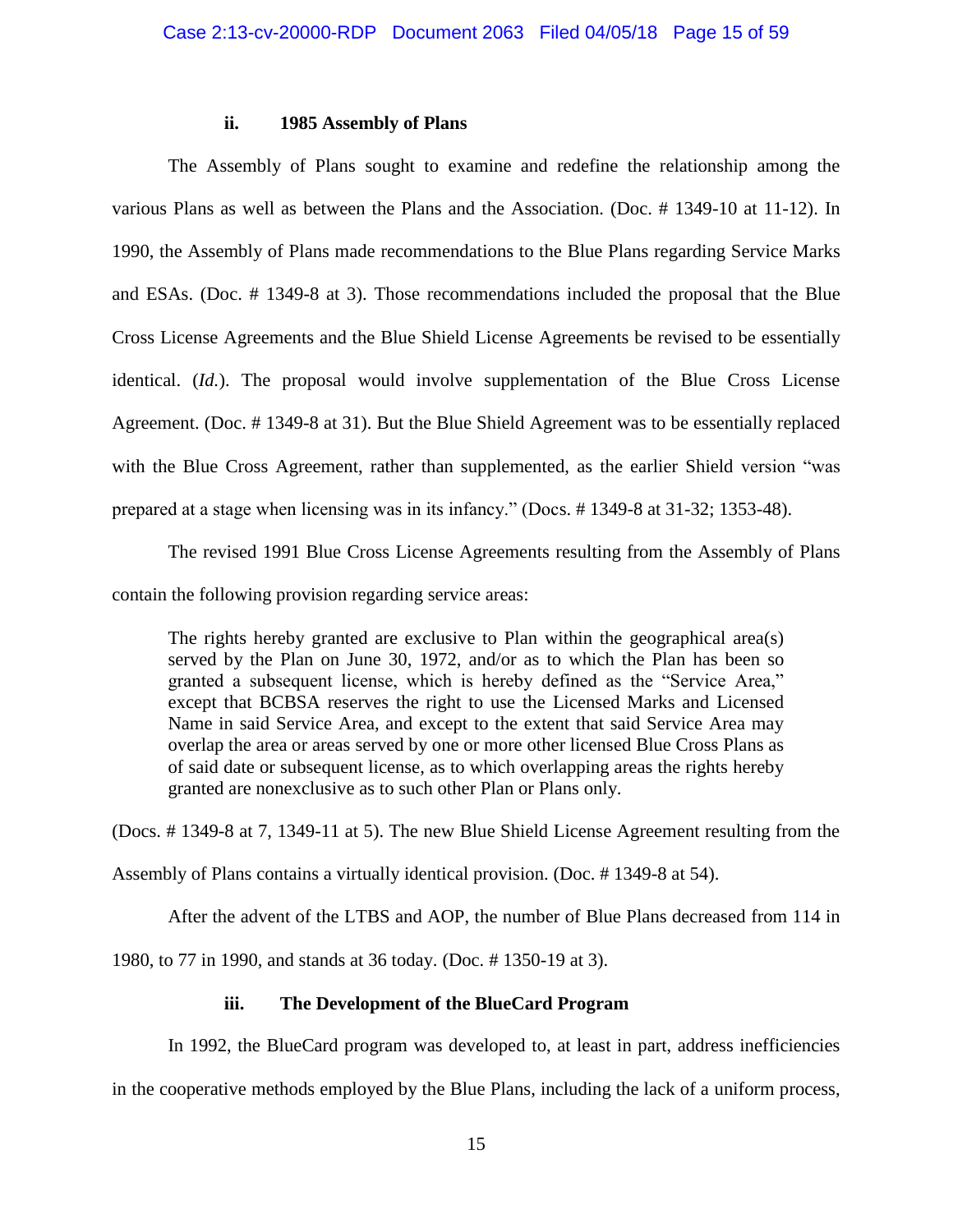#### Case 2:13-cv-20000-RDP Document 2063 Filed 04/05/18 Page 16 of 59

dissatisfaction of providers with their receivables, and customer confusion. (Docs. # 1348-6 at 20-21; 1353-53 at 156-68). Under BlueCard, Plans were required to make their local provider discounts available to all Blue Members, even if they lived in another Plan's service area. (Doc. # 1352-44 at 56).

In 1995, Member Plans adopted a license standard requiring all Plans to participate in BlueCard. (Doc. # 1352-44 at 56). Following the adoption of BlueCard, Blue enrollment ceased declining and started increasing. (Doc. # 1353-68 at 12). BlueCard allowed the Blue Plans to provide subscribers a single point of contact like insureds enjoyed with the national insurers. (Doc. # 1353-61 at 2). BlueCard was another avenue that allowed the Plans to offer nationwide coverage. (Doc. # 1431-66 at 226-27).

Through the BlueCard program, the Plans have agreed that when a contracted provider treats a patient covered by a Home Plan, *i.e.*, a Plan outside the service area in which the provider is located, the Home Plan will reimburse the provider at a rate which equals (at a minimum) the levels received for providers under the provider's contract with its Host Plan, *i.e.*, the local Plan. (Docs. 1350 at 13; 1432 at 11). That is, "[i]n all cases, the [Host Plan] must pass the full amount of the discount/differential received from the provider to the [Home Plan]." (Doc. # 1433-1 at 3). Under BlueCard Rules, an access fee may be charged in connection with processing BlueCard claims, but that fee can be, and is frequently, negotiated or waived. (Docs. # 1433-1 at 8; 1433-12 at 5).

BlueCard is not a "product" which is sold on its own. (Doc. # 1556 at 12). A customer cannot buy access to the BlueCard network without buying a health product. (*Id.*). Further, participation in the BlueCard program is a requirement of the License Agreement between the Association and each individual Plan. (Doc. # 1432 at 12). However, under the Association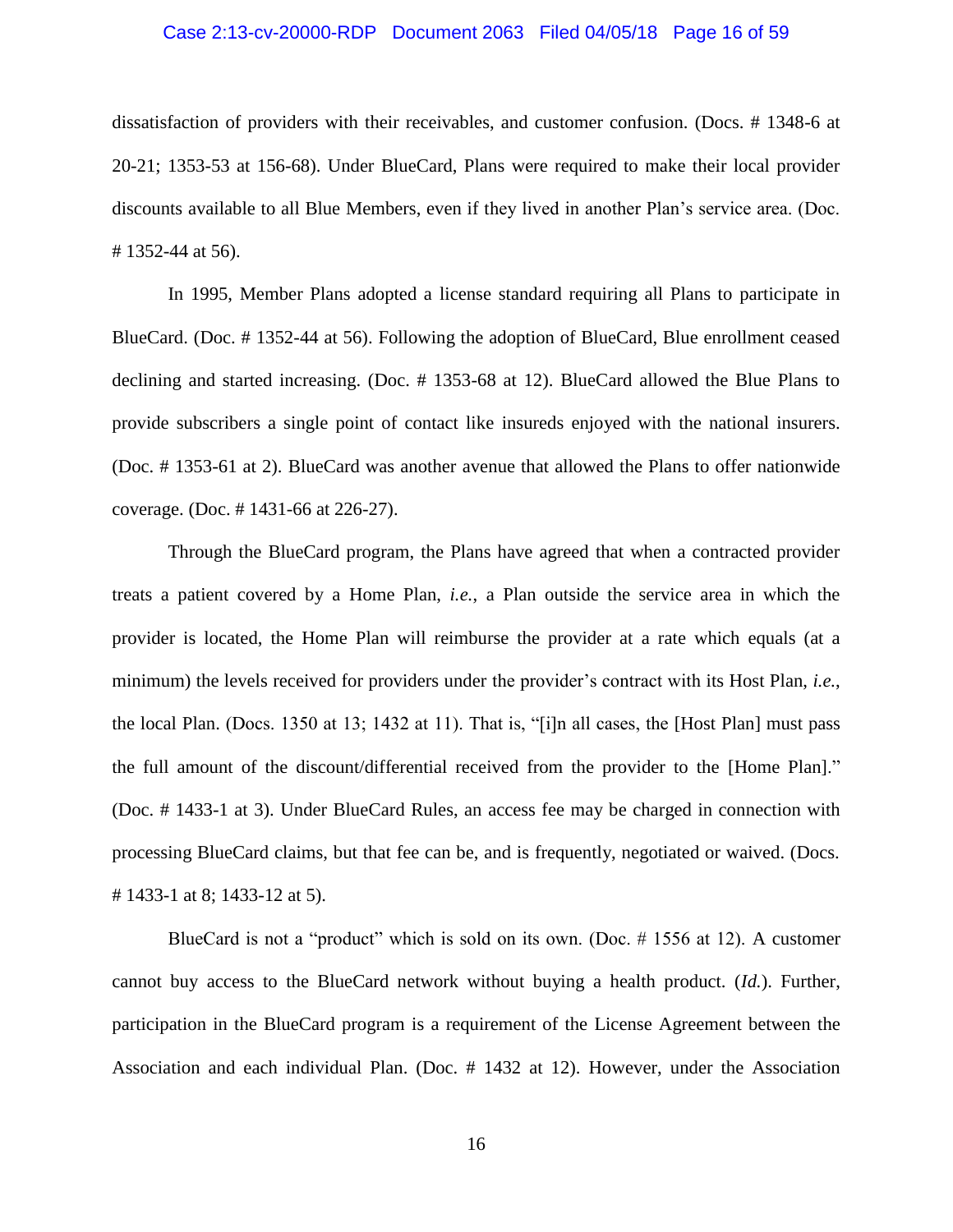### Case 2:13-cv-20000-RDP Document 2063 Filed 04/05/18 Page 17 of 59

Rules, a Plan could create a provider network that is not made available to BlueCard-eligible Members or Subscribers. (*Id.*).

There is specific evidence in the Rule 56 record about BlueCard's effect in Alabama. In the 1980s, prior to the adoption of the BlueCard program, BCBS-AL contracted with twentynine providers in counties contiguous to Alabama. (Doc. # 1350-33 at 3-5). At some point, BCBS-AL stopped directly contracting with those providers. (*Id.*). The cessation of direct contracting provided savings for customers for the snapshot in time which was examined. (*Id.*).

#### **iv. 1993 License Agreement Standard 11**

In 1993, License Agreement Standard 11 was adopted by a double-three-quarters vote. (Docs. # 1351 at 20; 1352-183 at 46; 1432 at 22). Standard 11 is titled "Transactions Which May Impair the Value of the Marks and Name." (Doc. # 1352-183 at 44). That Standard provides that "[n]either a Plan nor any Larger Controlled Affiliate shall cause or permit an entity other than a Plan or a Licensed Controlled Affiliate thereof to obtain control of the Plan or Larger Controlled Affiliate or to acquire a substantial portion of its assets related to licensable services." (*Id.*). Standard 11 also sets forth certain requirements a Blue Plan must meet to transfer its license to a non-Blue entity. (Docs. # 1351 at 20; 1352-183 at 46; 1432 at 22). When Standard 11 applies, Blue rules provide that a Plan's license may be terminated if the requirements of the Standard are not met. (*Id*.).

#### **v. 1994 Local Best Efforts**

In 1994, the Association and the Plans adopted the Local Best Efforts Rule. (Docs. # 1349-15 at 20-21; 1349-16 at 7). Under the Local Best Efforts Rule, at least eighty percent of a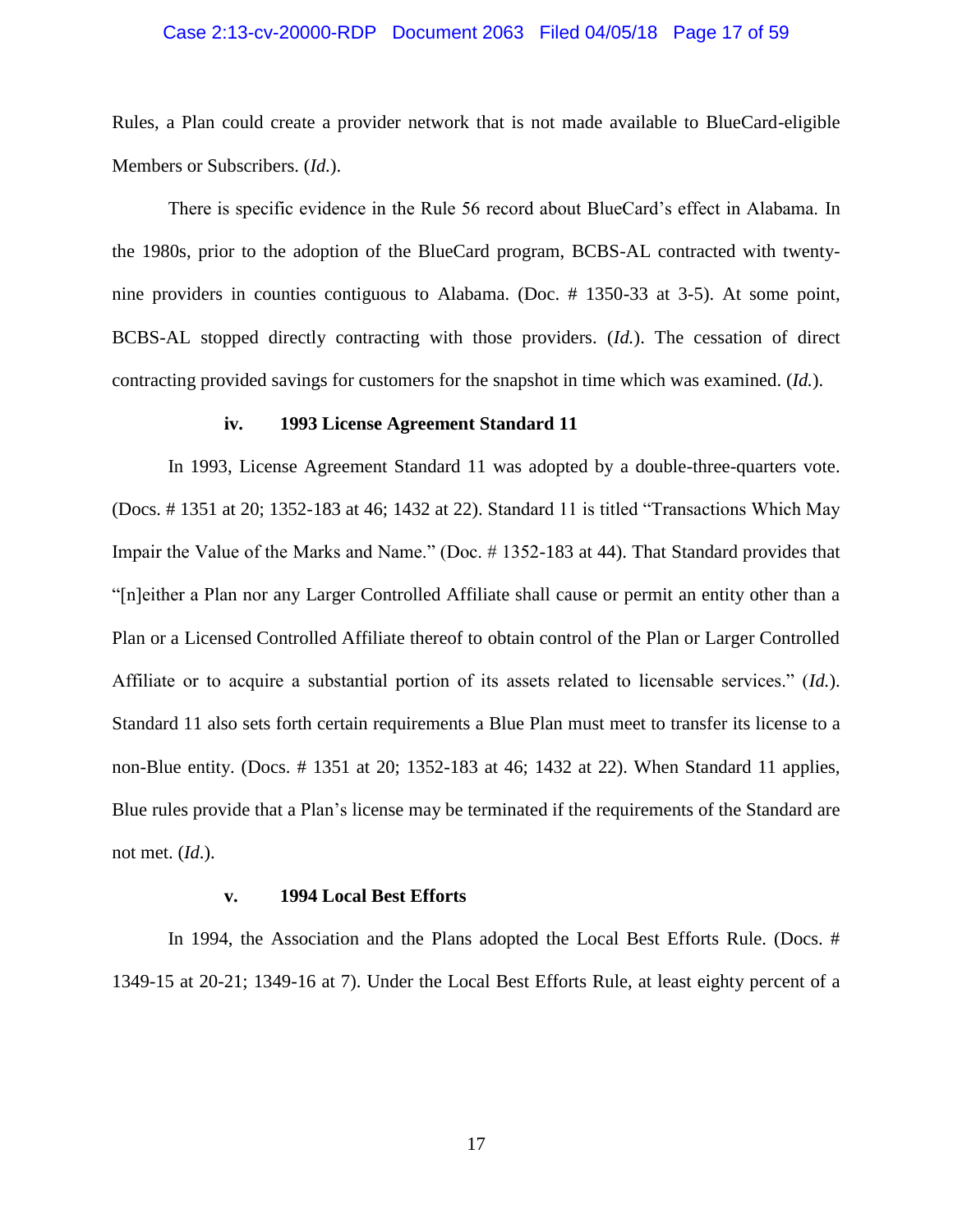### Case 2:13-cv-20000-RDP Document 2063 Filed 04/05/18 Page 18 of 59

Plan's annual health<sup>8</sup> revenue from within its designated service area must be derived from services offered under the Blue Marks. (*Id*.).

#### **vi. 1996 Acquisition Rules**

In 1996, the Association and the Plans adopted acquisition rules to restrict the circumstances under which an adverse party could acquire a Plan. (Docs. # 1349-17 at 17; 1349- 18 at 4). These rules prevent a Plan from transferring its license to a non-Blue entity without meeting certain standards. (Doc. # 1349-16 at 16-18).

#### **vii. 1999 Uncoupling Regulations**

In 1999, the Association and the Plans adopted Uncoupling Regulations. (Doc. # 1352-1 at 91). Under these Regulations, a Plan may choose to use a name in connection with the Blue Marks; however, if it does so, it may not thereafter "uncouple" that name from the Blue Marks. (*Id.*). For example, a Plan may call itself Acme Blue Cross and Blue Shield, but it may not later use the trade name Acme Health Insurance – it must keep the "Blue" in the trade name. (*Id.*).

### **viii. 2005 National Best Efforts**

l

In 2005, a National Best Efforts rule was adopted. (Doc. # 1349-21 at 5). This rule requires a Plan to derive at least sixty-six and two-thirds percent of its national health insurance revenue under its Blue brands. (Doc. # 1349-16 at 7). Thus, under the National Best Efforts rule, any health revenue a Blue Plan may generate from services offered under any non-Blue brand is limited in relation to its Blue brand health revenue. (Doc. # 1432 at 20-21). Nonetheless, many Plans have had significant unbranded business. (Docs. # 1349-23 at 5; 1349-25 at 5-6).

<sup>&</sup>lt;sup>8</sup> The Local Best Efforts Rule applies only to health revenue "attributable to health care plans and related services and hospital services . . . offered within the designated Service Area." (Doc. # 1350-10 at 4).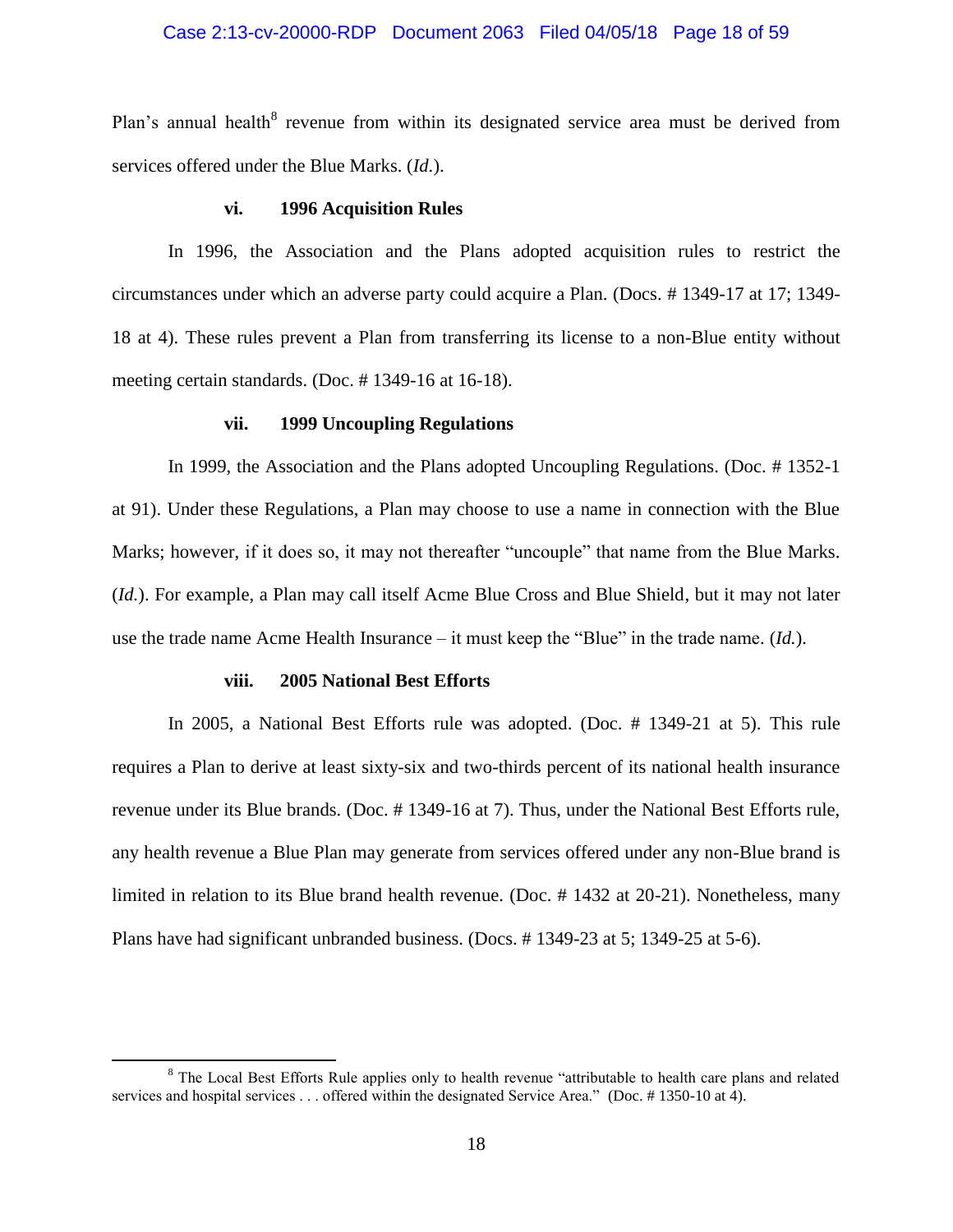### **ix. National Accounts**

Under the License Agreements, the Association's rules, or both, a Plan may not bid on a National Account headquartered outside its service area using the Blue Marks unless the Plan in whose service area the National Account is headquartered agrees to "cede" the right to bid. (Docs. # 1350 at 11; 1432 at 11). In the limited instances of overlapping service areas, more than one Plan may bid for the business of a National Account. (*Id*.). Plans, including Blue Cross and Blue Shield of Alabama, have requested cedes from each other. (Docs. # 1350 at 11; 1432 at 12). Some of these requests have been granted and some have been denied. (*Id*.). On occasion, a Blue Plan will pay another Plan to cede the right to bid for a national account. (Docs. # 1431-1 at 28; 1551 at 12). Blue Cross and Blue Shield of Alabama has done so multiple times. (*Id*.).

Through collaboration, Plans compete with national insurers for national accounts. (Doc. # 1353-60 at 2). In 2011, the Blue share of the national account market was estimated at forty-six percent. (*Id.*). The top three national insurers -- Aetna, Cigna and United -- which offer healthcare financing plans and/or health insurance and related services in all fifty states (Docs. # 1350 at 18; 1432 at 17), had a combined share of forty-one percent.<sup>9</sup> (Doc.  $\#$  1353-60 at 2). Plans also compete with regional insurers. (Doc. # 1353-102 at 54).

#### **F. Present Day Blue Plans**

l

In 2015, fifteen of the Blue Plans were within the top twenty-five insurers in the United States as measured by total membership. (Docs. # 1350 at 18; 1432 at 17). Anthem was the second largest insurer in the country by membership and held Blue Cross and/or Blue Shield licenses in fourteen different states. (*Id.*). HCSC was the fourth or fifth largest insurer in the country by membership and held Blue Cross and Blue Shield licenses in five states. (*Id.*). Other

<sup>9</sup> Unlike the Blue Plans, who are dedicated to their local markets, the national insurers have demonstrated a willingness to pull out of markets and leave populations uninsured. (Doc. #1353-102 at 56).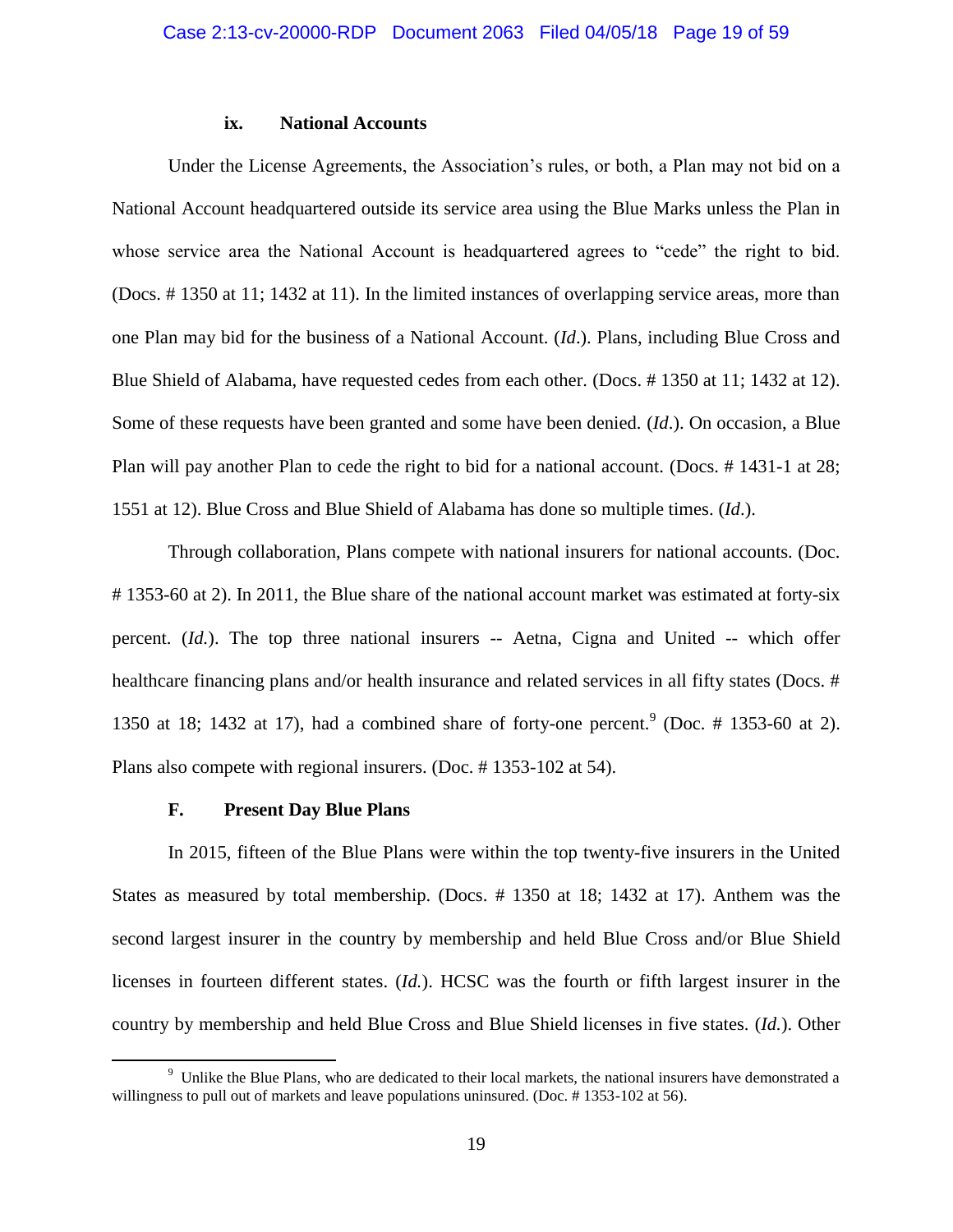#### Case 2:13-cv-20000-RDP Document 2063 Filed 04/05/18 Page 20 of 59

Blue Plans are among the top ten insurers by membership. (*Id.*). Blue Cross and Blue Shield of Alabama is the largest insurer in Alabama, and the sixteenth largest insurer in the nation by membership. (*Id.*).

One of BCBS-AL's corporate representatives, Tony Carter, testified that he defined BCBS-AL's competitors as follows: "in the broadest of sense, a competitor is anybody that sells a similar product." (Doc. # 1352-211 at 14, 44). When speaking about Anthem's proposed merger with Cigna, and in relation to the prospect of competing for national accounts outside of its fourteen-Blue service area, a representative of Anthem testified as follows:

[O]ur current market is confined to the 14 states. We have the Blue Cross/Blue Shield license, and we have any number of customers and consultants that express an interest in working with us, and we're prohibited from doing that. To be able to go from – I know we're a national plan. We're a national plan that operates in 14 states. To be an [sic] national plan that operates in 50 states and have unfettered access, without asking permission to have a conversation with a prospect, would be – I don't know – exhilarating, I would say.

(Doc. # 945-1 at 3).

Nationwide, 96 percent of hospitals and 92 percent of physicians are in-network with the Blue Plans. (Docs. # 1353-82 at 6; 1435 at 27). Some subscribers have chosen to contract with the Blues and have favorable comments about the experience (Docs. # 1353-85 at 76-77; 1353- 73 at 83), while others have complaints (Docs. # 1431-77 at 182-83; 1431-83 at 97, 258-59). Still others have expressed an interest in additional options and/or more competition for their health insurance needs. (Docs. # 1436-69 at 177-79; 1436-56 at 99).

Over the years, certain Plan executives have expressed a concern that the ESAs violate antitrust laws. (Docs. # 1352-214 at 3; 1352-218 at 2; 1352-219 at 3; 1431-12 at 2; 1431-25 at 3; 1436-6 at 2). They have also expressed similar concerns about the Best Efforts Rules. (Docs. # 1352-219 at 3, 1436-8 at 2; 1336-5 at 24; 1436-87 at 3; 1436-87 at 3).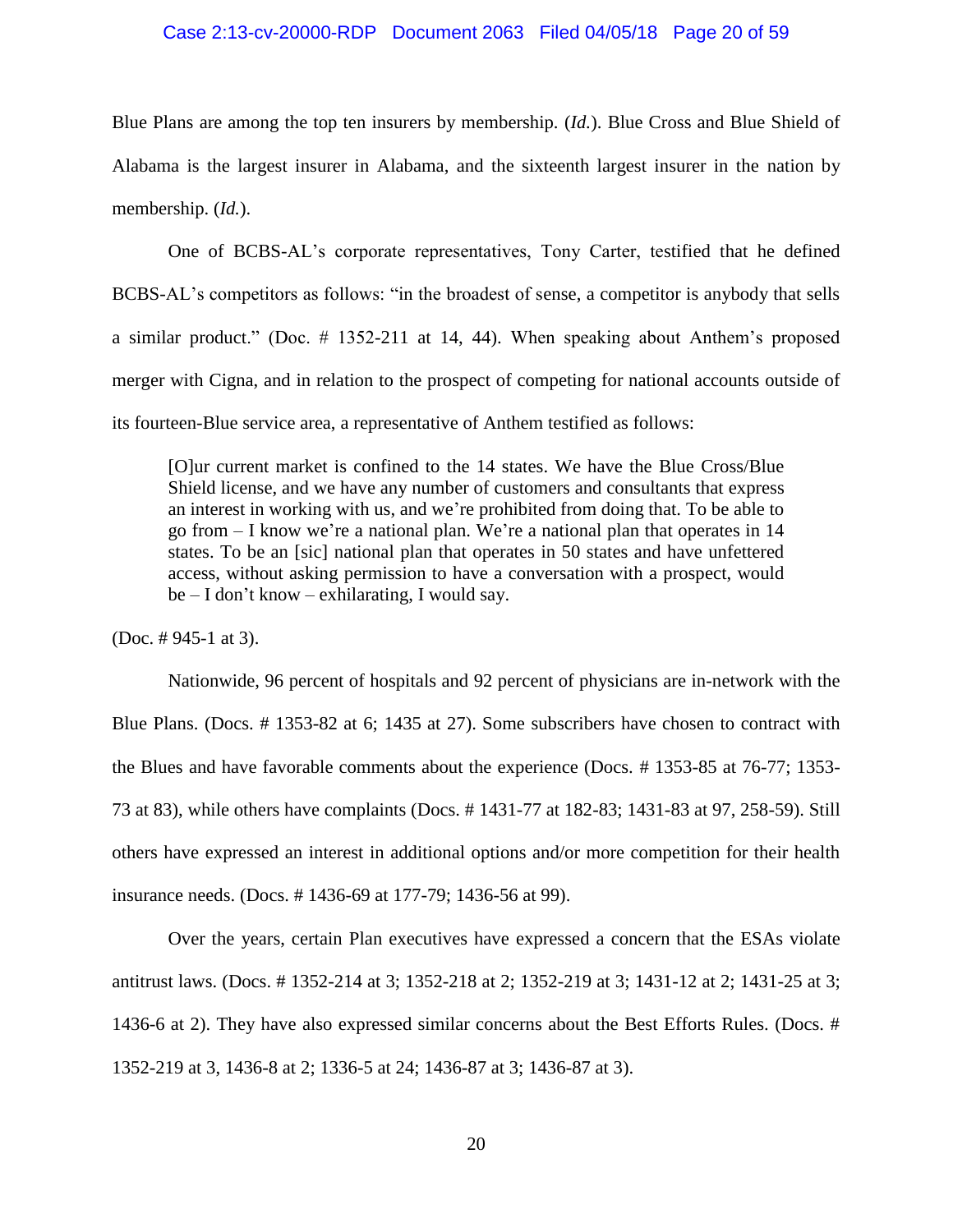#### **III. Summary Judgment Standard**

The Rule 56 summary judgment standard applies to an antitrust suit, just as it applies to any other suit. *Gulf States Reorganization Grp., Inc. v. Nucor Corp.*, 822 F. Supp. 2d 1201, 1208-09 (N.D. Ala. 2011) (discussing the Supreme Court's disavowal of cases disfavoring summary judgment in antitrust suits), *aff'd*, 721 F.3d 1281 (11th Cir. 2013). Summary judgment is appropriate when the pleadings, depositions, affidavits, and exhibits show that there is no genuine issue of material fact, and that the moving party is entitled to judgment as a matter of law. Fed. R. Civ. P. 56(a), (c); *Celotex Corp. v. Catrett*, 477 U.S. 317, 322 (1986). An issue of fact is "material" if it is a legal element of the claim under applicable substantive law which might affect the outcome of the case. *Anderson v. Liberty Lobby, Inc*., 477 U.S. 242, 248 (1986); *Allen v. Tyson Foods, Inc*., 121 F.3d 642, 646 (11th Cir.1997). An issue of fact is "genuine" if the record taken as a whole could lead a rational trier of fact to find for the non-moving party. *Allen*, 121 F.3d at 646. When evaluating a summary judgment motion, a court must view all the evidence and all factual inferences drawn therefrom in the light most favorable to the nonmoving party and determine whether the evidence could reasonably sustain a jury verdict for the non-movant. *Celotex*, 477 U.S. at 322-23; *Allen*, 121 F.3d at 646.

The appropriate standard for evaluating the conduct challenged under the Sherman Act - rule of reason or *per se* -- is a question of law for the court to decide. *Food Lion, LLC v. Dean Foods Co., (In re Milk Antitrust Litig*.), 739 F.3d 262, 271 (6th Cir. 2014) ("The district court's decision to use the rule of reason is a question of law ..., which we review de novo."). This legal issue, though, "is predicated on a factual inquiry into the restraint's competitive effect," *Nat'l Bancard Corp.*, 779 F.2d at 596, which had previously led this court to defer its ruling on the standard of review at the motion-to-dismiss stage. *Blue Cross Blue Shield*, 26 F. Supp. 3d at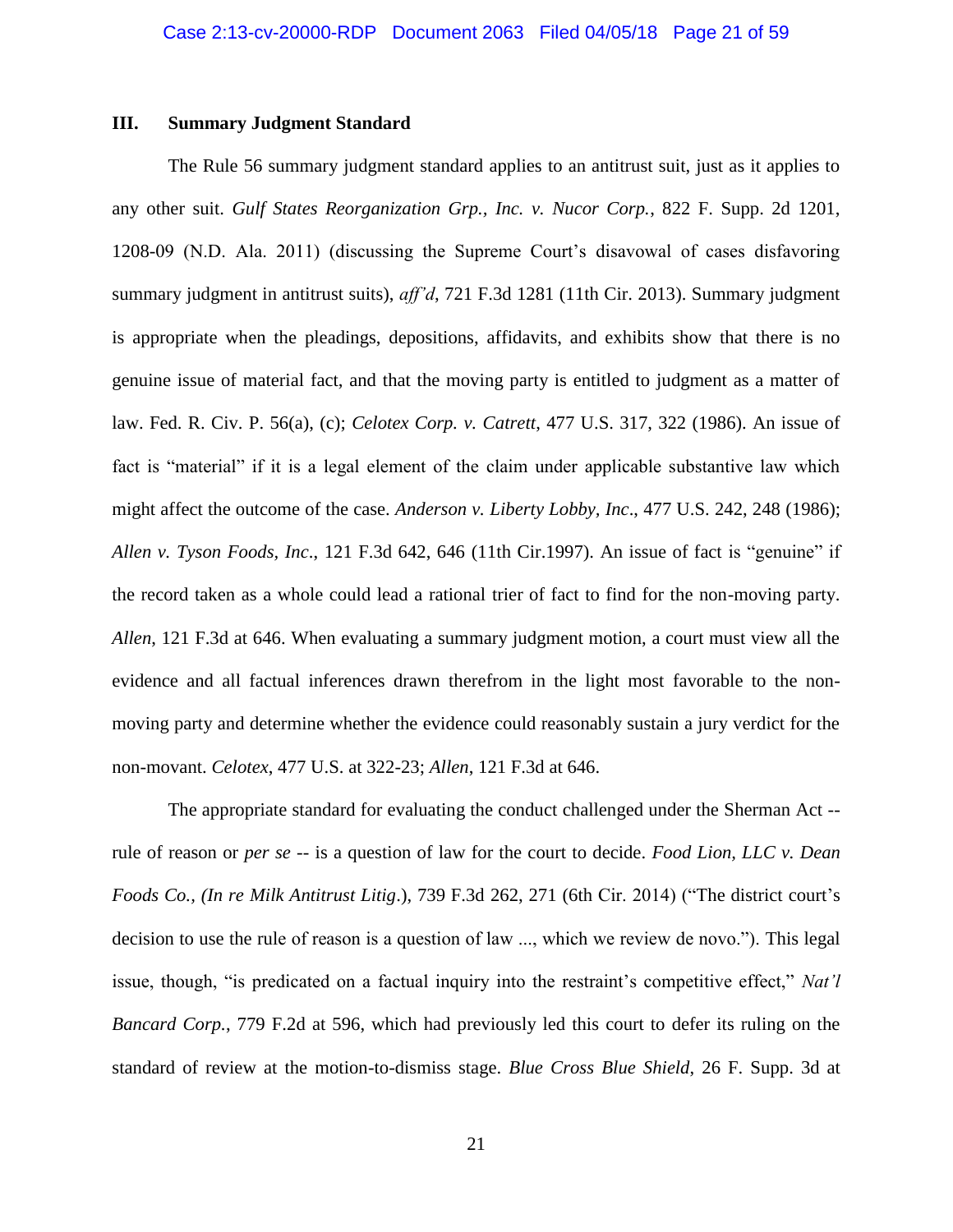#### Case 2:13-cv-20000-RDP Document 2063 Filed 04/05/18 Page 22 of 59

1186-87. While the selection of a mode of analysis (*per se* or rule of reason) is a question of law, sometimes "underpinning that purely legal decision are numerous factual questions." *In re Wholesale Grocery Prods. Antitrust Litig.*, 752 F.3d 728, 733-34 (8th Cir. 2014).

#### **IV. Analysis**

The court begins its analysis with a discussion of relevant antitrust principles and cases and then proceeds to apply those principles to the Rule 56 facts presented by the parties. The court emphasizes that it analyzes the Blues' agreement as a whole to determine the appropriate standard of review. In other words, the court declines to examine the Blues' ESAs, best efforts rules, or brand restrictions in isolation where the Rule 56 evidence reveals that the Blues, through the Association, enacted new and unique aggregate competitive restrictions on top of the ESAs during the 1990s and 2000s. *Cf. Sealy*, 388 U.S. at 357 (emphasizing that the horizontal territorial allocations were "part of 'an aggregation of trade restraints'"). The court expresses no view about whether the ESAs alone qualify as a *per se* Sherman Act violation. The court separately analyzes the BlueCard program and the trademark uncoupling rules.

### **A. Antitrust Principles**

Section 1 of the Sherman Act declares illegal "[e]very contract, combination in the form of trust or otherwise, or conspiracy, in restraint of trades or commerce among the several States . . . ." 15 U.S.C. § 1. *See also Procaps, S.A. v. Patheon, Inc.*, 845 F.3d 1072, 1079-80 (11th Cir. 2016) (describing the interchangeability of use for the terms contract, combination, and conspiracy). The antitrust laws are designed to protect competition, not competitors. *See, e.g.*, *Brown Shoe Co. v. United States*, 370 U.S. 294, 320 (1962) (discussing Section 7 of the Clayton Act, 15 U.S.C. § 18); *Aquatherm Indus., Inc. v. Fla. Power & Light Co.*, 145 F.3d 1258, 1262 (11th Cir. 1998) (discussing Section 1 of the Sherman Act). "[T]o establish a Section 1 violation,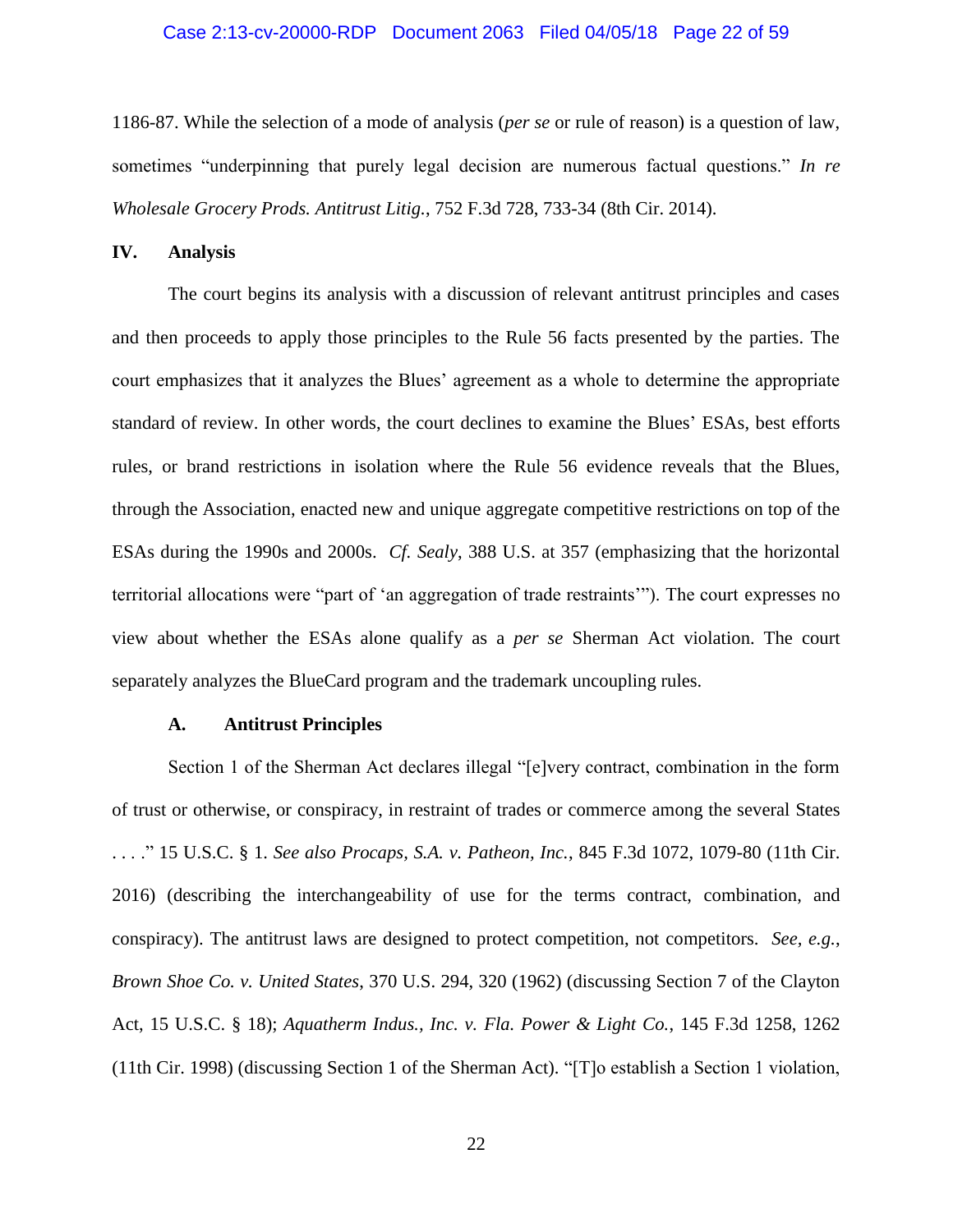### Case 2:13-cv-20000-RDP Document 2063 Filed 04/05/18 Page 23 of 59

the plaintiff must first show that there was concerted action between two or more persons -- a 'conscious commitment to a common scheme designed to achieve an unlawful objective'-- in restraint of trade." *Procaps*, 845 F.3d at 1080 (quoting *Monsanto Co. v. Spray–Rite Serv. Corp.*, 465 U.S. 752, 768 (1984)).

Of course, it is well-settled that Section 1 only prohibits concerted action that "unreasonably restrain[s] trade." *See, e.g., id.* at 1081 (citing *Nat'l Collegiate Athletic Ass'n v. Bd. of Regents of Univ. of Okla.*, 468 U.S. 85, 98 (1984)); *Leegin Creative Leather Prods., Inc. v. PSKS, Inc.*, 551 U.S. 877, 885 (2007) (quoting *State Oil Co. v. Khan*, 522 U.S. 3, 10 (1997)). "The rule of reason is the [presumptive] standard for testing whether a practice restrains trade in violation of § 1." *Leegin*, 551 U.S. at 885; *see also Texaco, Inc. v. Dagher*, 547 U.S. 1, 5 (2006). A rule of reason analysis requires the court to weigh all of the circumstances surrounding the practice to determine whether it unreasonably restrains competition. *Leegin*, 551 U.S. at 885. Among other factors, the court can consider the relevant business, the history, nature, and effect of the challenged restraint, and the market power of the business or businesses imposing the restraint. *Id.* at 885-86.

Some types of concerted action, however, are deemed unlawful *per se* and are not analyzed under the wide-ranging rule of reason. *Id.* at 886. "The *per se* rule, treating categories of restraints as necessarily illegal, eliminates the need to study the reasonableness of an individual restraint in light of the real market forces at work . . . ." *Id.* (citing *Bus. Elec. Corp. v. Sharp Elec. Corp.*, 485 U.S. 717, 723 (1988)). The Supreme Court has deemed certain types of activity to be *per se* violations of Section 1 of the Sherman Act because "experience with a particular kind of restraint enables the Court to predict with confidence that the rule of reason will condemn it." *State Oil Co. v. Khan*, 522 U.S. 3, 10 (1997) (quoting *Arizona v. Maricopa*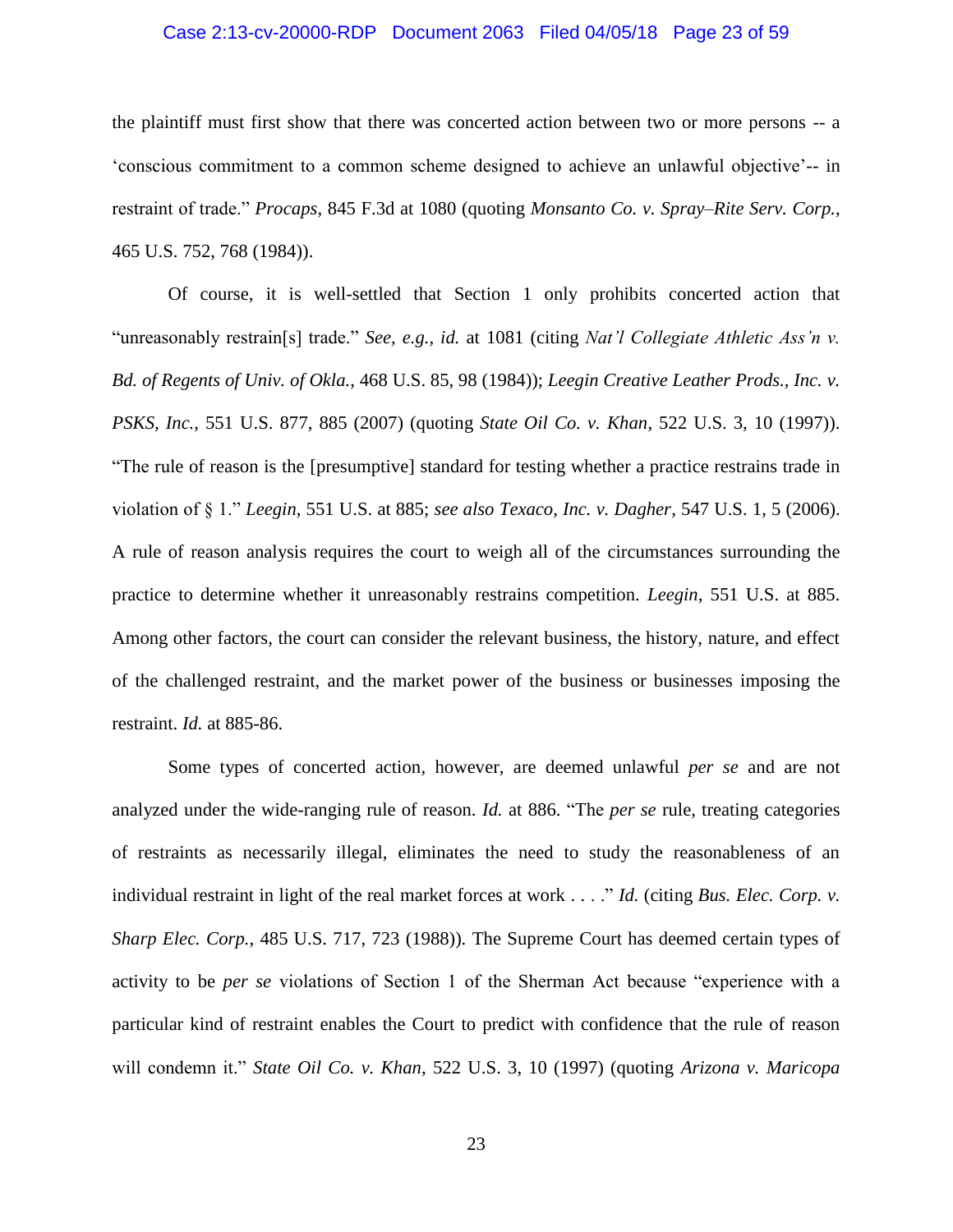*Cty. Med. Soc'y*, 457 U.S. 332, 344 (1982)). "Restraints that are *per se* unlawful include horizontal agreements among competitors to fix prices . . . or to divide markets . . . ." *Leegin*, 551 U.S. at 886 (internal citations omitted). In particular, horizontal market allocations between competitors lower output and raise prices because "[a] firm that is free from effective competition will reduce its output below the competitive level (whether directly or . . . indirectly by raising price)." *Gen. Leaseways, Inc. v. Nat'l Truck Leasing Ass'n*, 744 F.2d 588, 594 (7th Cir. 1984). As the *Leegin* opinion indicates, the Supreme Court has affirmed the force of the *per se* rule, even in opinions where it has overturned particular applications of that doctrine. *Id.* at 886-87 (describing *per se* rules for horizontal agreements in an opinion that overruled the *per se* antitrust standard for vertical resale price maintenance agreements). *See also State Oil*, 522 U.S. at 10 (describing the basis for *per se* rules in an opinion that overruled the *per se* unlawfulness of vertical maximum price fixing); *Quality Auto Painting Ctr. of Roselle, Inc. v. State Farm Indemnity Co.*, 870 F.3d 1262, 1271 (11th Cir. 2017) ("Certain classes of conduct . . . are deemed 'per se' violations, which are 'conclusively presumed to be unreasonable and therefore illegal without elaborate inquiry as to the precise harm they have caused or the business excuse for their use.'") (citation omitted).

The *per se* rule applies to certain forms of business relationships and concerted activity in all industries. Indeed, the Supreme Court has expressly rejected the argument that the *per se* standard should not apply to cases involving the health care industry due to the judiciary's lack of antitrust experience with that industry. *Maricopa Cty.*, 457 U.S. at 349-51. As the *Maricopa County* opinion explains, otherwise *per se* anticompetitive conduct need not be reexamined under the rule of reason merely because it appears in a new industry. *Id.* at 350-51. This is true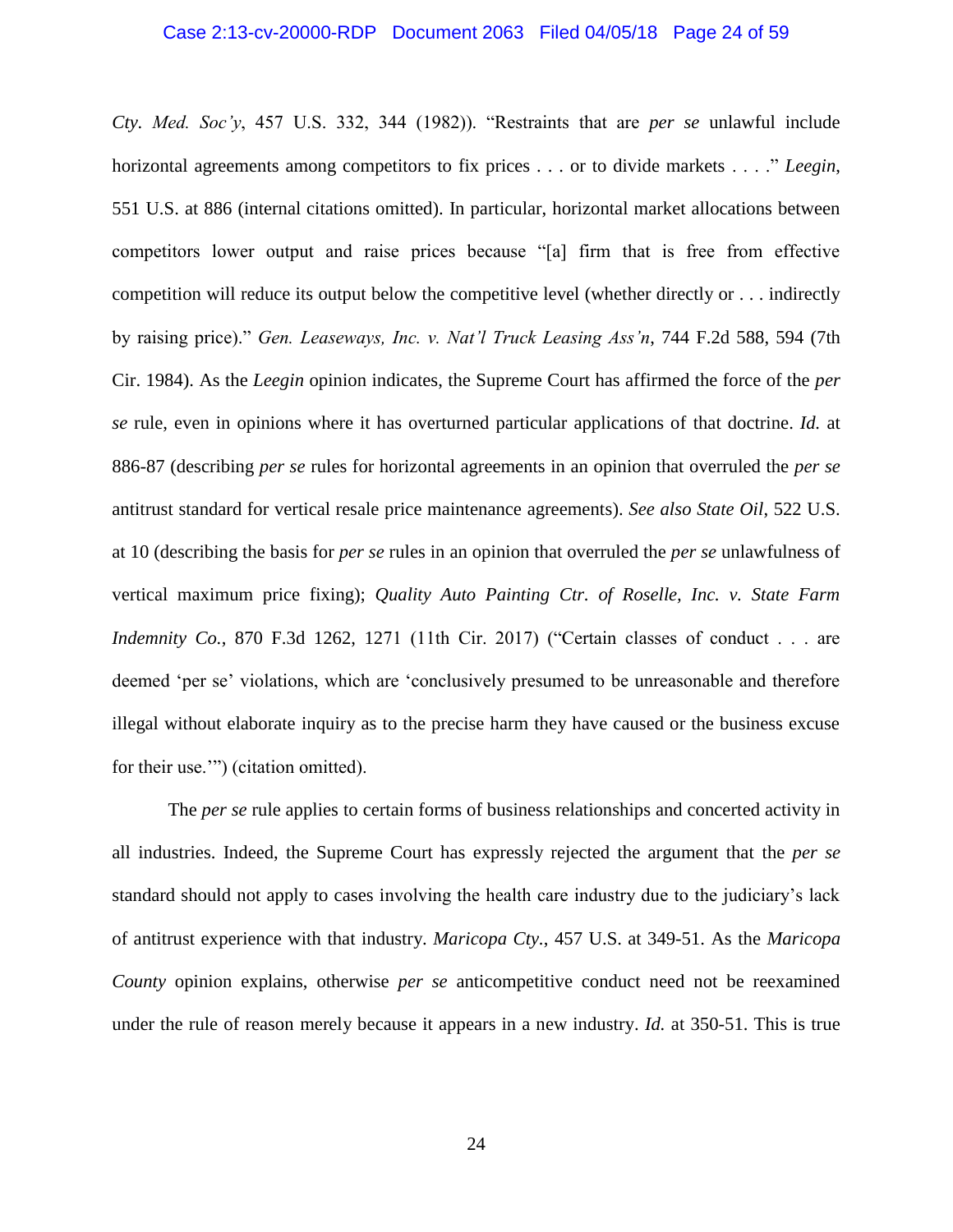### Case 2:13-cv-20000-RDP Document 2063 Filed 04/05/18 Page 25 of 59

because a rule of reason inquiry into that type of anticompetitive conduct, even in the health care industry, is highly likely to be fruitless. *Id.*

Defendants claim that, to receive the benefit of the *per se* rule, Plaintiffs must show an agreement with no plausible procompetitive benefits, an anticompetitive character confirmed by judicial experience, and a purely horizontal character. (Doc. # 1349 at 34-35). But while there are undoubtedly agreements that have been found to be *per se* violations that meet all those elements, that assertion does not square with Eleventh Circuit precedent. As our court of appeals has explained, an antitrust plaintiff's ability to proceed on a *per se* theory depends on "whether there was an agreement" to commit conduct that the Supreme Court has held to be unreasonable [*per se*] "because the unreasonableness of the restraint is presumed." *Levine v. Cent. Fla. Med. Affiliates, Inc.*, 72 F.3d 1538, 1545-46 (11th Cir. 1996) (citing *Maricopa Cty.*, 457 U.S. at 344- 45, and *United States v. Trenton Potteries Co.*, 273 U.S. 392, 397-98 (1927)).

### **B.** *United States v. Sealy, Inc.* **and** *United States v. Topco Associates, Inc.*

All of the parties agree that *United States v. Sealy, Inc.*, 388 U.S. 350 (1967) ("*Sealy*"), and *United States v. Topco Associates, Inc.*, 405 U.S. 596 (1972) ("*Topco*"), are central authorities to consider in determining the appropriate standard of review for the alleged anticompetitive conduct by the Blue Plans and the Association. Plaintiffs contend that *Sealy* and *Topco* are full-force, binding Supreme Court precedents that establish the *per se* illegality of the scheme at the heart of their cases. (Doc. # 1350 at 26, 28) (contending that "this case is on all fours with *Sealy*" and that "the Blues' agreements are even more anticompetitive than the ones found to [be] unlawful *per se* in *Sealy* and *Topco*"); (Doc. # 1351 at 7) (citing *Sealy* and *Topco* for the argument that the trademark licensing conducted by the Association "is unlawful *per se* because it is another way for the competitors to divide and allocate territories, and thereby to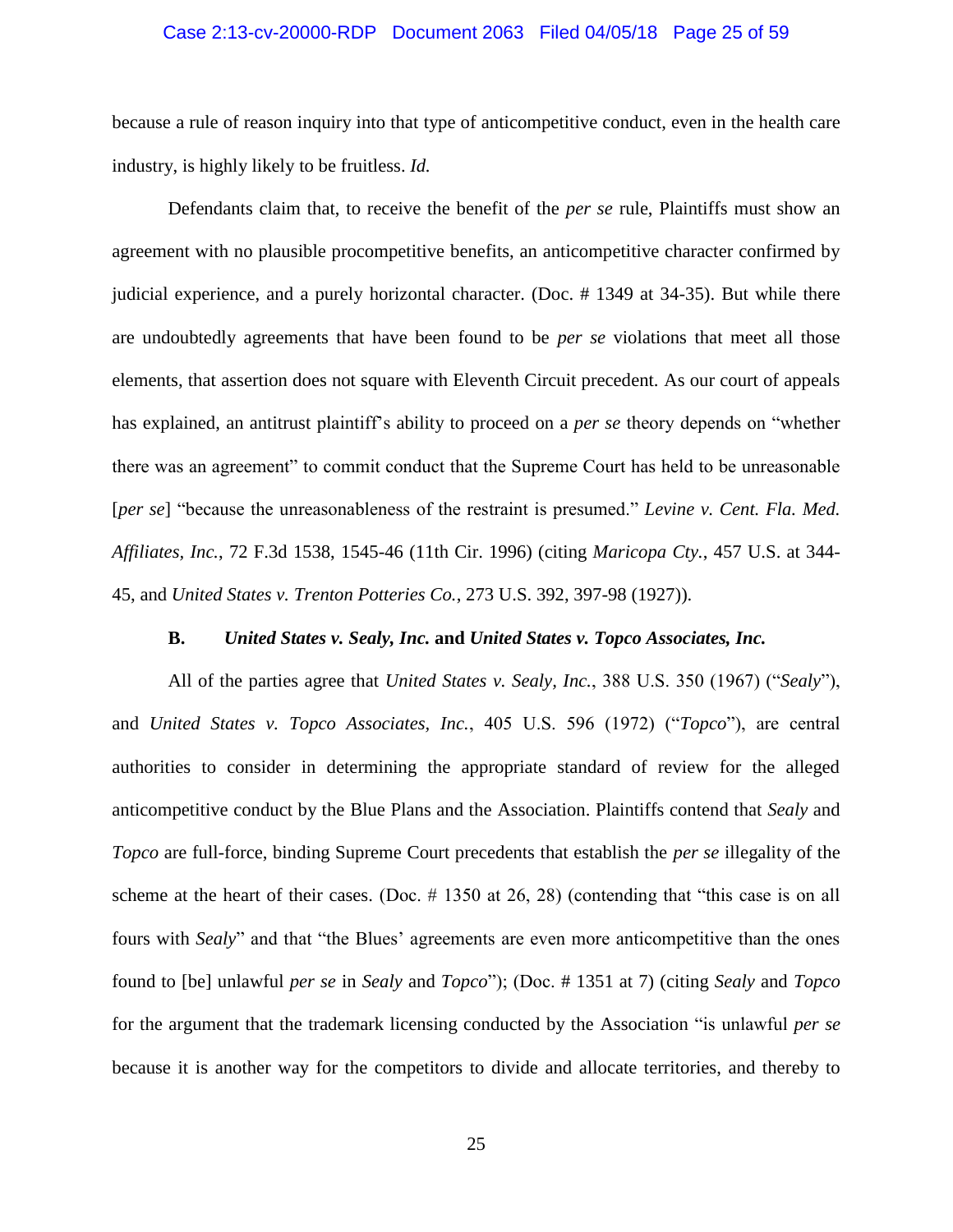### Case 2:13-cv-20000-RDP Document 2063 Filed 04/05/18 Page 26 of 59

agree not to compete"). Defendants, of course, disagree. They assert that *Sealy* and *Topco* present examples of market allocation that cannot be compared to the trademark licenses issued by the Association. (Doc. # 1349 at 47-49). Moreover, Defendants insist that *Sealy* and *Topco* "should be limited to their precise facts" because they are "inconsistent with modern antitrust jurisprudence." (*Id.* at 47 n. 7). Thus, a threshold issue in determining the proper standard of review here revolves around the proper application of *Sealy* and *Topco*.

In *Sealy*, the licensor, Sealy, agreed to allot exclusive territories to its licensees, a group of mattress manufacturers. 388 U.S. at 352. The licensees agreed to not sell Sealy-branded products outside of their allotted geographic areas. *Id.* Nevertheless, the licensees could sell private label (*i.e.*, non-Sealy) products in any geographic market they chose. *Id.* Sealy's licensees owned "substantially all of its stock," and each director on Sealy's board of trustees had to "be a stockholder or a stockholder-licensee's nominee." *Id.* That board of trustees managed and controlled Sealy's affairs. *Id.* at 352-53. Through the board of trustees and the executive committee, the Sealy licensees controlled "the grant, assignment, reassignment, and termination of exclusive territorial licenses." *Id.* at 353.

As an initial matter, the Supreme Court concluded that Sealy, Inc. was "an instrumentality of the licensees for purposes of the horizontal territorial allocation." *Id.* at 354. It emphasized that the substance of the territorial restraint was horizontal because the actors who controlled the licenses were employees of the manufacturers and the license arrangements were designed to promote the interests of the manufacturers. *Id.* at 352-54. It rejected Sealy's argument that its board members and stockholders acted in a distinct role when making decisions on behalf of Sealy. *Id.* at 353.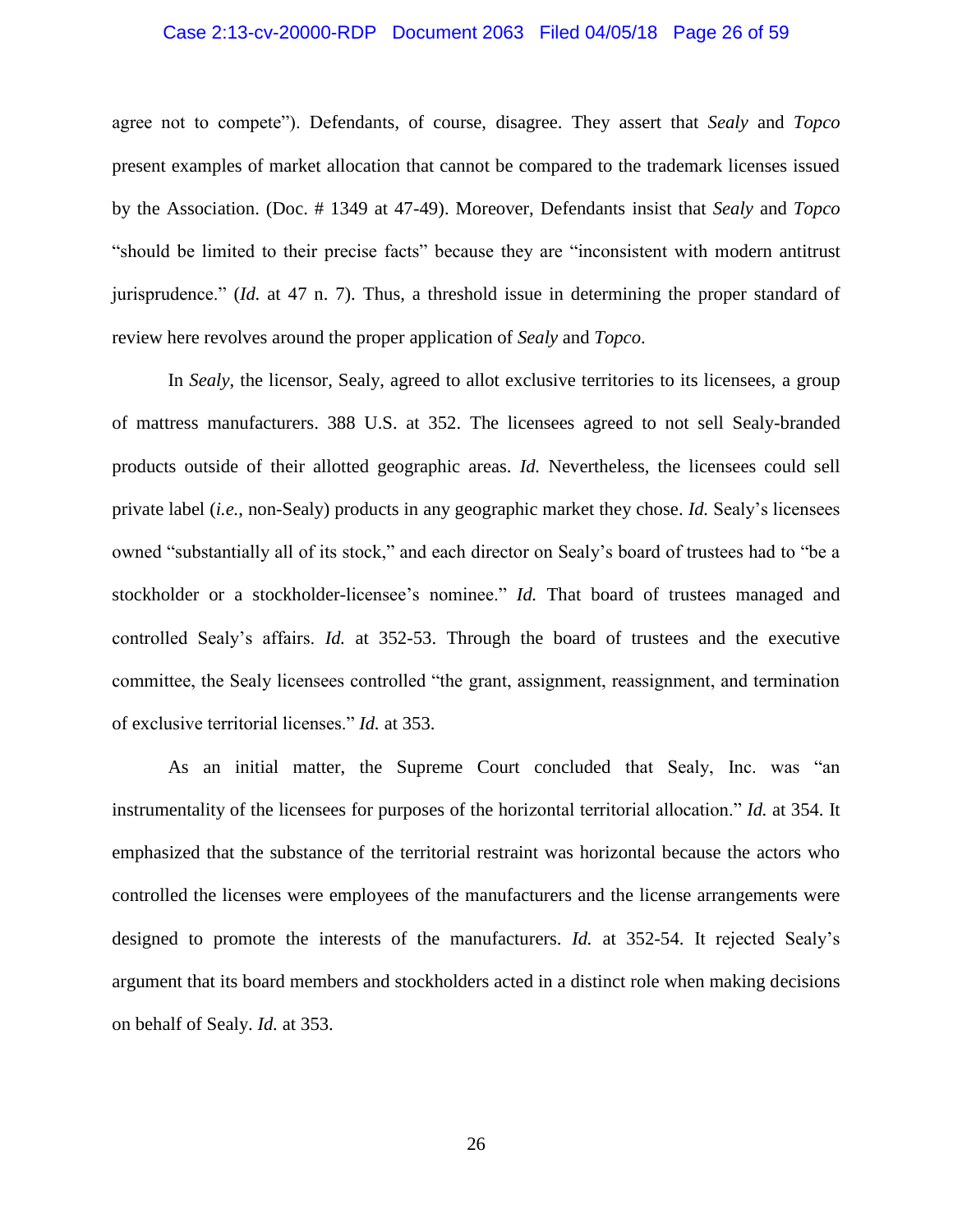### Case 2:13-cv-20000-RDP Document 2063 Filed 04/05/18 Page 27 of 59

The Supreme Court also observed that Sealy instituted an "aggregation of trade restraints" that included price fixing and territorial allocation. *Id.* at 354-55. Sealy's stockholders implemented price fixing protocols by using Sealy's mechanisms. *Id.* at 355-56. The Supreme Court determined that the stockholders' use of price fixing was evidence that Sealy functioned as an instrumentality, not a separate entity. *Id.* at 356. And, it explained that the territorial allocations enabled the manufacturers' price fixing by providing any Sealy manufacturer "an enclave in which it could and did zealously and effectively maintain resale prices, free from the danger of outside incursions." *Id.* Therefore, the Supreme Court held that the horizontal territorial restraints presented in *Sealy* were unlawful *per se*, "without the necessity for an inquiry in each particular case as to their business or economic justification, their impact in the marketplace, or their reasonableness." *Id.* at 357-58.

In *Topco*, a group of small and medium-sized supermarket chains associated together to sell private-label goods under Topco's brand names. 405 U.S. at 598. The grocery chains formed Topco "to obtain high quality merchandise under private labels in order to compete more effectively with larger national and regional chains." *Id.* at 599. None of the supermarkets associated with Topco held a majority share of its geographic market: the supermarkets held between 1.5% to 16% market share within their respective geographic areas, and the average market share for Topco members was approximately 6%. *Id.* at 600. The Supreme Court noted that the combined sales of Topco's members were "exceeded by only three national grocery chains." *Id*. The supermarkets owned all of Topco's stock and equally distributed the association's voting rights. *Id.* at 598. Topco's directors were employees of the member supermarkets and usually executive officers in those companies. *Id.* The board of directors selected Topco's officers, and Topco's principal executive officers were required to be directors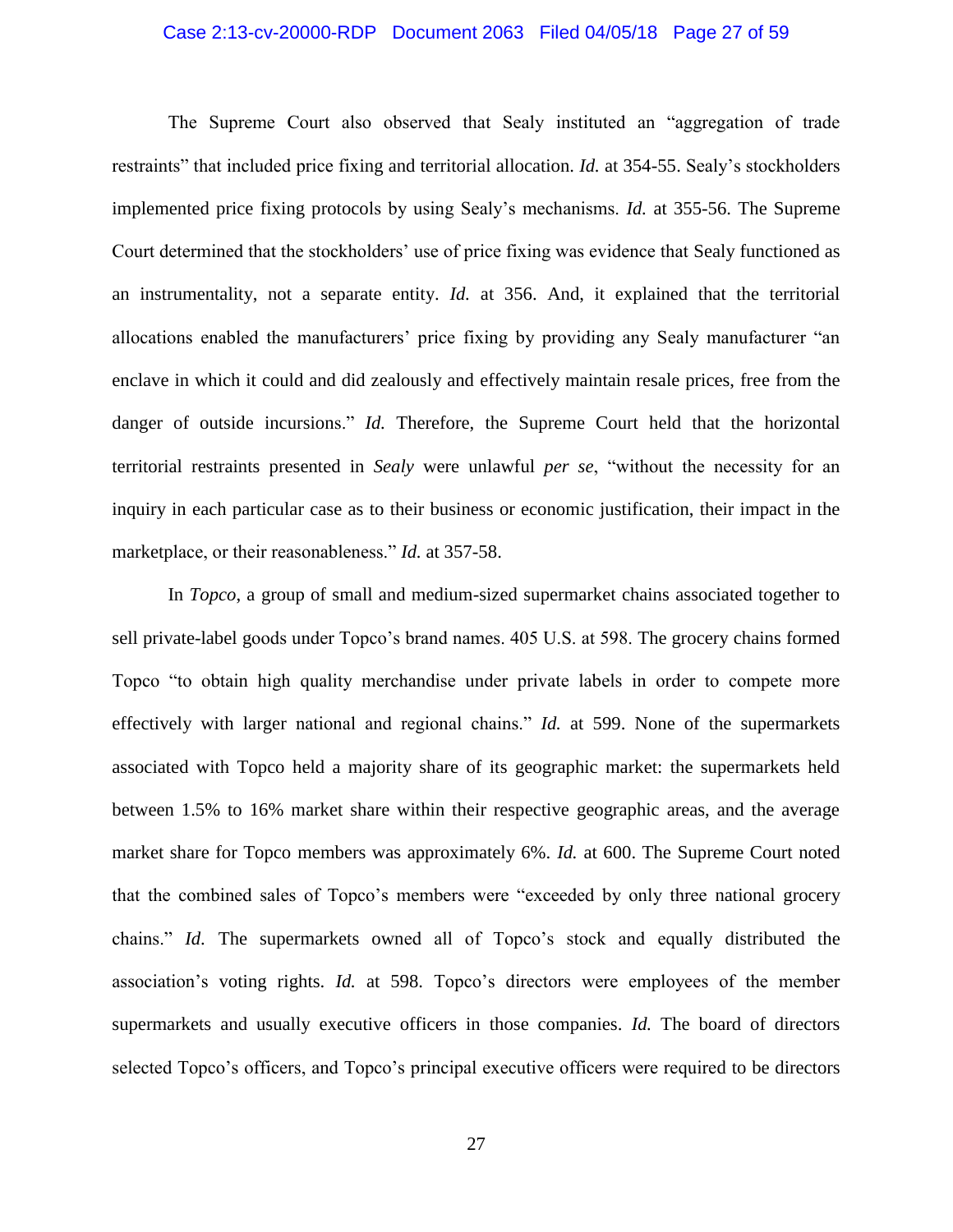### Case 2:13-cv-20000-RDP Document 2063 Filed 04/05/18 Page 28 of 59

on the board. *Id.* at 598-99. As such, Topco's members possessed "complete and unfettered control over the operations of the association." *Id.* at 599.

Topco's bylaws allowed for three types of territorial marketing licenses, which included both exclusive and non-exclusive licenses. *Id.* at 601-02. But, as the Court concluded, even nonexclusive territorial licenses "prove[d] to be de facto exclusive." *Id.* at 602. Exclusive territories often were distributed to supermarkets that did not yet operate in those areas. *Id.* A supermarket chain seeking to join Topco had to receive approval from Topco's board of directors and 75% of Topco's members. *Id.* And, if the Topco member closest to the applicant or one who operated within 100 miles of the applicant voted against the applicant, the applicant then needed to receive 85% approval from the membership. *Id.* Topco's high membership thresholds provided a de facto veto for Topco members "in the territorial areas in which they [were] concerned." *Id.*

The Supreme Court held that the territorial restraints instituted by Topco were horizontal restraints, and, thus, *per se* violations of the Sherman Act. *Id.* at 608. It concluded that Topco's territorial allocations were entirely analogous to those in *Sealy* because (1) the licensees owned almost all of the licensor's stock, elected its board of directors, and controlled its business, and (2) the licensor agreed to not allow other competitors to sell branded products in a designated territory in exchange for the licensee's promise to not expand its sales beyond that area. *Id.* The Supreme Court declined to address whether it would have found Topco's conduct to be anticompetitive under the rule of reason because the rigid *per se* standard does not allow antitrust defendants to justify naked restraints of trade with good intentions or alleged procompetitive benefits. *Id.* at 609-10. Specifically, the Supreme Court rejected the district court's finding that Topco's restrictions on intrabrand competition were justified by the benefits provided to interbrand competition. *Id.* at 610-11.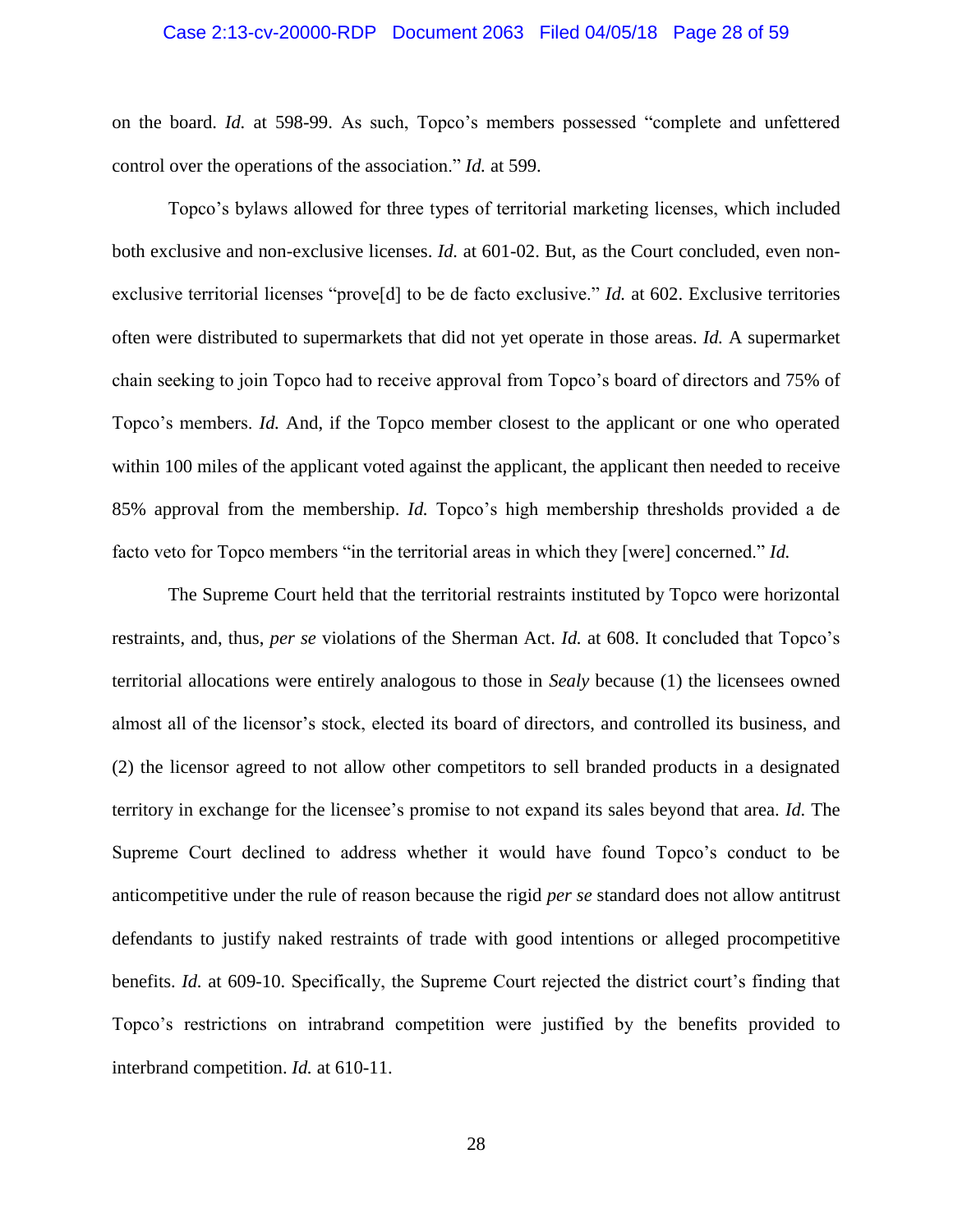### Case 2:13-cv-20000-RDP Document 2063 Filed 04/05/18 Page 29 of 59

The holdings in both *Sealy* and *Topco* have remained viable. In 1990, the Supreme Court relied on *Topco* to summarily reverse a judgment by the Eleventh Circuit regarding a horizontal market allocation by bar exam review companies. *See Palmer v. BRG of Ga., Inc.*, 498 U.S. 46 (1990) (*per curiam*). In *Palmer*, two bar review companies sold bar review courses in Georgia for approximately four years. *Id.* at 47. One of those companies agreed to exclusively license its brand name to the other and not compete with the licensee in Georgia in exchange for (1) a portion of the student fees paid, and (2) an agreement by the licensee to not compete with the licensor outside of Georgia. *Id.* Thereafter, the licensee substantially increased the price of its course from \$150 to over \$400. *Id.*

The Supreme Court reiterated its holding in *Topco* that "agreements between competitors to allocate territories to minimize competition are illegal." *Id.* at 49 ("[H]orizontal territorial limitations . . . are naked restraints of trade with no purpose except stifling competition."). It concluded that the bar companies had entered into an unlawful market allocation since they (1) previously competed in Georgia, (2) agreed to allocate the Georgia market to the licensee, and (3) agreed that the licensor would compete in the remainder of the United States and the licensee would not do so. *Id.* at 49. "Such agreements are anticompetitive regardless of whether the parties split a market within which both do business or whether they merely reserve one market for one and another for the other."<sup>10</sup> *Id.* at 49-50. They are unlawful on their face. *Id.*

Since *Palmer*, the Supreme Court has cited *Topco* as authority to support the *per se*  standard applied against certain horizontal restraints. *See Leegin*, 551 U.S. at 909 (citing *Topco* to support the proposition that "sometimes [the Supreme] Court has imposed a rule of *per se*

<sup>&</sup>lt;sup>10</sup> Notably, one of the alleged conspirators in *Palmer*, BRG of Georgia, had never sold bar review courses outside of Georgia and had no apparent intent to do so. 12 Philip R. Areeda & Herbert Hovenkamp, *Antitrust Law* § 2030b at 220 n. 7 (3d ed. 2012).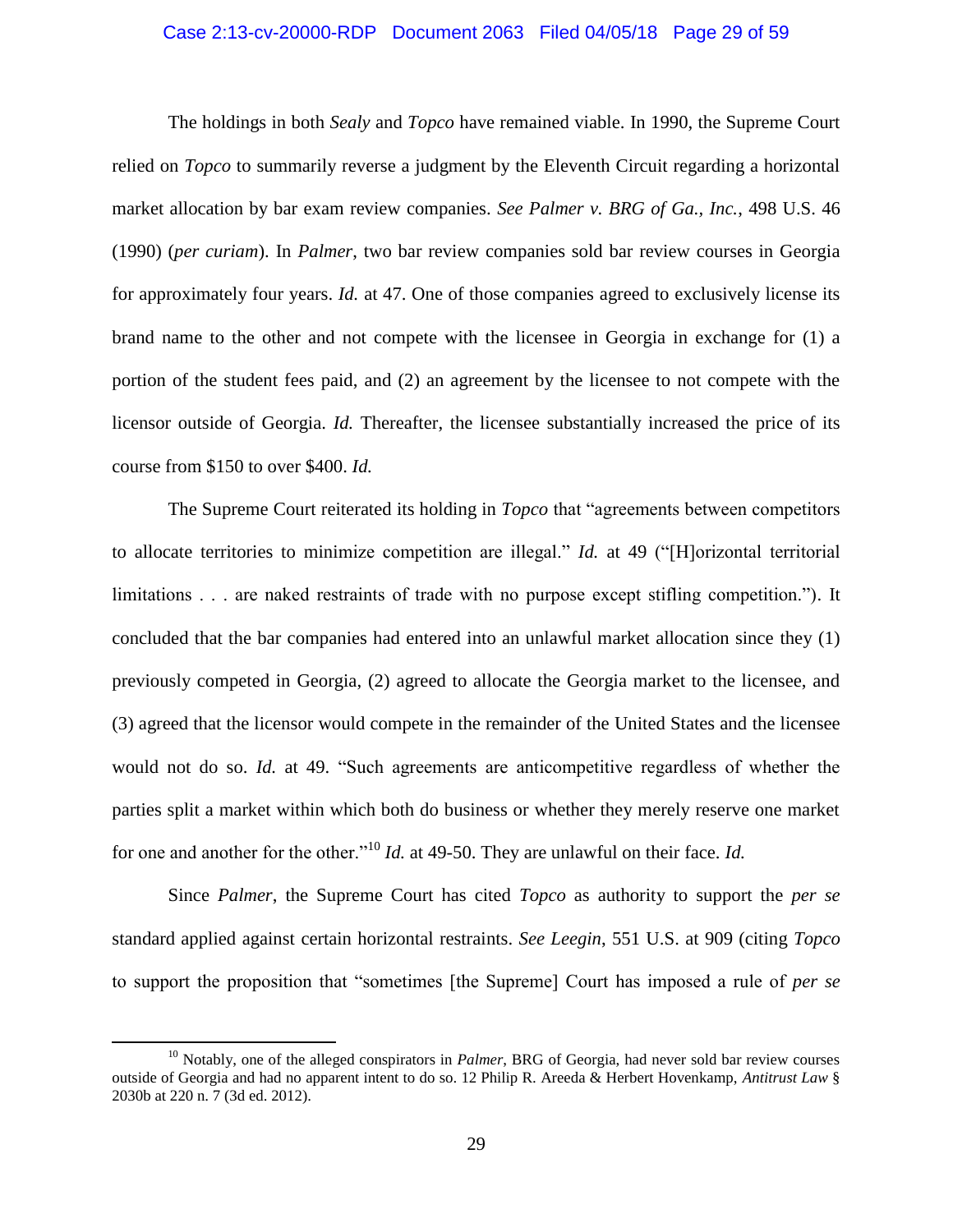### Case 2:13-cv-20000-RDP Document 2063 Filed 04/05/18 Page 30 of 59

unlawfulness—a rule that instructs courts to find the practice unlawful all (or nearly all) the time"). The Supreme Court also has cited *Palmer* as authority for the application of the *per se*  rule to horizontal market allocations. *F.T.C. v. Actavis, Inc.*, 133 S.Ct. 2223, 2230 (2013); *Kirtsaeng v. John Wiley & Sons, Inc.*, 568 U.S. 519, 552-53 (2013) (explaining that antitrust law "ordinarily forbid[s] market divisions"); *NYNEX Corp. v. Discon, Inc.*, 525 U.S. 128, 133-34 (1998). Additionally, in 2010, the Supreme Court discussed the horizontal agreements at issue in *Sealy* and *Topco* without in any way indicating that either case had been overruled or abrogated by later developments in antitrust law. *See Am. Needle, Inc. v. Nat'l Football League*, 560 U.S. 183, 200-01 (2010).

With these antitrust principles and Supreme Court decisions in mind, the court turns to an analysis of the issues in this case.

## **C. There are Genuine Issues of Fact as to Whether Defendants Are a Single Entity**

To state a claim under Section 1, a plaintiff must plead two elements: (1) that the defendant was involved in an agreement; and (2) that the agreement unreasonably restrained interstate or foreign trade. *Am. Needle*, 560 U.S. at 186. "The question whether an arrangement is a contract, combination, or conspiracy is different from and antecedent to the question whether it unreasonably restrains trade." *Id*. "The meaning of the term 'contract, combination . . . or conspiracy' is informed by the 'basic distinction' in the Sherman Act 'between concerted and independent action' that distinguishes § 1 of the Sherman Act from § 2." *Id*. at 190 (quoting *Copperweld Corp. v. Independence Tube Corp.*, 467 U.S. 752, 771 (1984)) (internal quotation marks omitted). Under *Copperweld*, in certain circumstances, distinct legal entities are incapable of concerted action for the purposes of Section 1 and must be viewed as a single entity. 467 U.S. at 771.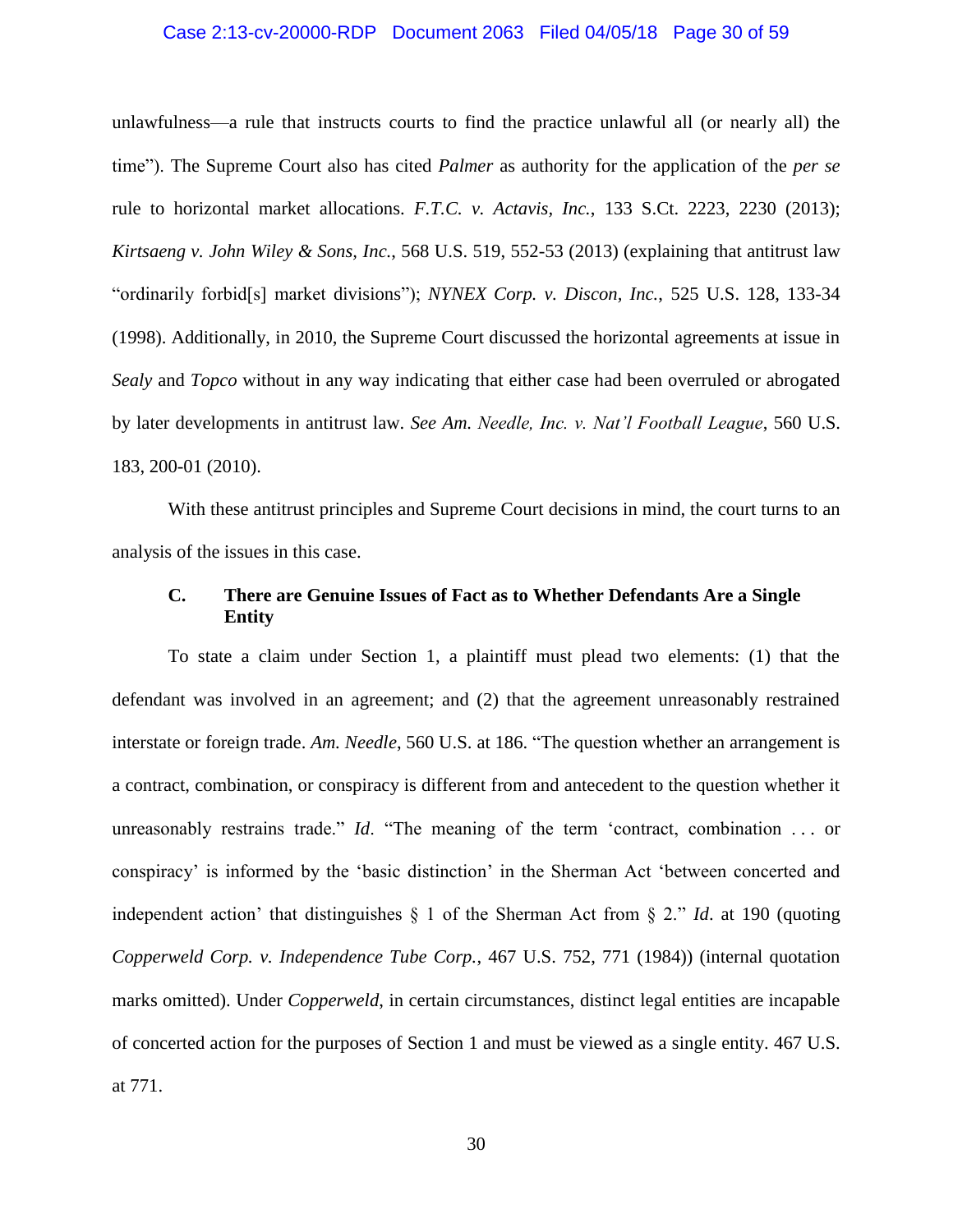### Case 2:13-cv-20000-RDP Document 2063 Filed 04/05/18 Page 31 of 59

"Section 1 is only concerned with concerted conduct among separate economic actors rather than their independent or merely parallel action;" therefore, it generally does not apply to the actions of single entities. *Abraham & Veneklasen Joint Venture v. Am. Quarter Horse Ass'n*, 776 F.3d 321, 327 (5th Cir. 2015); *see also Am. Needle*, 560 U.S. at 195. However, the Supreme Court has "repeatedly found instances in which members of a legally single entity violated § 1 when the entity was controlled by a group of competitors and served, in essence, as a vehicle for ongoing concerted activity." *Am. Needle*, 560 U.S. at 195. The "key" consideration is whether the agreement "joins together 'separate decisionmakers,' *i.e.*, 'separate economic actors pursuing separate economic interests.'" *Abraham & Veneklasen Joint Venture*, 776 F.3d at 327-28 (quoting *Am. Needle*, 560 U.S. at 195). "If so, then the agreement may 'deprive[ ] the marketplace of independent centers of decisionmaking[.]'" *Id*. at 328 (quoting *Am. Needle*, 560 U.S. at 195).

It is undisputed that when Defendants merged the Blue Cross and Blue Shield Associations, they formed a single entity to license the Blue Marks. But this undisputed fact is not dispositive because "competitors are not allowed to make an otherwise horizontal agreement vertical by merely setting up a licensing corporation to 'impose' market-dividing agreements on its licensee-stockholders. 'We seek the central substance of the situation, not its periphery; and in this pursuit, we are moved by the identity of the persons who act, rather than the label of their hats.'" *Abadir & Co. v. First Miss. Corp*., 651 F.2d 422, 426 (5th Cir. 1981) (quoting *Sealy*, 388 U.S. at 353); *see also N.C. State Bd. Of Dental Examiners v. F.T.C*., 717 F.3d 359, 372 (4th Cir. 2013), *aff'd*, 135 S. Ct. 1101 (2015) ("[T]he Board's status as a single entity is not dispositive because '[c]ompetitors "cannot simply get around" antitrust liability by acting "through a thirdparty intermediary or joint venture.'") (internal quotation marks omitted) (quoting *Am. Needle*,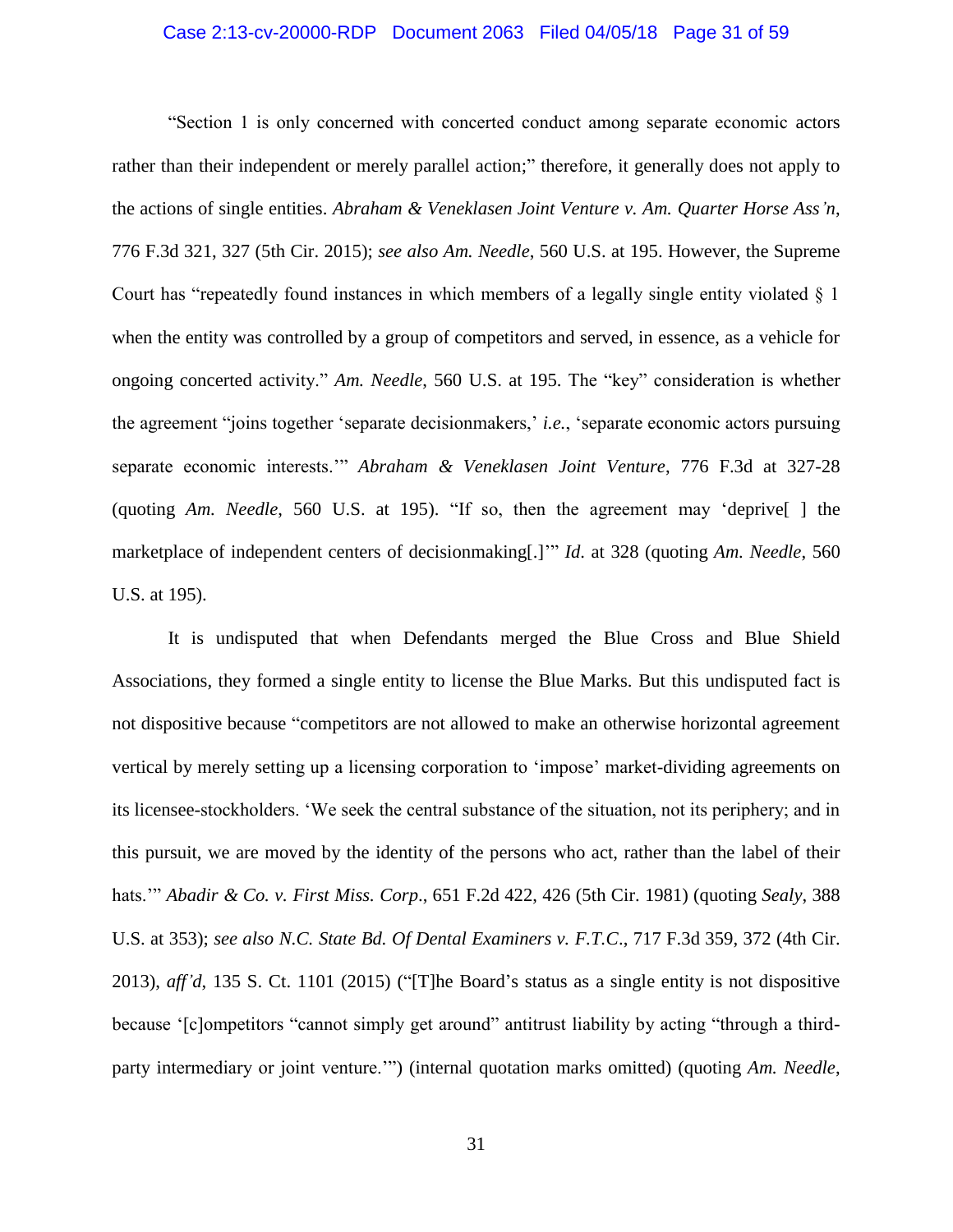### Case 2:13-cv-20000-RDP Document 2063 Filed 04/05/18 Page 32 of 59

560 U.S. at 202) (in turn quoting *Major League Baseball Properties, Inc. v. Salvino, Inc*., 542 F.3d 290, 336 (2d Cir. 2008) (Sotomayor, J., concurring in judgment))).

Defendants argue that Plaintiffs' Section 1 claims fail as a matter of law because Defendants operate as a single entity with respect to the governance of the Blue Marks. (Doc. # 1349 at 28). Defendants argue that, although the Plans are separate entities for operational purposes, the court must employ a functional approach to the inquiry. As to trademark enforcement, Defendants argue, they are a single entity because the Association now owns the Blue Marks and is responsible for licensing and protecting those Marks.

Plaintiffs argue that the facts show as a matter of law that Defendants are not a single entity. (Doc. # 1435 at 35-36). They argue that the Supreme Court in *American Needle reversed*  the Seventh Circuit's decision, which had found that "single entity" status could be applied on a function-by-function basis.<sup>11</sup> (*Id.* at 36). Moreover, they contend that the facts here are "conspicuously *incompatible* with the notion that the BCBSA and its members are incapable of conspiring." (*Id*.) (emphasis in original).

In *American Needle*, the National Football League formed a corporate joint venture, National Football League Properties ("NFLP"), to manage its intellectual property. The NFLP initially granted nonexclusive licenses to several vendors to sell apparel with team insignias. Later, it granted an exclusive license to Reebok, thus excluding the plaintiff. *Am. Needle*, 560 U.S. at 187. The excluded plaintiff sued alleging antitrust violations. *Id.* The Court held that the licensing activities of the NFLP with regard to the team marks constituted concerted action within the meaning of Section 1 of the Sherman Act. The Court concluded that "[a]lthough NFL

<sup>&</sup>lt;sup>11</sup> In *Abraham & Veneklasen Joint Venture*, the Fifth Circuit acknowledged that a functional approach is appropriate under *American Needle*. *Abraham & Veneklasen Joint Venture*, 776 F.3d at 328. But, the "key" inquiry underlying even a functional analysis remains the same: are independent centers of decisionmaking being removed from the market? *Id.* (citing *Am. Needle*, 560 U.S. at 195).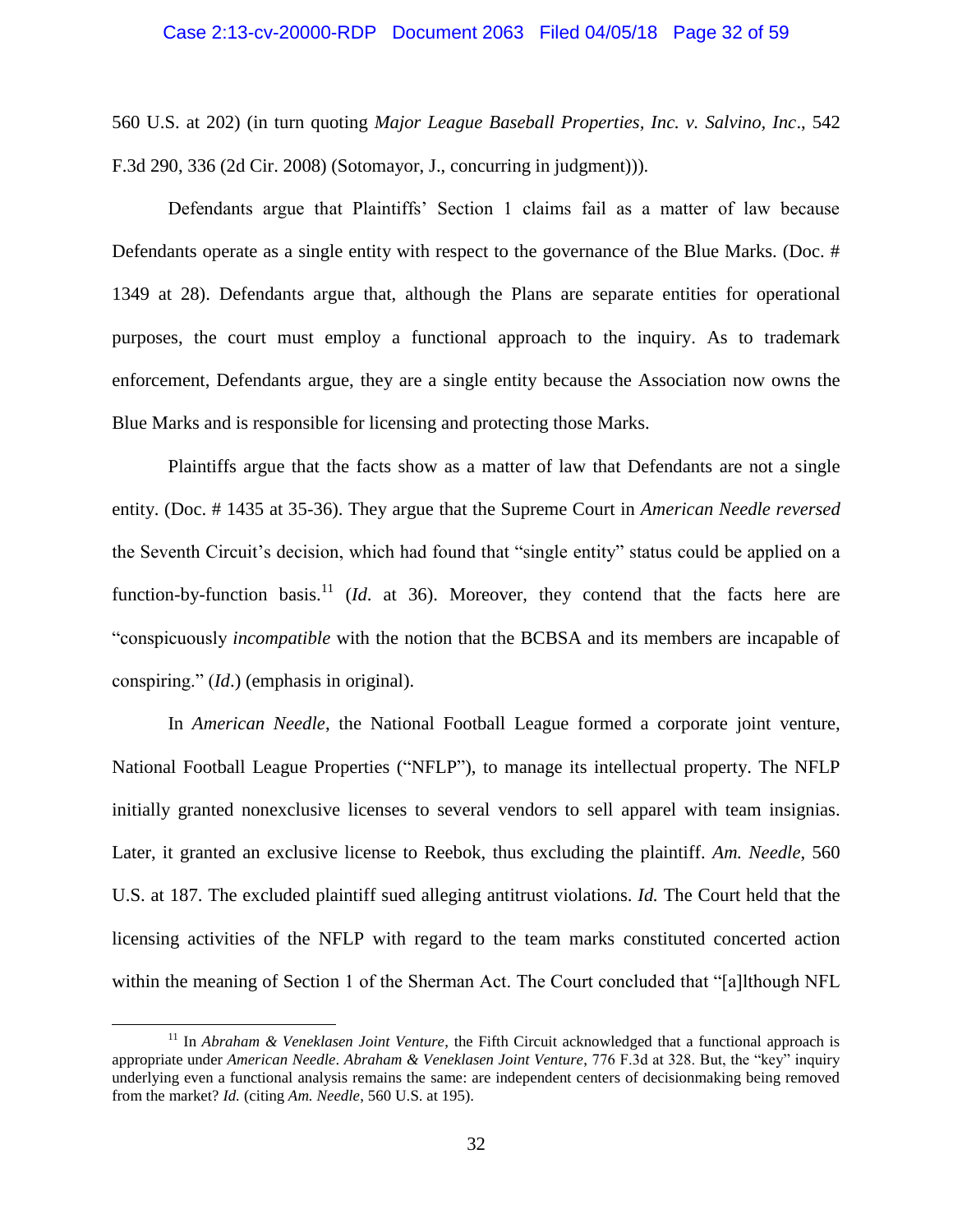### Case 2:13-cv-20000-RDP Document 2063 Filed 04/05/18 Page 33 of 59

teams have common interests such as promoting the NFL brand, they are still separate, profitmaximizing entities, and their interests in licensing team trademarks are not necessarily aligned." *Id.* at 198. The Court found that the NFL and its teams were legally capable of conspiring, because they did "not possess either the unitary decisionmaking quality or the single aggregation of economic power characteristic of independent action," but rather "compete[d] with one another...to attract fans, for gate receipts and for contracts with managerial and playing personnel." *Id*. at 196-97. The fact that the teams were operating independently through a single corporation did not protect their agreement from Section 1 scrutiny: "Competitors 'cannot simply get around' antitrust liability by acting 'through a third-party intermediary or joint venture.'" *Id*. at 202 (quoting *Salvino*, 542 F.3d at 336).

But *American Needle* does not win the day for Plaintiffs on summary judgment either. Here, the Marks at issue are more analogous to licensing of the league's joint NFL mark, rather than the individual teams' marks which were at issue in the case. *American Needle* left open the question of how the case would have been decided if decisions by the NFLP regarding the jointly owned NFL trademarks had been at issue. 560 U.S. at 201.

The Rule 56 evidence here shows that certain Plans initially developed "individual" trademark rights. Then, the Plans purposefully integrated those "individual" assets into the separate Cross and Shield predecessors. (Doc. # 1349 at 31). Later, those entities applied for and received nationwide, federal trademark registrations and "licensed" the Marks back to the Plans employing ESAs based on the areas where the Plans previously used the Marks.<sup>12</sup>

 $12$  Perhaps it may be more precise to say that this activity is what happened on the Blue Cross side. The parties have not drawn the court's attention to Rule 56 evidence that indicates what occurred with Blue Shield License Agreements prior to the 1991 License Agreements which were developed after the Assembly of Plans. (Docs. # 1349-8 at 31-32; 1353-48). And, on the Blue Cross side, four Plans (Connecticut, Minnesota, Wisconsin, and Rockford, Illinois) retained the right to their state law trademark rights in their Blue Cross License Agreements. (Docs. # 1353-11 at 8; 1353-101).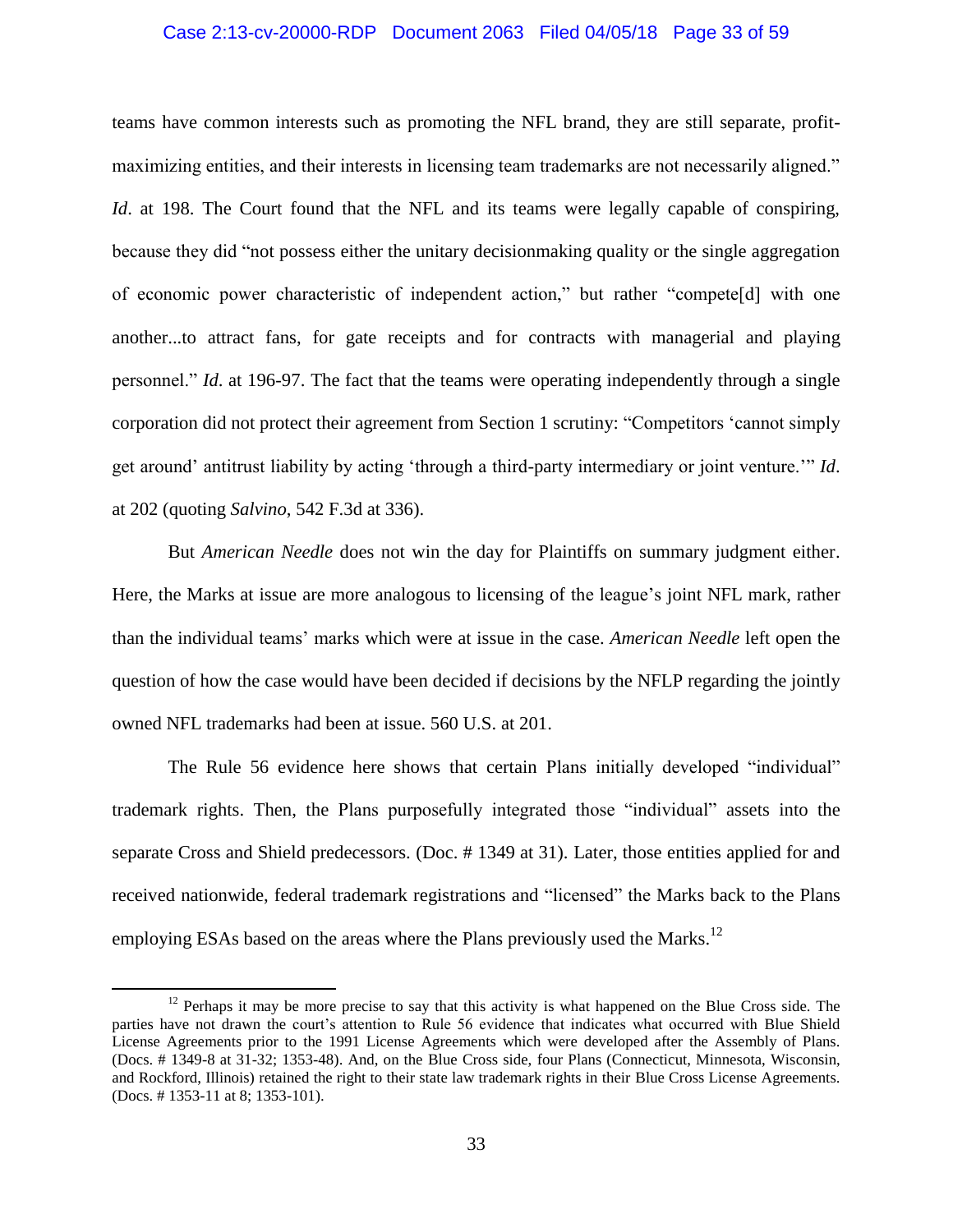#### Case 2:13-cv-20000-RDP Document 2063 Filed 04/05/18 Page 34 of 59

Only in 1982, with the merger of the Blue Cross and Blue Shield Associations, did the Marks even arguably come under the control of a single entity. (Doc. # 1349-1 at 33). Around that time, Defendants formed a single entity and deliberately consolidated undisputedly separate Marks into that entity. However, as the court reasoned in *American Needle*:

[It] is not dispositive that the teams have organized and own a legally separate entity that centralizes the management of their intellectual property. An ongoing § 1 violation cannot evade § 1 scrutiny simply by giving the ongoing violation a name and label. "Perhaps every agreement and combination in restraint of trade could be so labeled."

*Am. Needle*, 560 U.S. at 197 (quoting *Timken Roller Bearing Co. v. United States*, 341 U.S. 593, 598 (1951)).

Plaintiffs have also presented sufficient evidence to create a genuine issue of material fact as to the validity and/or enforceability of the Marks, and it is the licensing of these Marks that constitutes the "function" for which Defendants claim single entity status. There is also evidence that, among the Plans, even with respect to this particular "function," there are deep disagreements about whether service areas based on the Marks should be exclusive. Defendants' own documents show that certain Blue Plan CEOs believed that they could have protected the Marks without the ESAs. (Doc. # 1352-227 at 69). And, not all common law marks were exclusive. The License Agreements themselves recognize that a "Service Area may overlap areas served by one or more other licensed Blue [] Plans . . . as to which overlapping areas the rights hereby granted are nonexclusive as to such other Plan or Plans only." (Docs. #1349-8 at 7; 1349-11 at 5).

Moreover, it is not entirely clear on the present record that the Blue Cross and Blue Shield bodies who applied for the respective federal trademarks had the authority to do so at the time the applications were submitted. Both entities represented that they made those applications with permission from the original users, and there is documentary evidence supporting the idea that permission from other concurrent users was given. But the parties have not drawn the court's attention to documents establishing actual assignments of the individual rights to those entities.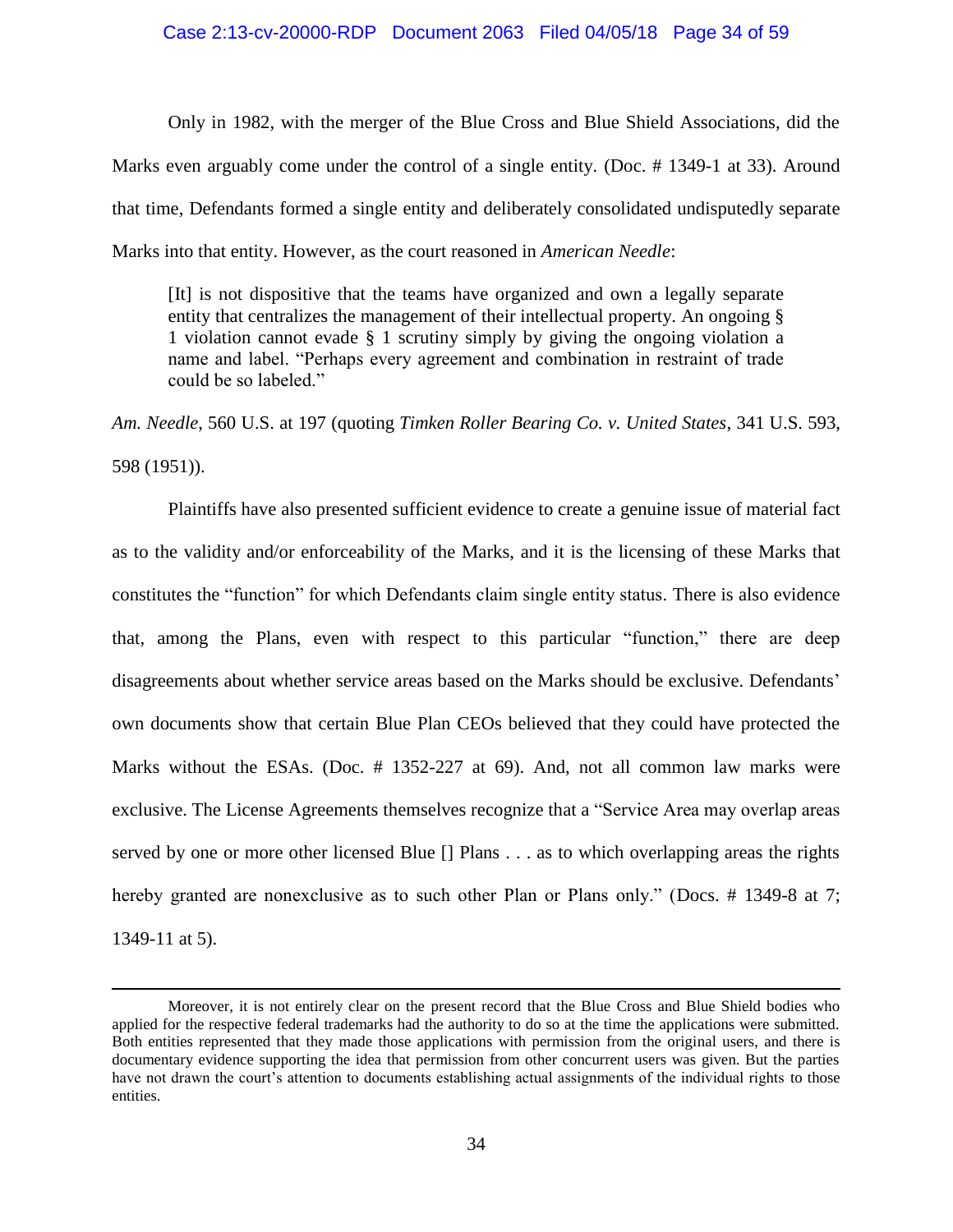### Case 2:13-cv-20000-RDP Document 2063 Filed 04/05/18 Page 35 of 59

There is also evidence in the record that, apart from the Blue Plans' ESAs (which are ostensibly based on the Marks), the Blues would be competitors under the Blue brand in the health insurance market. That is, it is genuinely disputed whether even related to this applicable function -- enforcing trademarks -- Defendants are acting as a single entity. A trier of fact could determine that Defendants remain "'separately controlled, potential competitors with economic interests that [are] distinct from [the Association's] financial well-being.'" *Robertson v. Sea Pines Real Estate Companies, Inc*., 679 F.3d 278, 286 (4th Cir. 2012) (quoting *Am. Needle*, 560 U.S. at 201). "[Courts] have repeatedly found instances in which members of a legally single entity violated § 1 when the entity was controlled by a group of competitors and served, in essence, as a vehicle for ongoing concerted activity." *Am. Needle*, 560 U.S. at 191 (citing, *inter alia*, *Sealy* and *Topco*).

Under these facts, the court cannot say, as a matter of law, whether Defendants' conduct can be shielded by the single entity defense. Because there remain genuine issues of material fact as to whether Defendants operate as a single entity as to the enforcement of the Blue Marks, the parties' respective motions for summary judgment on the single entity defense are due to be denied.

### **D. The Blues' Geographic Market Allocations**

 $\overline{\phantom{a}}$ 

Plaintiffs' first Section 1 theory is that the Defendant Blue Plans committed a *per se*  violation of the Sherman Act when they agreed to allocate geographic markets for the sale of commercial health insurance and/or commercial healthcare financing services.<sup>13</sup> (Docs.  $\#$  1082 at ¶ 815; 1083 at ¶¶ 340, 469). Provider Plaintiffs also claim that the Blue Plans allocated

<sup>13</sup> Provider Plaintiffs describe one facet of the alleged anticompetitive conspiracy as an agreement concerning healthcare financing services because the agreement allegedly concerns fully insured plans and Administrative Service Only ("ASO") plans. (Doc. # 1083 at ¶ 340). In contrast, Subscriber Plaintiffs indicate that ASO plans are not available substitutes for all Subscribers because they are not viable options unless the Subscriber (or his/her group plan) can afford to self-insure. (Doc. # 1082 at ¶ 553).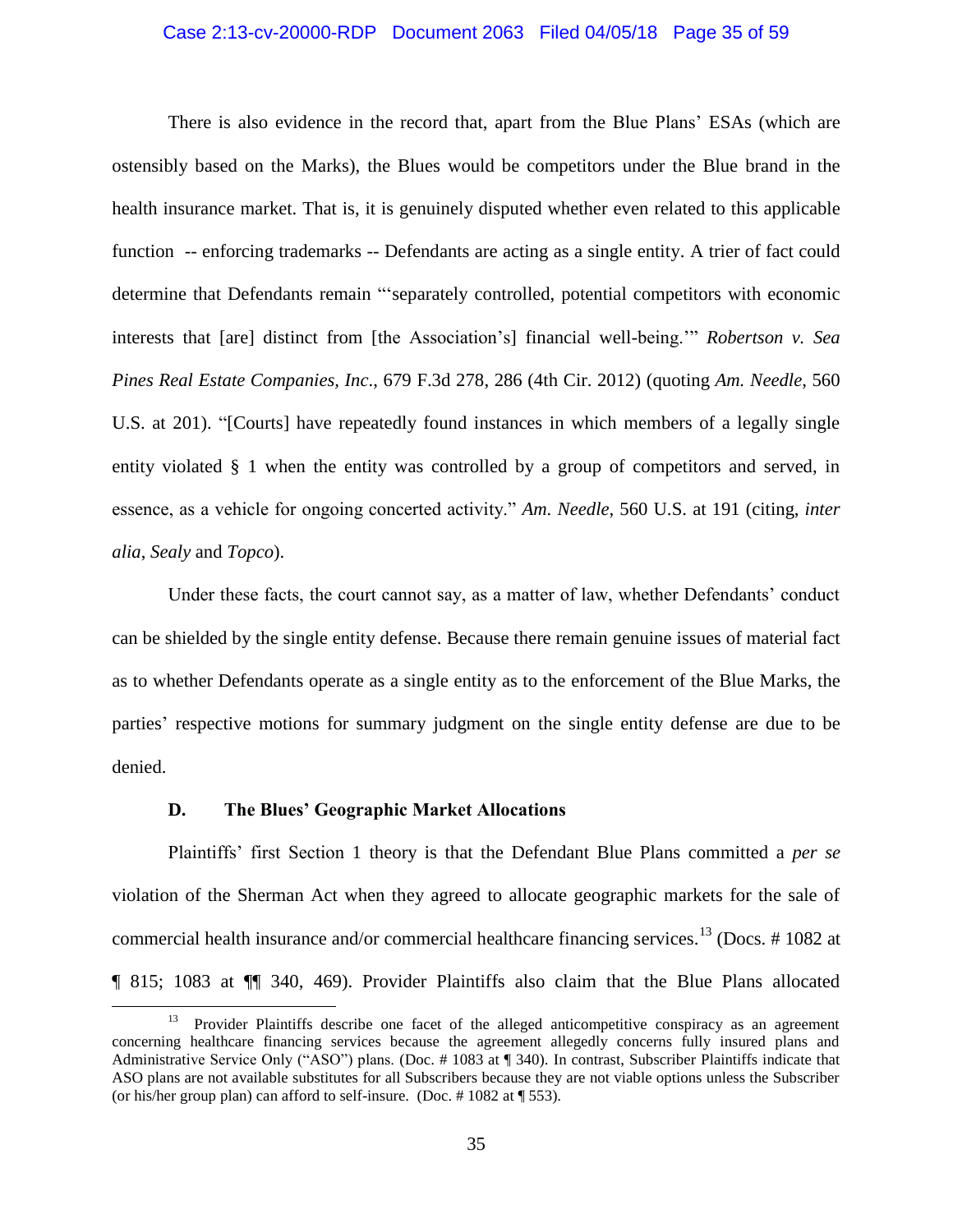### Case 2:13-cv-20000-RDP Document 2063 Filed 04/05/18 Page 36 of 59

geographic markets for the purpose of contracting with health care service providers. (*See* Doc. # 1083 at ¶¶ 323, 469). Both Provider and Subscriber Plaintiffs argue that the geographic market allocations constitute *per se* anticompetitive conduct under *Sealy* and *Topco*. (*See* Docs. # 1350 at 22-29; 1351 at 24-32).

Defendants, in turn, advance five arguments in support of their position that the geographic market distributions should be analyzed under the rule of reason. First, they insist that the Association's rules, including the ESAs, have plausible procompetitive benefits because they have facilitated the creation of new and unique products. (Doc. # 1349 at 35-41). Second, Defendants claim that the ESAs are procompetitive because they "incentivize Plans to focus on local needs of their members and providers." (*Id.* at 41-42). Third, they argue that courts lack experience with the types of service areas at issue in this case because the service areas "arose organically" from the predecessors to the current Plans use of common law trademarks. (*Id.* at 45-47). Fourth, Defendants contend *Topco* and *Sealy* are distinguishable from the service areas at issue here because (1) the Blue Plans productively cooperate, (2) the Plans owned common law trademark rights in their service areas before the challenged agreement was formed, (3) the Plans have never entered into a naked price fixing agreement like the one in *Sealy*, (4) the commercial health insurance industry is more complex than the industries at issue in *Sealy* or *Topco*, and (5) the defendants in *Sealy* and *Topco* "actively modified territories throughout the conspiracy." (*Id.* at 47-49). Finally, Defendants assert that the challenged restraints are not purely horizontal because some restraints are historically the product of vertical arrangements between insurance plans and the AHA or AMA. (*See id.* at 52-53).

Plaintiffs insist that the Blue Plans' ESAs qualify as *per se* anticompetitive conduct under *Topco* and *Sealy*. While, to be sure, several similarities exist between the market allocations here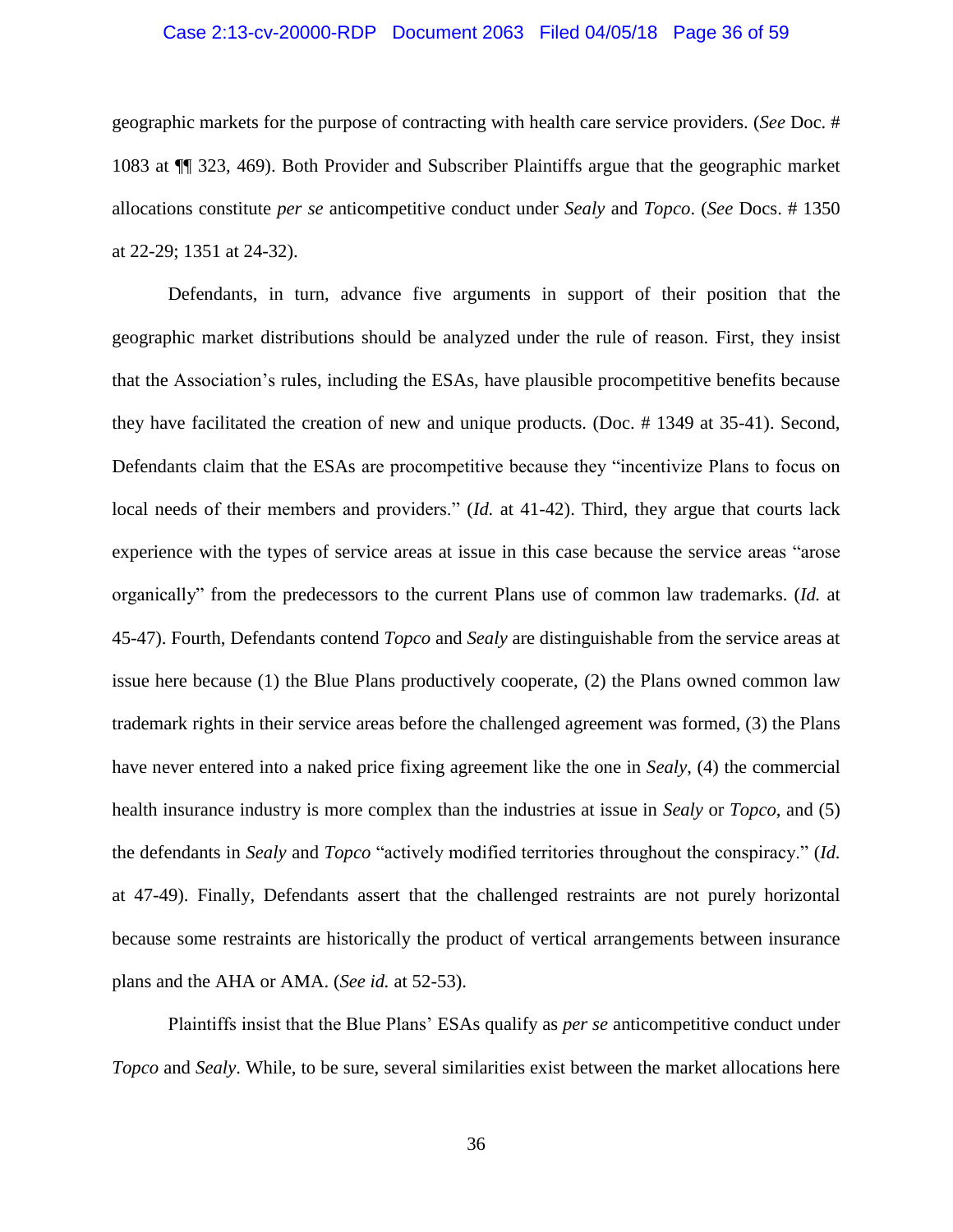### Case 2:13-cv-20000-RDP Document 2063 Filed 04/05/18 Page 37 of 59

and those presented in *Topco* and *Sealy*, the court need not decide whether the Blue Plans' service area allocations alone constitute a *per se* violation of Section 1. This is the case because, like *Sealy*, Plaintiffs have presented evidence of an aggregation of competitive restraints -namely, the adoption of ESAs *and*, among other things, best efforts rules -- which, considered together, constitute a *per se* violation of the Sherman Act. The court explains the reasoning behind this conclusion below.

## **1. The Association is a Licensee-Controlled Entity, Not a Vertical Licensor**

The Blues contend that the Association is a vertical licensor and therefore the court is presented with vertical restraints, not horizontal ones. But that argument is off the mark. The Association's own bylaws demonstrate that the Association is funded and controlled by the Blue Plans, who receive licenses to use the Blue Marks. The licensees are deemed regular members of the Association and pay monthly dues to the Association that are set by a three-quarters licensee vote. (Doc. # 1352-6 at 7, 9). The Association's Board of Directors consists of the CEOs of all licensee Plans and the president of the Association. (*Id.* at 12-13). *Cf. Sealy*, 388 U.S. at 352 (explaining that Sealy's directors had to either be a stockholder or a stockholder's nominee). A director can only be removed by a three-quarters vote of the other licensees and a three-quarters weighted vote of the licensees based on dues paid. (Doc. # 1352-6 at 13). Amendments to the Association's bylaws require approval by a three-quarters vote of the licensees and a threequarters weighted vote of the licensees. (*Id.* at 26). Indeed, the Association describes itself as an organization controlled by the Blue Plans; the Association's training materials for directors state that "Member Plans have the authority to establish or change the constitutional framework or matters that affect fundamental aspects of the Blue System." (Doc. # 1352-48 at 3). *Cf. Sealy*, 388 U.S. at 353 (explaining that Sealy's licensees were directly in control of its operations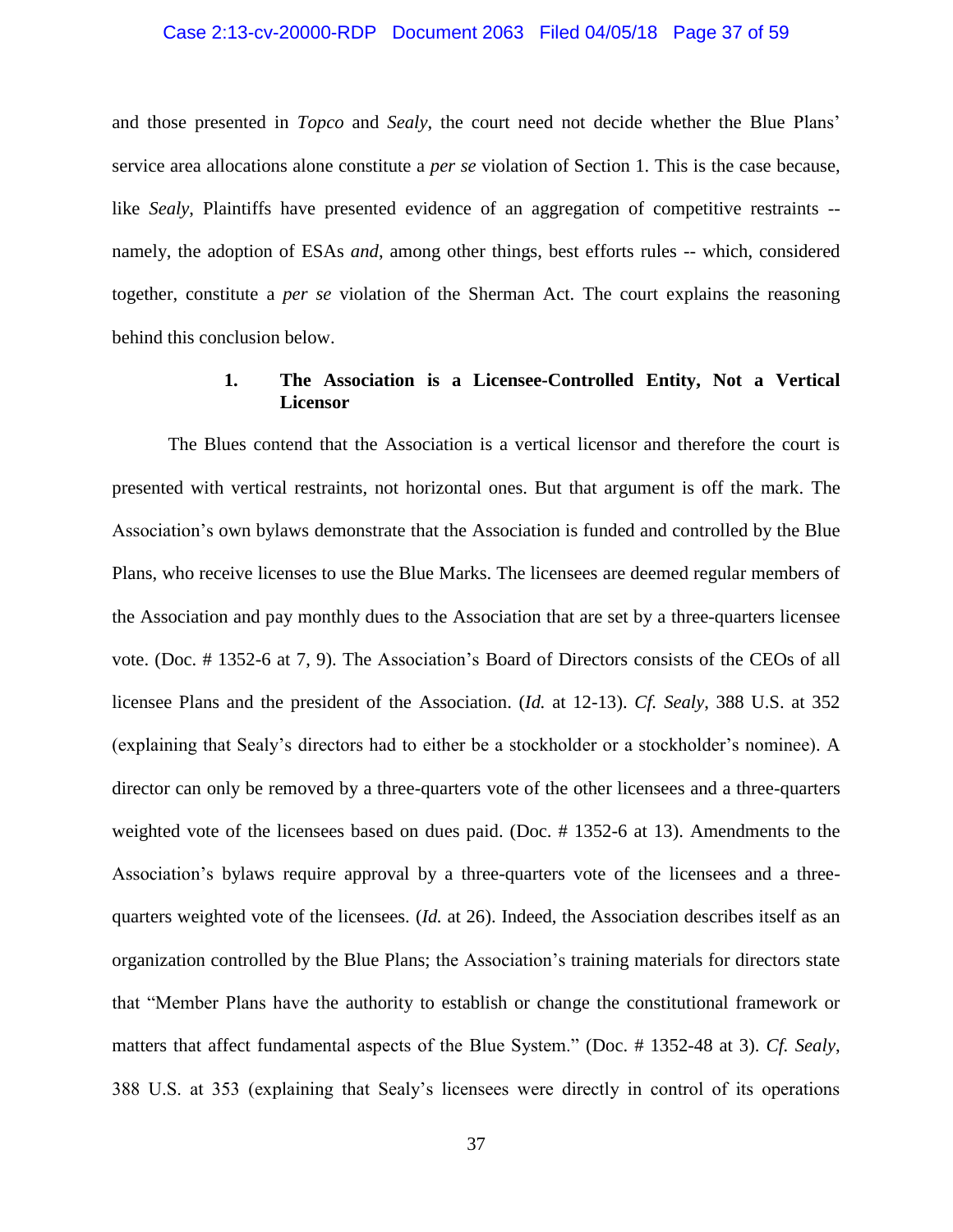### Case 2:13-cv-20000-RDP Document 2063 Filed 04/05/18 Page 38 of 59

"without even the semblance of insulation"). For these reasons, the court finds the Association is comparable to the licensee-controlled entities in *Sealy* and *Topco*. Thus, the ESAs established by the Association must be examined as horizontal allocations, not vertical ones.

In addition, the undisputed record evidence also reveals that the Blue Plans control the terms of each Blue's License Agreement. The Blue Plans must act collectively "to alter the License Agreement's basic brand principles," but the Board of Directors -- comprised of Blue Plan executives -- possess the authority to amend or add regulations to use of the trademarks. (Doc. # 1352-48 at 5). Indeed, the Blue Plans vote on and approve amendments to the licensing agreements. (Doc. # 1352-164 at 138-39).

At oral argument, Defendants insisted that the Supreme Court's *American Needle* opinion limited the application of *Topco* and *Sealy* to licensor entities that are formalistic shells or sham entities. (Doc. # 1613 at 83-84). The court disagrees. In *American Needle*, the Supreme Court explained that the licensees in *Sealy* and *Topco* had conducted concerted action through agreements made with the licensor firm because the licensees acted based upon interests separate from those of the licensor firm. 560 U.S. at 200. The Court further explained that such conduct implicates Section 1 of the Sherman Act because "intrafirm agreements may simply be a formalistic shell for ongoing concerted activity." *Id.* at 200-01. *American Needle* discussed *Sealy* and *Topco* in relation to the single entity defense, not in the context of the *per se* rule established in those cases. And, while *American Needle* explained the policy rationale for holding parties within an entity liable for conduct committed for their separate interests, it did not expressly limit the scope of *Sealy*'s and *Topco*'s development of the *per se* rule in market allocation cases to instances where the licensor firm merely acts as a formalistic shell. *See id.* at 200-01.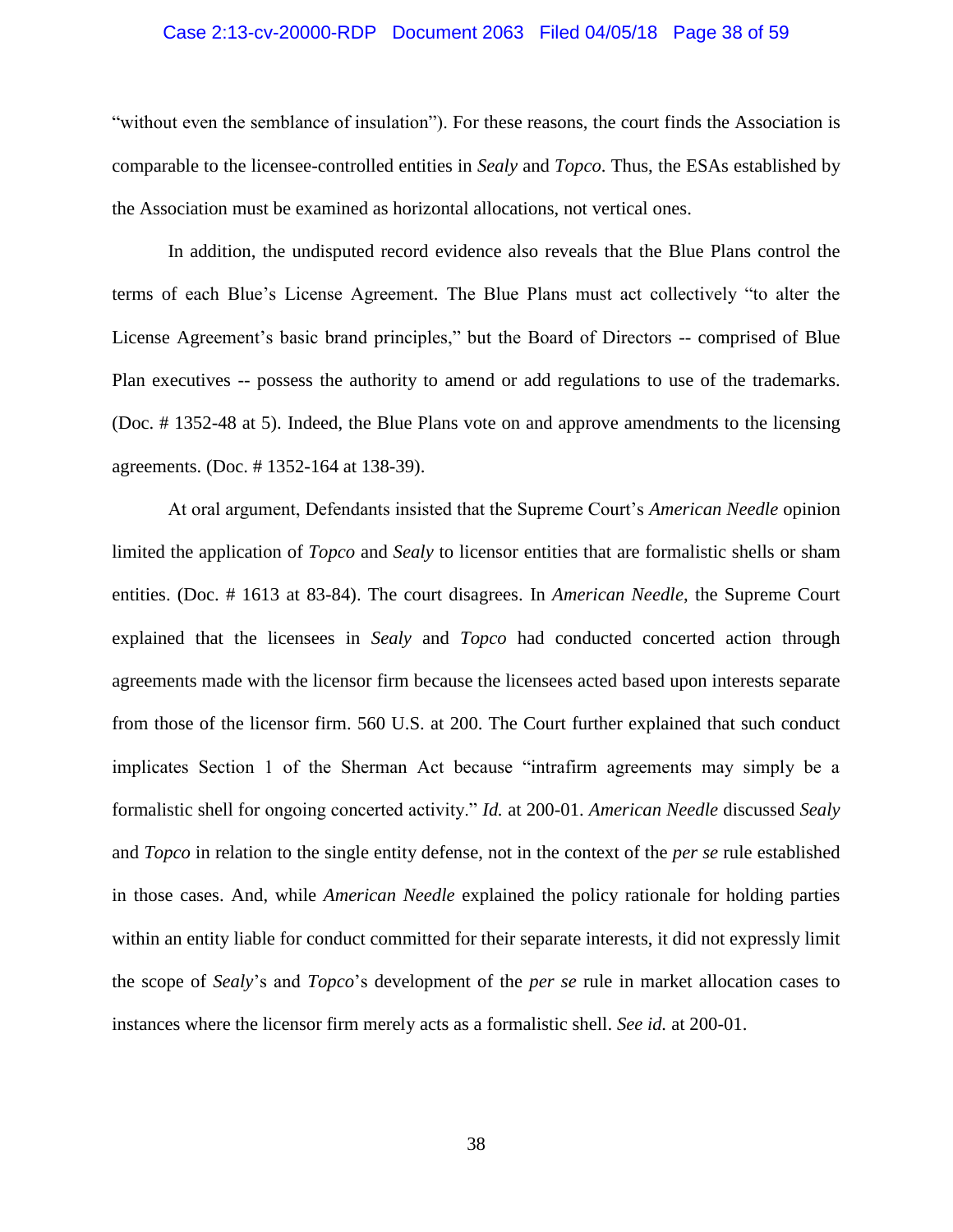### Case 2:13-cv-20000-RDP Document 2063 Filed 04/05/18 Page 39 of 59

Defendants claim that the service areas arose from either common law trademark rights or plan requirements imposed vertically by the AHA and AMA. (Doc. # 1349 at 52). The court is not persuaded. First, at best, it is disputed whether the AHA or AMA required ESAs as a condition of insurance plan certification in the 1930s and 1940s. Indeed, the AHA's 1946 standards for approval of new Blue Plans only provided that new Blue Cross Plans should not be established in markets that were already served adequately by existing Plans. (Doc. # 1353-5 at 14). Moreover, the AMA's 1947 preliminary standards merely provided that the Plan was required to obtain the approval of the appropriate local or state medical association. (Doc. # 1353-6 at 82). Overlapping service areas existed at the time the AHA and AMA exercised ultimate control over certification. (*See* Doc. # 1353-5 at 19) (discussing the Blue Cross Commission's reluctance to enforce exclusive area requirements and observing "a number of [ ] instances of plans serving the same areas"). (*See also* Docs. # 1353-4 at 27, 32; 1353-5 at 27) (discussing areas where Blue Cross Plans and Blue Shield Plans competed in 1947). Thus, Defendants' insistence that the ESAs were a vertically-imposed condition of AHA or AMA certification is misplaced.

Second, Defendants' focus on the alleged vertical restraints imposed in the 1940s and 1950s disregards the effects wrought by the Long-Term Business Strategy and the Assembly of Plans in the 1980s. The Long-Term Business Strategy provided that all Blue Cross Plans and Blue Shield Plans in a geographic area would merge into one entity by the end of 1985. (Doc. # 1352-164 at 81-82). To facilitate this, the Association directed the chief executive officers of certain Plans to produce a merger table by no later than July 1983. (Doc. # 1352-164 at 81). The Association's representative has acknowledged that the Long-Term Business Strategy factored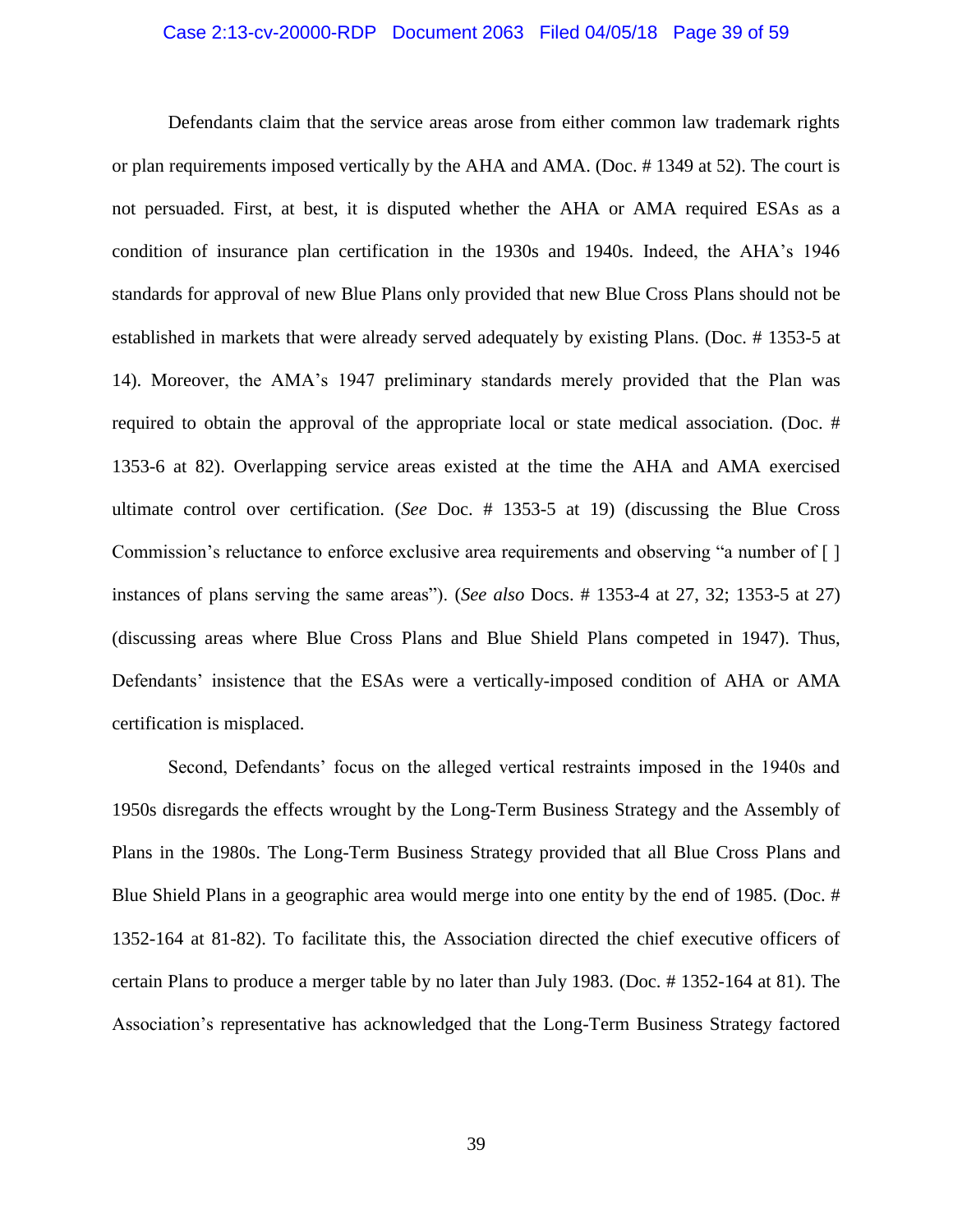## Case 2:13-cv-20000-RDP Document 2063 Filed 04/05/18 Page 40 of 59

into the consolidation of Blue Cross and Blue Shield Plans,  $14$  which also constituted a consolidation of the service areas for those respective Plans. (Doc. # 1352-164 at 85). Likewise, during the Assembly of Plans, the Blue Plans approved amendments to the licensing agreements between the Association and each Plan. (Doc. # 1352-164 at 138-39). For these reasons, the court cannot conclude that the allocation of ESAs reflects conduct by a vertical licensor. Rather, the Rule 56 evidence in the record supports the proposition that the allocation of areas was the result of the Association's plan to (1) consolidate Blue Cross and Blue Shield Plans and (2) issue new licensing agreements reflecting the competitive restraints agreed to by a majority of the Blue Plans.

## **2. The ESAs in Which Blue Plans May Sell Blue-Branded Insurance are At Least as Anticompetitive as the Exclusive Sales Areas at Issue in**  *Sealy* **and** *Topco*

As in *Sealy* and *Topco*, the Blue Plans entered into licensing agreements whereby they agreed to only sell branded health insurance plans and related products within a certain geographic region. (*See, e.g.*, Doc. # 1352-49 at 3-4) (1991 Blue Cross license agreement for BCBS-AL). As a condition of these licenses, the Blue Plans explicitly agreed to not sell health insurance plans and services with the Blue Marks outside of their respective geographic service areas. (*E.g.*, *id.* at 5). These license conditions between the Association and the individual Blue Plans are directly comparable to the license conditions enacted by the defendants in *Sealy* and *Topco*. *Topco*, 405 U.S. at 602; *Sealy*, 388 U.S. at 352.

Furthermore, as in *Sealy*, the Blue Plans have instituted at least two additional restraints of trade along with the ESAs: they have limited the output of non-branded health insurance and

<sup>&</sup>lt;sup>14</sup> Indeed, the Association sent its executives to states with separate Blue Cross and Blue Shield insurance Plans to confer with their executives about the Long-Term Business Strategy. (Doc. # 1352-164 at 86-87). And, Association employees "may have served as mediators" that resolved issues arising during the mergers. (*Id.*). The Association's representative testified that its employees assisted in Plan mergers before the Long-Term Business Plan went into effect. (*Id.* at 87).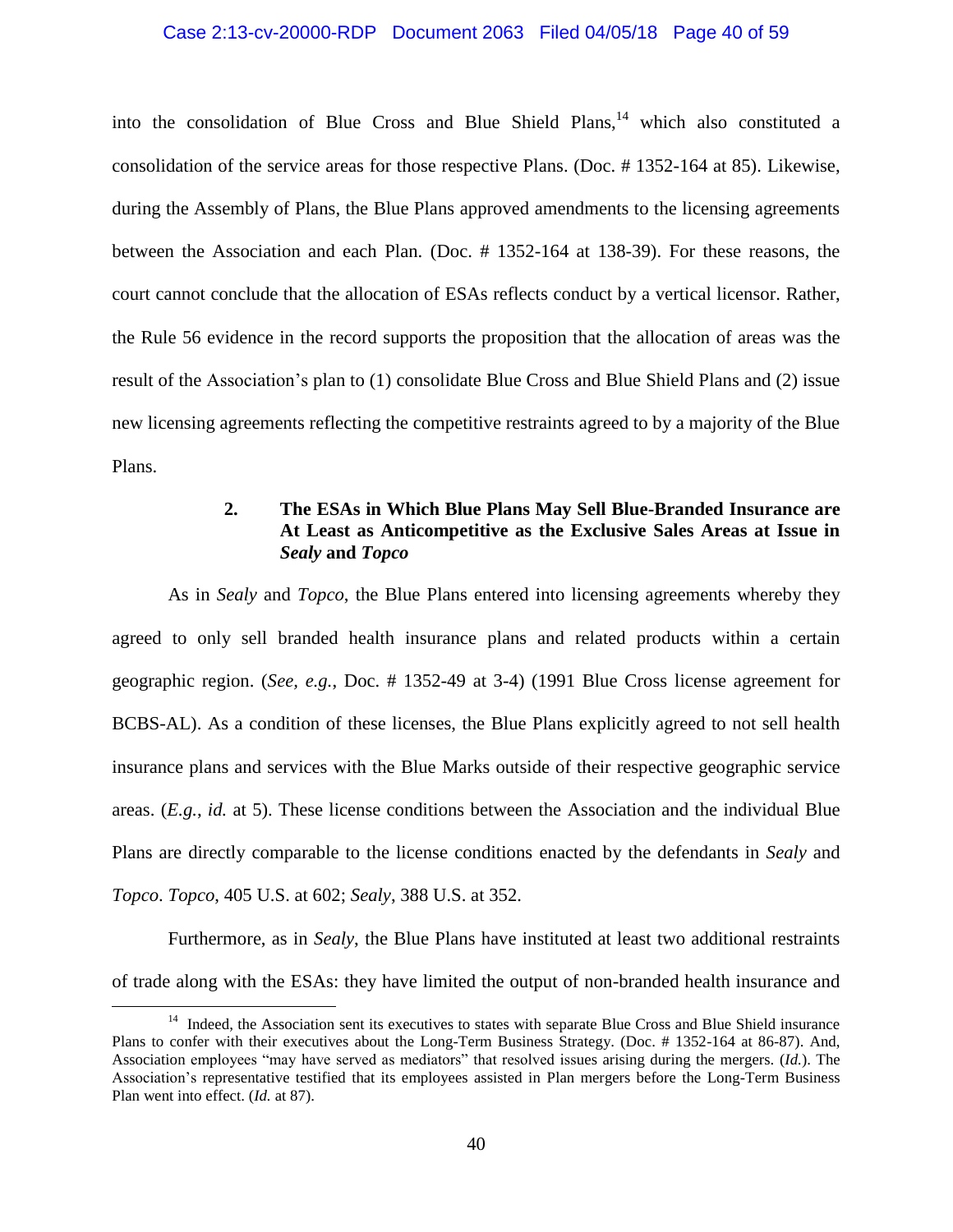### Case 2:13-cv-20000-RDP Document 2063 Filed 04/05/18 Page 41 of 59

related health financing products by the licensees within the licensee's service area(s), and they have limited the output of non-branded health insurance and related health financing products by the licensees nationwide. (*See* Docs. # 1349-15 at 20-21; 1349-16 at 7; 1349-21 at 5). *See also Sealy*, 388 U.S. at 354-55 (discussing the aggregation of territorial and price fixing restraints conducted by Sealy). In this respect, the restraints of trade created by the Licensing Agreements and the Association's rules appear even more restrictive than those at issue in *Topco* and *Sealy* because the licensees in those cases remained free to sell any amount of non-branded products. *United States v. Topco Assocs., Inc.*, 319 F. Supp. 1031, 1037 (N.D. Ill. 1970) (stating that Topco's licensees could expand by using another source of private brands and that the market allocations did not "have an appreciable influence on the decision of Topco members as to whether or not to expand"), *rev'd*, *Topco*, 405 U.S. at 612; *Sealy*, 388 U.S. at 352 (noting that Sealy's licensees could sell private label products wherever they chose to do so). In contrast, here, there are strict limits placed on the volume of non-branded health insurance products the Blue Plans may sell both inside and outside their service areas. The record reveals that, before the Association enacted the National Best Efforts rule, an attorney representing Anthem's predecessors expressed "significant doubt whether, under the antitrust laws, an association like BCBSA *could* lawfully bar members from engaging in unbranded business outside their exclusive territories." (Doc. # 1555-1 at 7). In light of *Sealy* and *Topco*, that attorney's doubts were well founded.

## **3. Defendants' Attempts to Distinguish Their Licensing Agreements from Those in** *Sealy* **and** *Topco* **are Unavailing.**

Defendants argue that there are several reasons why the ESAs created by the Licensing Agreements should not be subjected to *per se* review under *Topco* and *Sealy*. But none of these arguments are availing.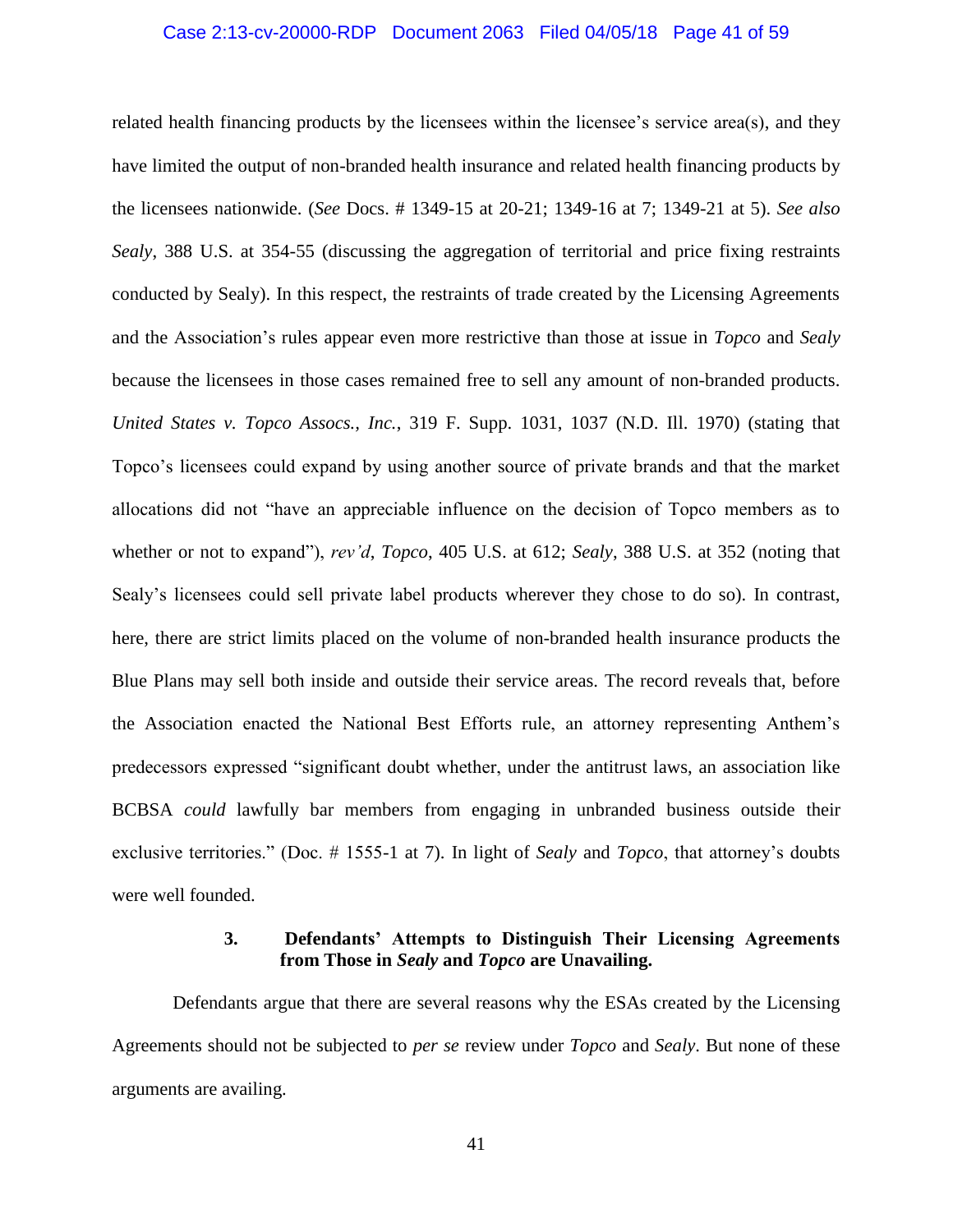## **i. Unique Product**

Defendants contend that the ESAs, along with other rules at issue in this case, facilitate the creation of new health insurance products. (*See* Doc. # 1352 at 36-41). In particular, Defendants claim that the Blue System provides "nationwide healthcare products available to all Blue subscribers and providers, including BlueCard, the Federal Employee Program, Blue Distinction and Blue365." (*Id.* at 37). According to Defendants, the Blue Plans require integrative mechanisms to produce a product for large national employee groups. (*Id.* at 38). They insist that a "new product exception" to the *per se* horizontal market allocation standard applies even in cases where cooperation is not necessary to create the product. (*Id.* at 39). Thus, they say, "[i]f the parties are doing more than just allocating markets for the sole purpose of stifling competition, the rule of reason governs." (*Id.* at 40).

Defendants compare the nationwide health insurance they offer to the joint licenses created in *Broadcast Music, Inc. v. Columbia Broadcasting System*, 441 U.S. 1 (1979) ("*BMI*"), but in doing so they seek to stretch that case far past its moorings. In *BMI*, the antitrust plaintiffs mounted a challenge to blanket music licenses. The Supreme Court recognized that the long history of antitrust cases concerning blanket licenses counseled against *per se* treatment of them. 441 U.S. at 10-16 (describing a consent decree entered into by the Government and one blanket license issuer in 1941, modifications to that consent decree, antitrust suits brought against the blanket licenses, and Congress's approval of similar blanket licenses in the Copyright Act). The Court also explained that the market for copyrighted music only existed because of copyright legislation and expressed doubt that those measures granted by Congress which were "reasonably necessary to effectuate the [copyright] rights" could be deemed *per se* violations of the Sherman Act. *Id.* at 18-19. The Court determined that the blanket license sellers provided a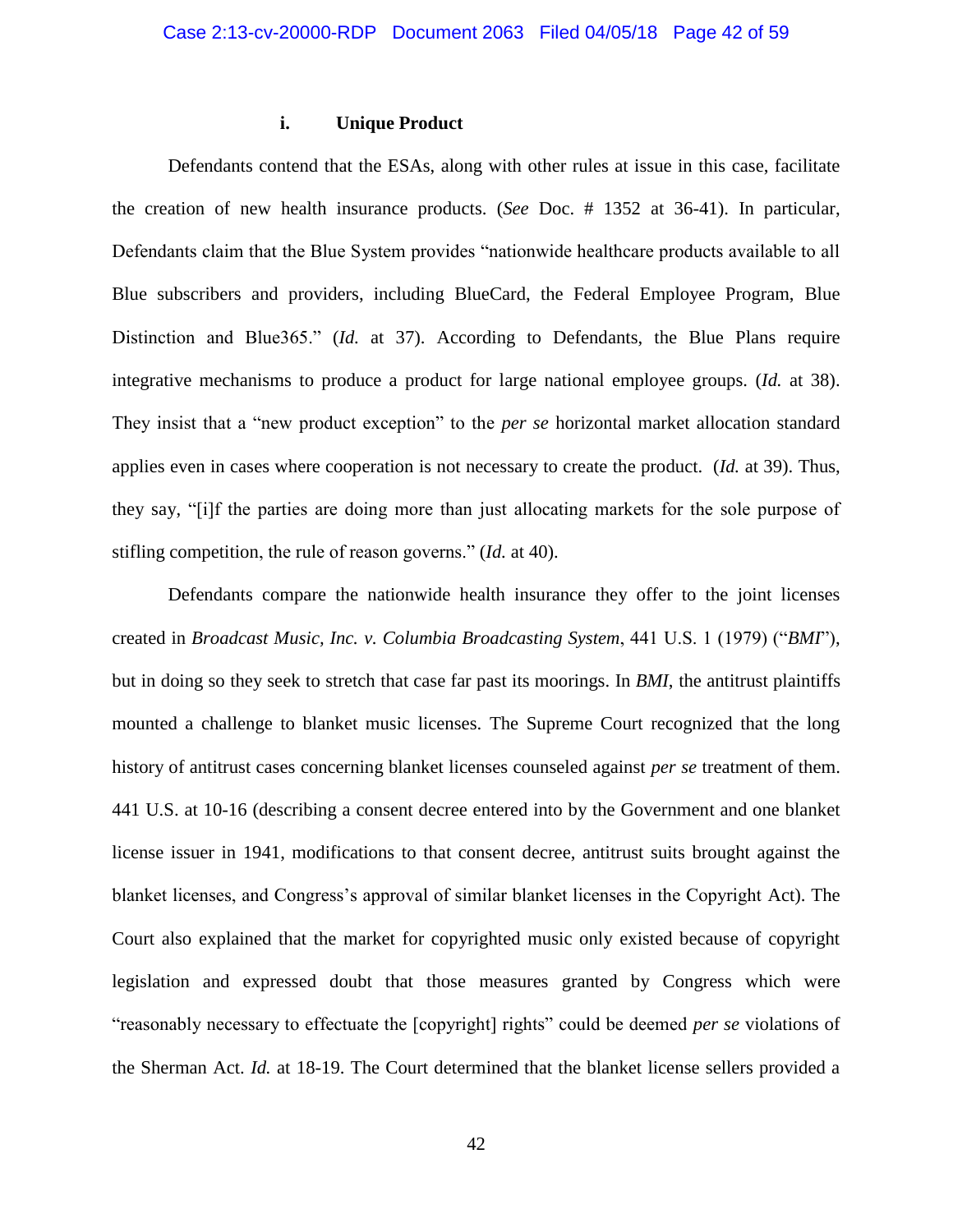### Case 2:13-cv-20000-RDP Document 2063 Filed 04/05/18 Page 43 of 59

different product than the individual copyright holders could offer for at least three reasons: (1) the product included an aggregating service; (2) the license purchaser could immediately use all products covered by the license without conducting individual negotiations; and (3) the license purchaser had greater flexibility in music choices than a purchaser who obtained licenses for individual songs. *Id.* at 21-23. Ultimately, the Supreme Court held that "[j]oint ventures and other cooperative arrangements are not usually unlawful, at least not as price-fixing schemes, where the agreement on price is necessary to market the product at all." *Id.* at 23.

But here, *BMI* does not provide the assistance Defendants covet because, simply stated, they cannot claim they produce a unique product. The market allocations at issue are not necessary to market, sell, or produce health insurance. Insurers offered health insurance benefits on a nationwide scale in the 1940s and 1950s, although at that time they only offered indemnity benefits, not service benefits. (*See* Doc. # 1353-7 at 71) (discussing insurers' ability to offer uniform rates, uniform benefits, and one-stop shopping through indemnity plans). By the 1980s, the Blue Plans' market share, including their share of national health insurance accounts, had decreased because other insurers were able to provide health insurance services to those accounts. (Docs. # 1349-7 at 9-24; 1352-164 at 80-84). The plan to go to ESAs constituted a new marketing/sales strategy, not a new product. The products remain exactly the same – commercial insurance and insurance services. Thus, Defendants cannot rely on *BMI*'s unique product defense to foreclose application of the *per se* rule.

Defendants contend that, because the Rule 56 record does not indicate that the national insurers offer products in all areas of all fifty states, other national insurers do not offer the same products as they do (or even similar ones). (Doc. # 1432 at 17). This argument fails to account for the Blues' sale of health insurance policies on a national scale well before the market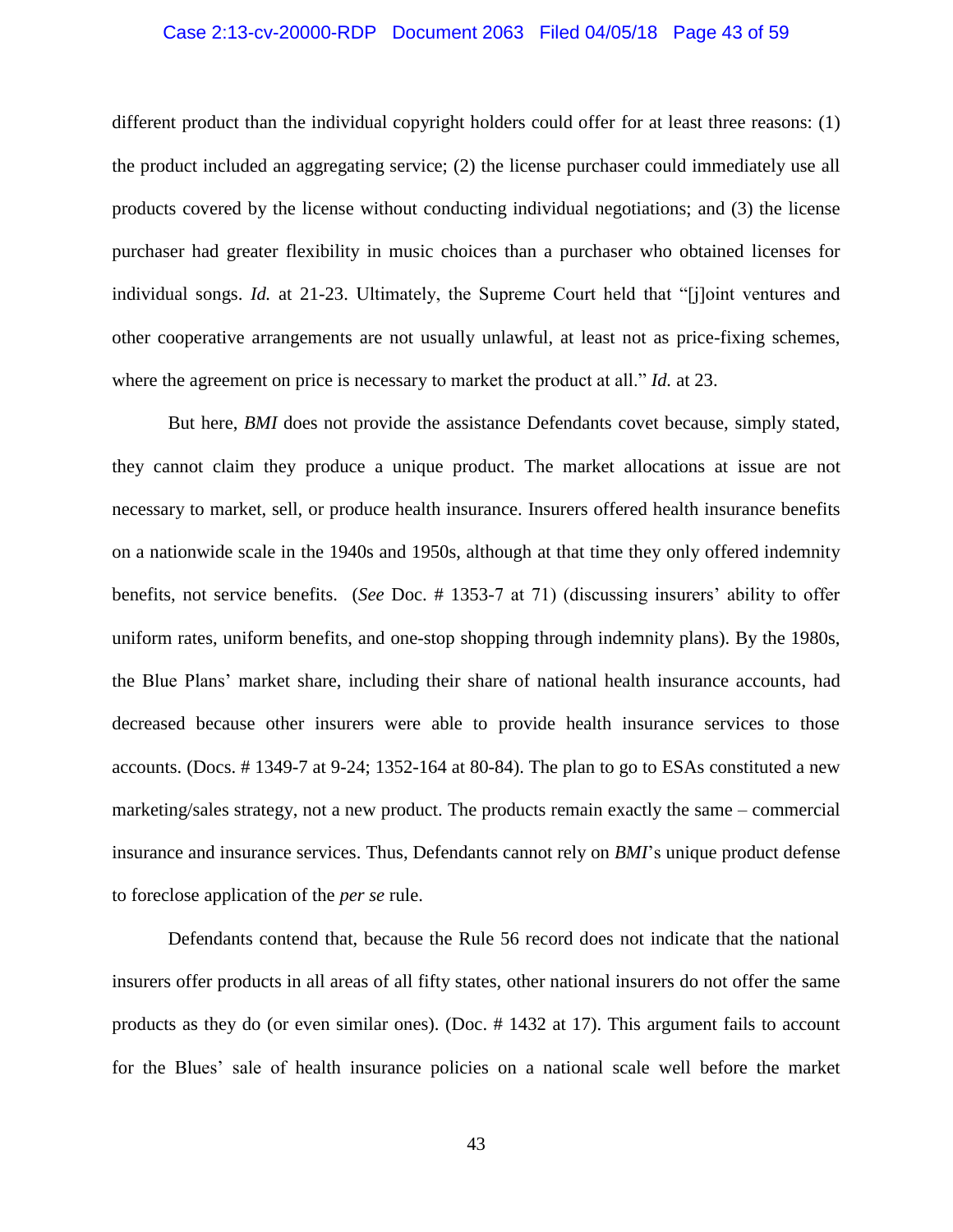#### Case 2:13-cv-20000-RDP Document 2063 Filed 04/05/18 Page 44 of 59

allocations were implemented in the 1980s. The Blues offered a similar health insurance product -- through syndicates and with open provider networks -- both before and after the alleged allocations of markets; therefore, it cannot be said that the market allocations were *necessary* to market the Blues' health insurance product at all. *Cf. BMI*, 441 U.S. at 23. At most, Defendants' argument indicates that the Blues' agreement has permitted them to offer a product (and, to be clear, it is precisely the same product – health insurance) in a more attractive manner. That argument does not establish, though, that the ESAs are necessary to provide health insurance or health insurance services.<sup>15</sup>

### **ii. Cooperative Ventures**

 $\overline{\phantom{a}}$ 

Defendants next seek to compare their collaboration through the Association and the accompanying geographic market allocations to the market allocations analyzed under the rule of reason by the Supreme Court in *F.T.C. v. Actavis*, 133 S. Ct. 2223 (2013), and by the Eleventh Circuit in *Procaps*. Neither analogy convinces the court to depart from the Supreme Court's onpoint precedents in *Sealy* and *Topco*. As an initial matter, the *Actavis* opinion addressed a monopolization claim under the Federal Trade Commission Act, not a market allocation claim under Section 1 of the Sherman Act. 133 S. Ct. at 2229-30. Moreover, the Supreme Court recognized that the value of patent settlements and patent litigation problems counseled in favor of allowing reverse payment patent settlements. *Id.* at 2234. In rejecting the FTC's requested quick look standard, the Court determined that reverse payment settlements are sufficiently

<sup>&</sup>lt;sup>15</sup> Defendants' reliance on *American Needle* and *NCAA* is also unavailing with regard to the ESAs at issue here. Both *American Needle* and *NCAA* recognized that rule of reason analysis was appropriate in those cases because they concerned sports leagues, in which collaboration between competitors is essential to creating any product at all. *American Needle*, 560 U.S. at 202-03; *NCAA*, 468 U.S. at 101-02. The very existence of the national health insurers against whom the Blue Plans compete shows that collusion between competitors is not essential to the sale of health insurance.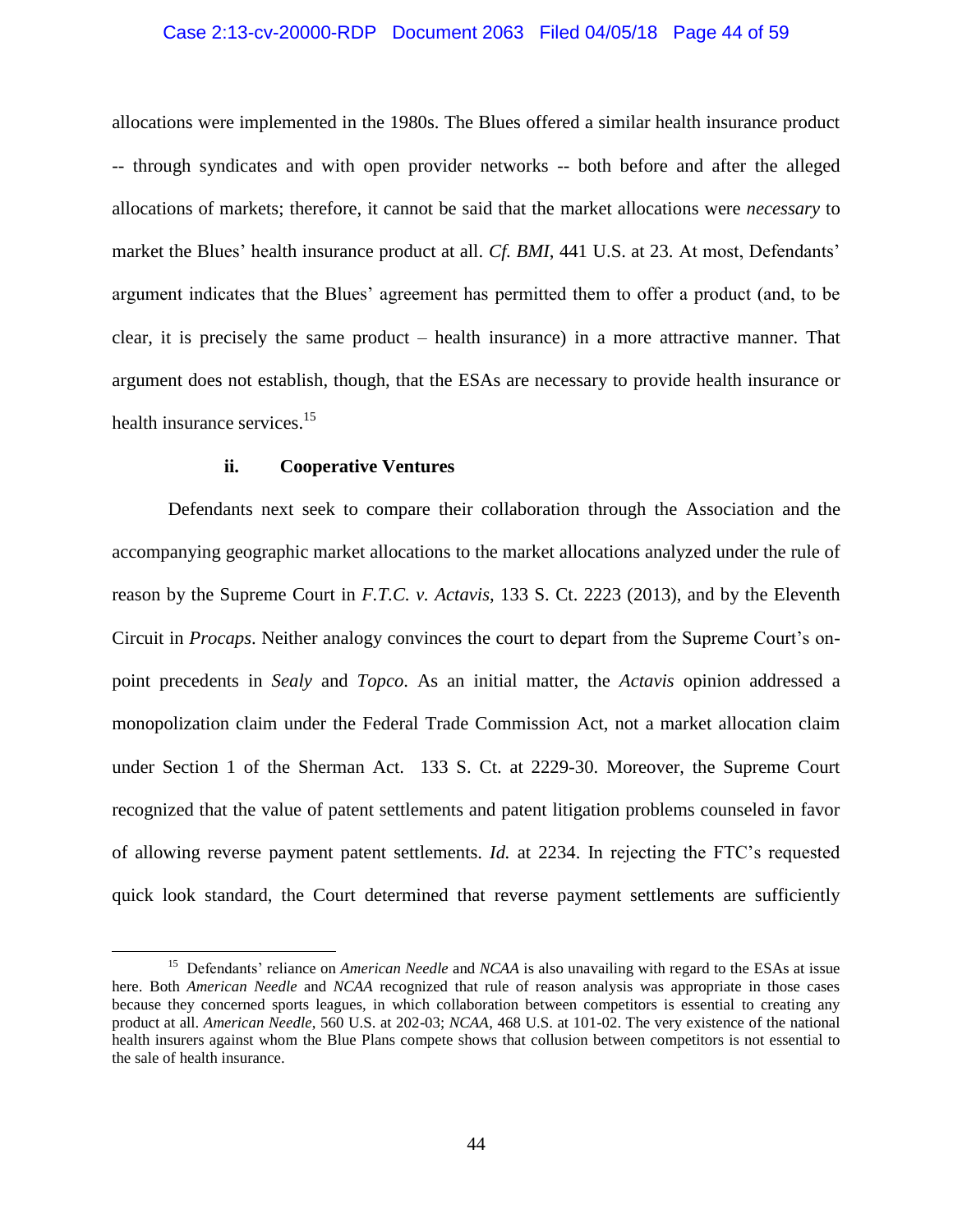### Case 2:13-cv-20000-RDP Document 2063 Filed 04/05/18 Page 45 of 59

complex to warrant analysis under the rule of reason. *Id.* at 2237-38. Thus, while a reverse payment patent settlement can technically be construed as a market allocation in favor of one settling party, nothing in *Actavis* hints that horizontal geographic market allocations, such as those at issue here, are to be analyzed under the rule of reason.

Admittedly, unlike *Actavis*, the *Procaps* opinion addressed a complaint attacking an actual market allocation scheme. *Procaps*, 845 F.3d at 1079. Yet, *Procaps* involved allegations about a unique, unorthodox allocation. Procaps and Patheon were each involved in the market for softgel services and entered into a joint venture. *Id.* at 1077-78. Thereafter, Procaps filed suit under the Sherman Act against its former joint venture partner, Patheon, alleging that Patheon's acquisition of another player in the softgel industry, Banner, violated Section 1 of the Act. *Id.* at 1078-79. Procaps specifically alleged that Patheon's acquisition of Banner placed Patheon in direct competition with Procaps, thus transforming the parties' legitimate joint venture into a *per se* illegal horizontal restraint. *Id.* at 1079. The Eleventh Circuit held that the scheme presented by the plaintiff did not reflect any concerted action proscribed by Section 1. *Id.* at 1081-82. Alternatively, it upheld the summary judgment entered against Procaps on the ground that there was no proof of anticompetitive effects of the alleged market restraint. *Id.* at 1082. The Eleventh Circuit declined to apply the *per se* market allocation rule reiterated in the Supreme Court's *Palmer* decision because the agreement at issue involved an alleged procompetitive joint venture that the plaintiff claimed became anticompetitive in light of the defendant's subsequent unilateral conduct. *Id.* at 1082-84. That limited distinction of the *per se* rule's application in *Topco*, *Sealy*, and *Palmer* does not apply here.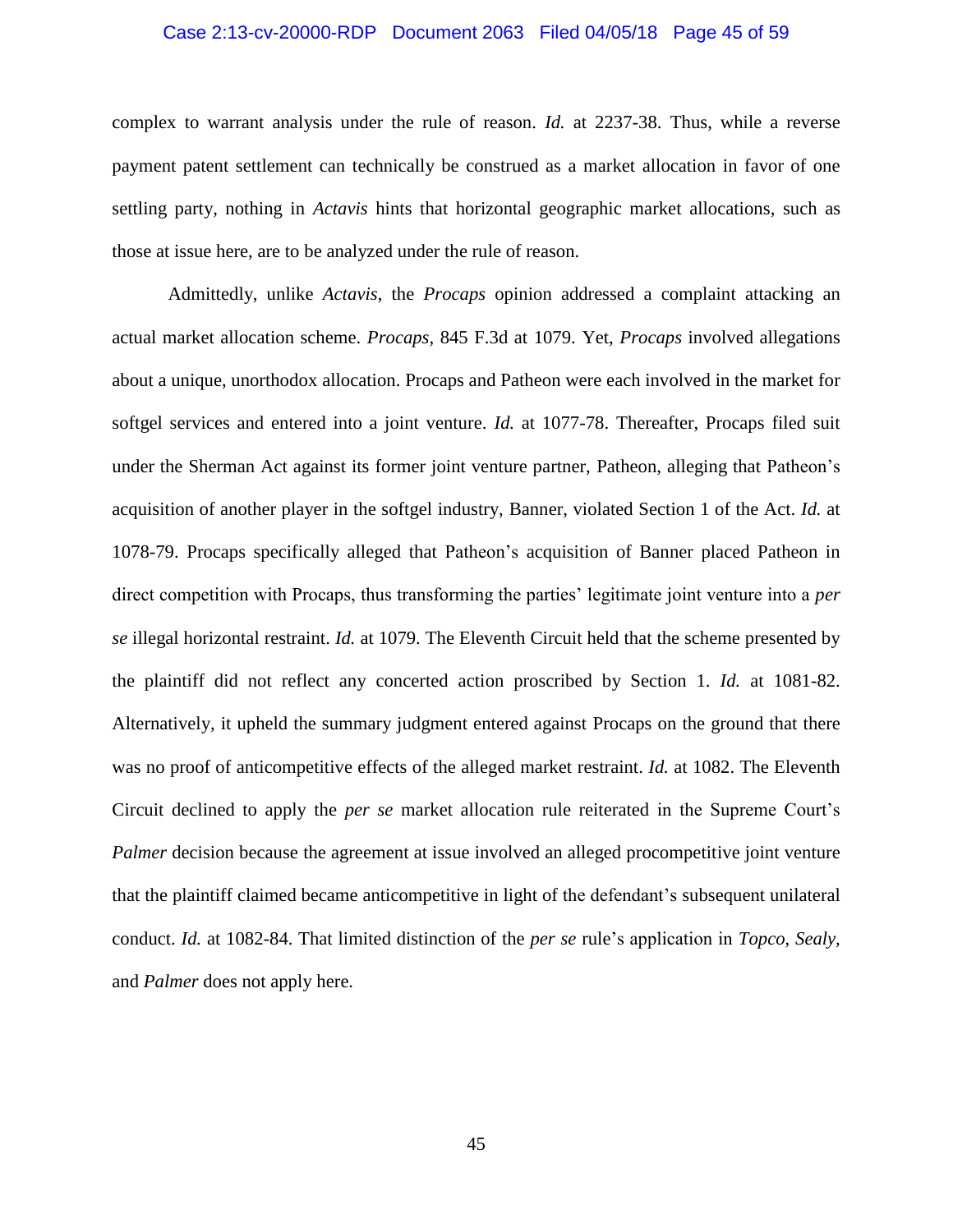## **E. National Best Efforts**

The alleged scheme at issue here is not limited to Defendants' use of ESAs standing alone. As Subscribers point out, "there is more." (Doc. # 1351 at 32). In addition to allocating geographic markets through their use of ESAs, Defendants have developed additional rules which place added restraints on the Plans' ability to compete, and not only with each other.

The National Best Efforts rule, implemented in 2005, requires a Plan to derive at least sixty-six and two-thirds percent (66 2/3%) of its national health insurance revenue from its Blue brand. (Doc. # 1349-16 at 7). Thus, any health revenue a Blue Plan may generate from services offered under any non-Blue brand is limited in relation to its Blue branded health revenue. (Doc. # 1432 at 20-21). The National Best Efforts rule, therefore, operates as an output restriction on a Plan's non-Blue brand business.

"An agreement which has the purpose and effect of reducing output is illegal under § 1 of the Sherman Act." *A.D. Bedell Wholesale Co. v. Philip Morris Inc*., 263 F.3d 239, 247 (3d Cir. 2001) (collecting cases). "Horizontal price fixing and output limitation are ordinarily condemned as a matter of law under an 'illegal per se' approach because the probability that these practices are anticompetitive is so high; a per se rule is applied when 'the practice facially appears to be one that would always or almost always tend to restrict competition and decrease output.'" *NCAA*, 468 U.S. at 100 (quoting *BMI*, 441 U.S. at 19-20).

Defendants have largely defended their ESAs as incidental to trademark rights. But there is nothing in the Rule 56 record which indicates that there is any valid connection between trademark rights and the National Best Efforts rule. The rule specifically restrains the Plans' ability to compete under *non-Blue* brands. This output limitation is separate from the limits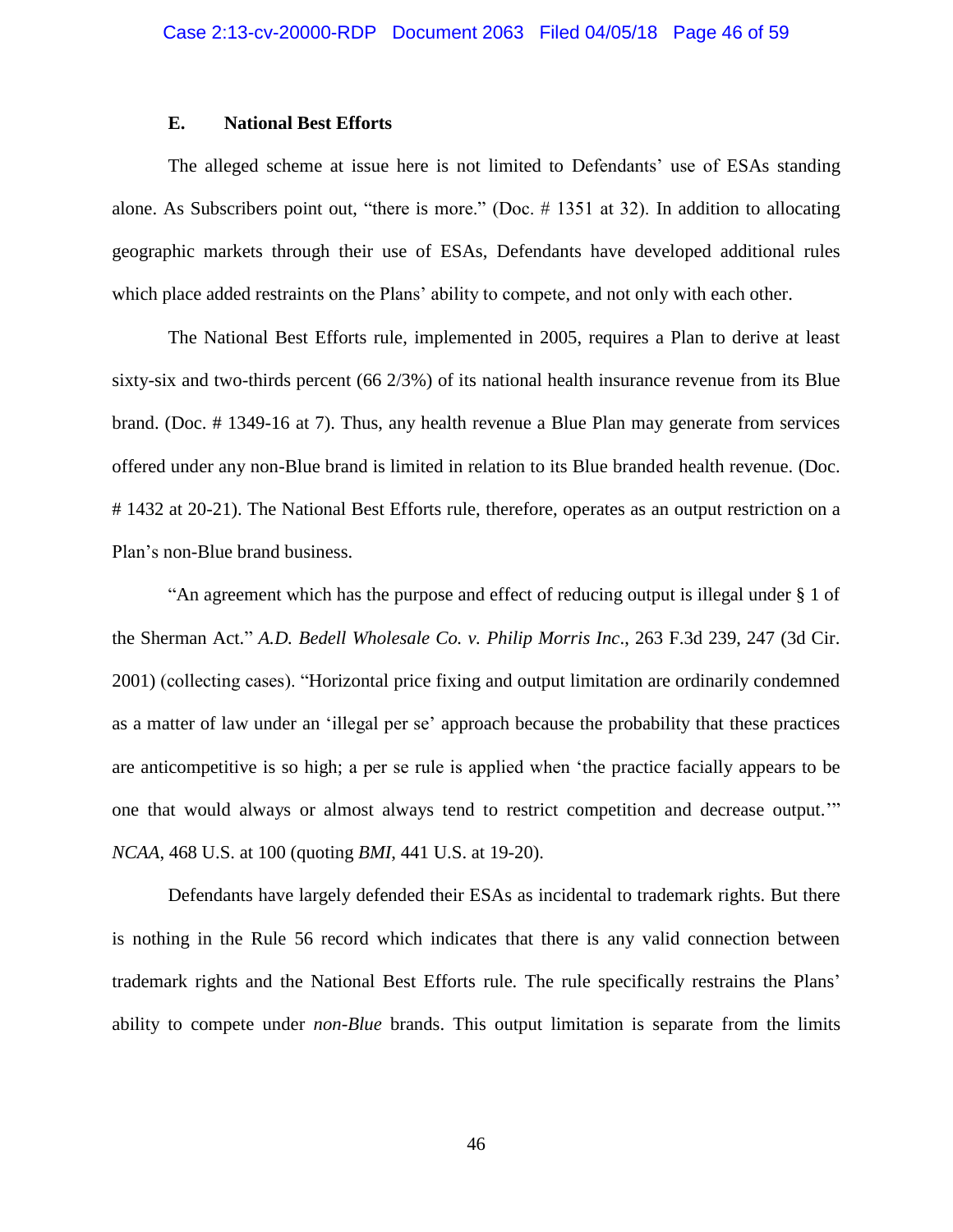### Case 2:13-cv-20000-RDP Document 2063 Filed 04/05/18 Page 47 of 59

related to ESAs, which prohibit the Blue Plans from competing, and thus earning revenue, outside of their area under their Blue brands.

Defendants argue that the National Best Efforts rule is not properly viewed as an output restriction because the rule leaves Plans plenty of "headroom" to compete under non-Blue brands. (Doc. # 1349 at 44). They also argue that the National Best Efforts restriction on competition under non-Blue brands generates plausible procompetitive benefits, such as "promot[ing] collaboration among Plans, encourag[ing] Plans to invest in the Blue Marks, and prevent[ing] transfer of the immense goodwill associated with the Blue Marks to other brands." (Doc. # 1556 at 41-42). The fact remains, however, that the rule places a limit on the revenue a Plan can earn under a non-Blue brand. The fact that the National Best Efforts rule imposes a relative limit, rather than an absolute limit (Doc. # 1432 at 52), is of no moment. It constitutes a limit or a restriction on the volume (output) of a Plan's non-Blue business. Thus, there is little question that, properly analyzed, the National Best Efforts rule is an output restriction.

Output restrictions have been called one of the "most important per se categories," along with naked horizontal price-fixing and market allocation. *Stop & Shop Supermarket Co. v. Blue Cross & Blue Shield of R.I.*, 373 F.3d 57, 61 (1st Cir. 2004) (citing *U.S. Healthcare, Inc. v. Healthsource, Inc*., 986 F.2d 589, 593 (1st Cir. 1993)); *see also Xcaliber Int'l Ltd. LLC v. Atty. Gen. State of La.*, 612 F.3d 368, 375 (5th Cir. 2010) (monopolization, price fixing, territorial divisions, output restrictions, group boycotts, and refusals to deal are considered pernicious to competition and, with the exception of monopolization, are generally considered *per se* violations of the antitrust laws). In this case, a number of these "most important" *per se* categories of restrictions have been aggregated.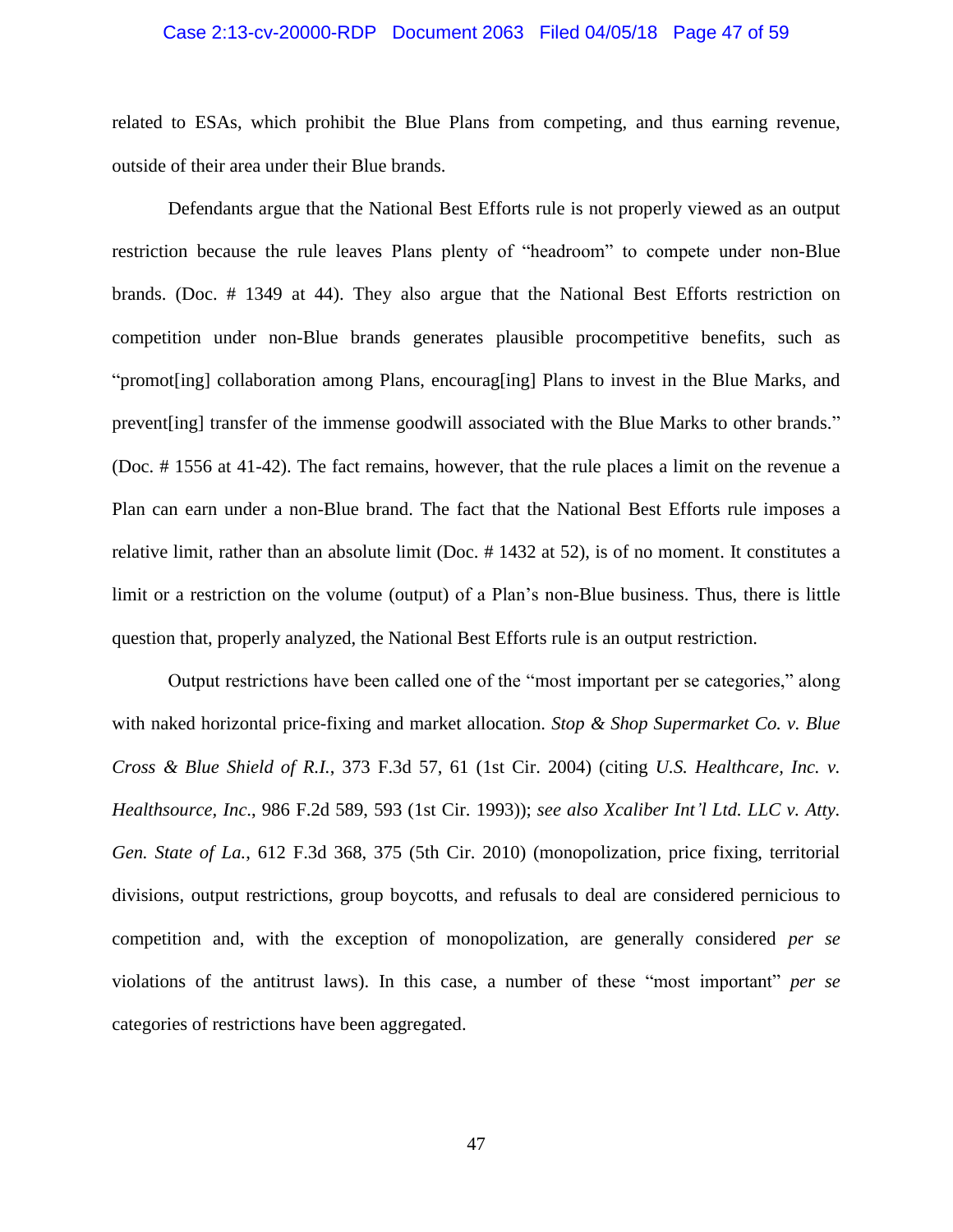### Case 2:13-cv-20000-RDP Document 2063 Filed 04/05/18 Page 48 of 59

The court acknowledges that, in *NCAA* and *BMI,* the *per se* rule was not applied to the particular output restrictions presented under the unique facts of those cases. Indeed, the restraints in those cases were "essential if the product was to be available at all." *NCAA*, 468 U.S. at 100; *see also BMI*, 441 U.S. at 24. But that is not the situation here. The National Best Efforts restrictions on non-Blue brand business clearly are not necessary for the product to be "available at all." Health insurance is regularly made available to consumers without such restraints. And, similarly, it is made available in a national market by the National Insurers without any such restrictions. Importantly, it was available from Defendants without the National Best Efforts rule until 2005. (Doc. # 1349-21 at 5).

The undisputed evidence before the court establishes that, in 2005, Defendants adopted the National Best Efforts rule placing an output restriction on a Plan's non-Blue business. Defendants' National Best Efforts rule limits the extent to which the Plans can compete with Blue branded business under non-Blue marks. Whether the National Best Efforts rule benefitted the Plans' Blue branded business "is irrelevant. … [Defendants have] no authority under the Sherman Act to determine the respective values of competition in various sectors of the market." *Garot Anderson Agencies, Inc. v. Blue Cross & Blue Shield United of Wis.*, 1993 WL 78756, at \*12 (N.D. Ill. Feb. 26, 1993) (citing *Topco*, 405 U.S. at 610–11). Here, the National Best Efforts rule constitutes a *per se* violation of the Sherman Act, particularly when layered on top of other restrictions Defendants have placed on competition.<sup>16</sup>

<sup>&</sup>lt;sup>16</sup> While Plaintiffs have not pressed the issue in this set of motions, the court notes the existence of the Local Best Efforts rule but does not address whether it is part of the aggregation of trade restraints addressed in this opinion, including the ESAs and the National Best Efforts rule. The court reserves that question of whether the Local Best Efforts rule is a *per se* Sherman Act violation in isolation.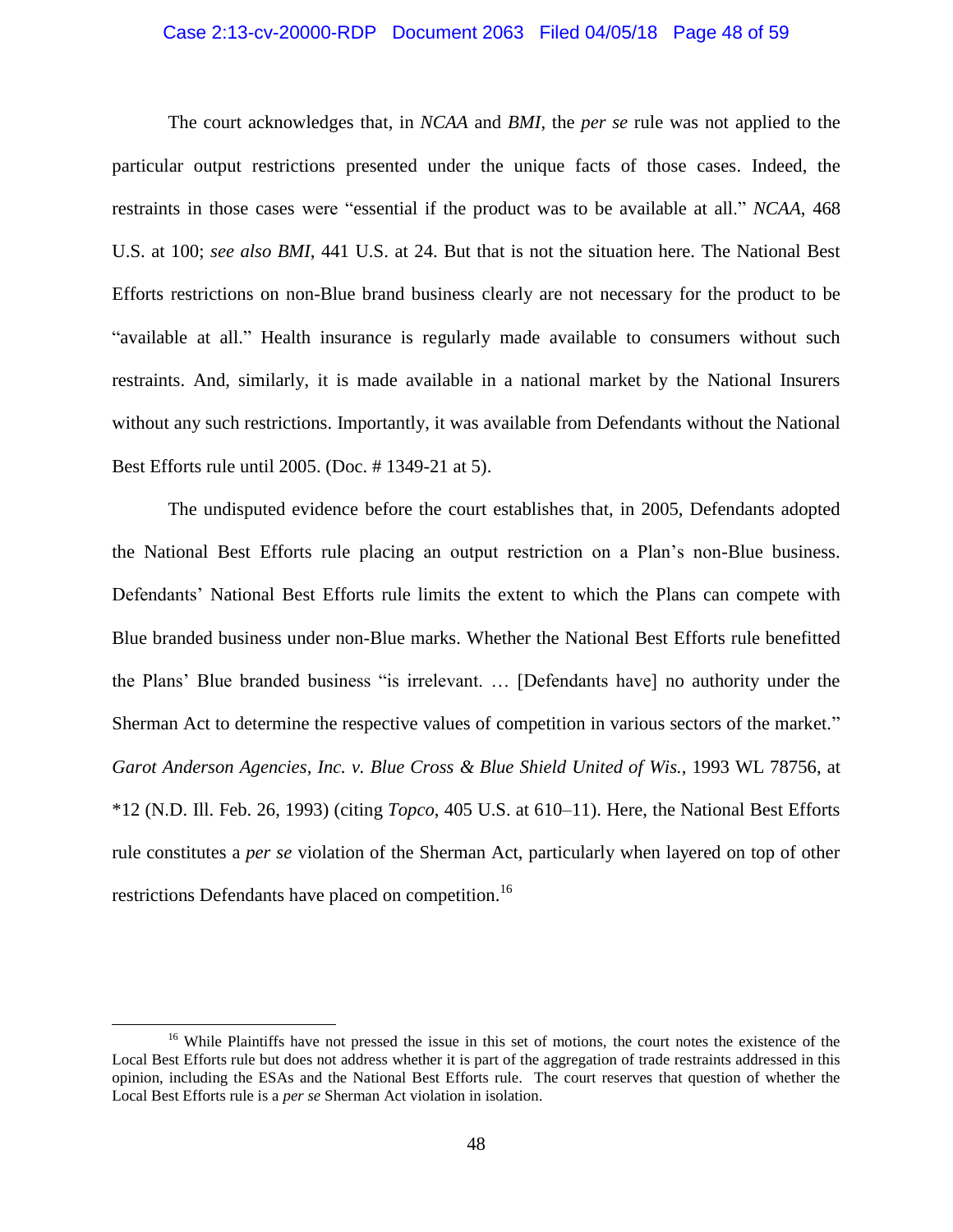## **F. BlueCard**

 $\overline{\phantom{a}}$ 

Provider Plaintiffs (but not Subscribers) have also mounted a challenge to Defendants' BlueCard program. In particular, Providers assert that the BlueCard program constitutes a horizontal price fixing agreement and a group boycott. The court analyzes the standard of review that applies to each of these claims, in turn.

### **1. BlueCard as Price Fixing**

Provider Plaintiffs argue that the BlueCard program constitutes horizontal price fixing and base that assertion on the following contentions: (1) BlueCard requires a health care provider who desires to enter the BlueCard network (and serve as an in-network provider for a Blue Plan) to agree to accept certain provider rates from each Blue Plan (note: this limits a provider's ability to negotiate different rates with various Blue Plans); (2) the Blue Plan Defendants have agreed that they will not pay any provider a different rate than the rate negotiated by the in-area Blue Plan; and (3) the Blue Plans are prohibited from negotiating separate contracting agreements with providers outside of their licensed area(s) for provision of health care services to Blue Cross and Blue Shield subscribers. (Doc. # 1350 at 30-31). According to Provider Plaintiffs, this set of agreements "completely eliminate[ ] the possibility of price competition among the Blues for providers' services."<sup>17</sup> (*Id.* at 31).

In response, Defendants insist that application of the *per se* price fixing rule is limited to situations where conspirators preset prices between themselves. (Doc. # 1432 at 55). According

<sup>&</sup>lt;sup>17</sup> At oral argument, the court noted that the BlueCard program consists of two sets of agreements: (1) agreements between Providers and their in-state Blue Plans to enter the Blue provider network for health care services at a particular price; and (2) agreements between the Blue Plans, through the Association, which establish the rules and procedures for BlueCard and set a fixed price for Provider services based on the rate negotiated by an in-state Blue Plan. Provider Plaintiffs agreed that they are challenging the latter category of agreements, not the former. To be sure, if they had challenged the former category of agreements between providers and Blue Plans, those agreements clearly would not constitute "price fixing" for purposes of the Sherman Act. *See Levine*, 72 F.3d at 1548 (holding that a buyer network does not engage in price fixing prohibited by the Sherman Act if it agrees on a maximum price it is willing to pay for a product and sellers decide whether to accept that price).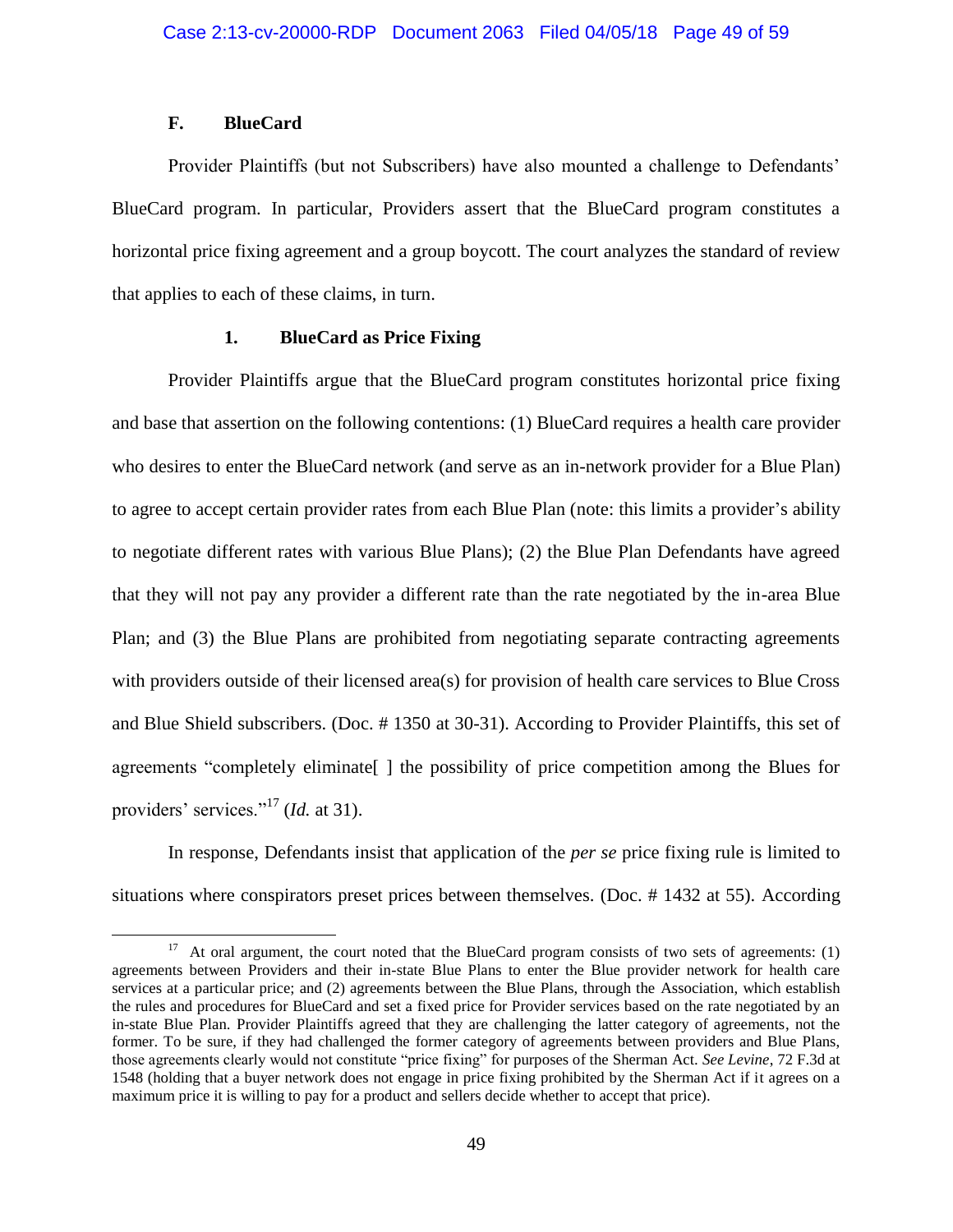### Case 2:13-cv-20000-RDP Document 2063 Filed 04/05/18 Page 50 of 59

to Defendants, the BlueCard program should be analyzed as a joint purchasing agreement. (*Id.* at 56). Defendants also insist that the court should not analyze the BlueCard program under a *per se* price fixing rule because the program offers significant procompetitive benefits. (*Id.* at 57). These claimed procompetitive benefits include: (1) access to high-quality insurance products with a local focus, broad provider networks, and competitive premiums; (2) access to a nationwide patient volume for health care providers; and (3) "prompt payments, ease of claims processing[,] and lower administrative costs." (Doc. # 1349 at 43).

In reply, Provider Plaintiffs argue that price fixing does not require the conspirators to agree on a specific price. (Doc. # 1557 at 25). They distinguish the agreements forming the BlueCard program from joint-purchasing agreements because (1) the agreements are related to the ESAs established by the Licensing Agreements, (2) the Blue Plans use the ESAs to create local monopolies, and (3) the lower provider prices obtained through the Blues' alleged monopolistic conduct are shared with other Plans. (*Id.*).

It is axiomatic that horizontal price-fixing schemes are *per se* violations of the Sherman Act. *See All Care Nursing Serv., Inc. v. High Tech Staffing Servs.*, 135 F.3d 740, 746 (11th Cir. 1998); *Dagher*, 547 U.S. at 5. Price fixing schemes violate the Sherman Act whether committed by sellers or buyers of goods and services. *All Care Nursing*, 135 F.3d at 747 (citing *Mandeville Island Farms, Inc. v. Am. Crystal Sugar Co.*, 334 U.S. 219, 233-37 (1948)). And, the Supreme Court has broadly defined price fixing to include any "combination formed for the purpose and with the effect of raising, depressing, fixing, pegging, or stabilizing the price of a commodity in interstate or foreign commerce." *United States v. Socony-Vacuum Oil Co.*, 310 U.S. 150, 223 (1940).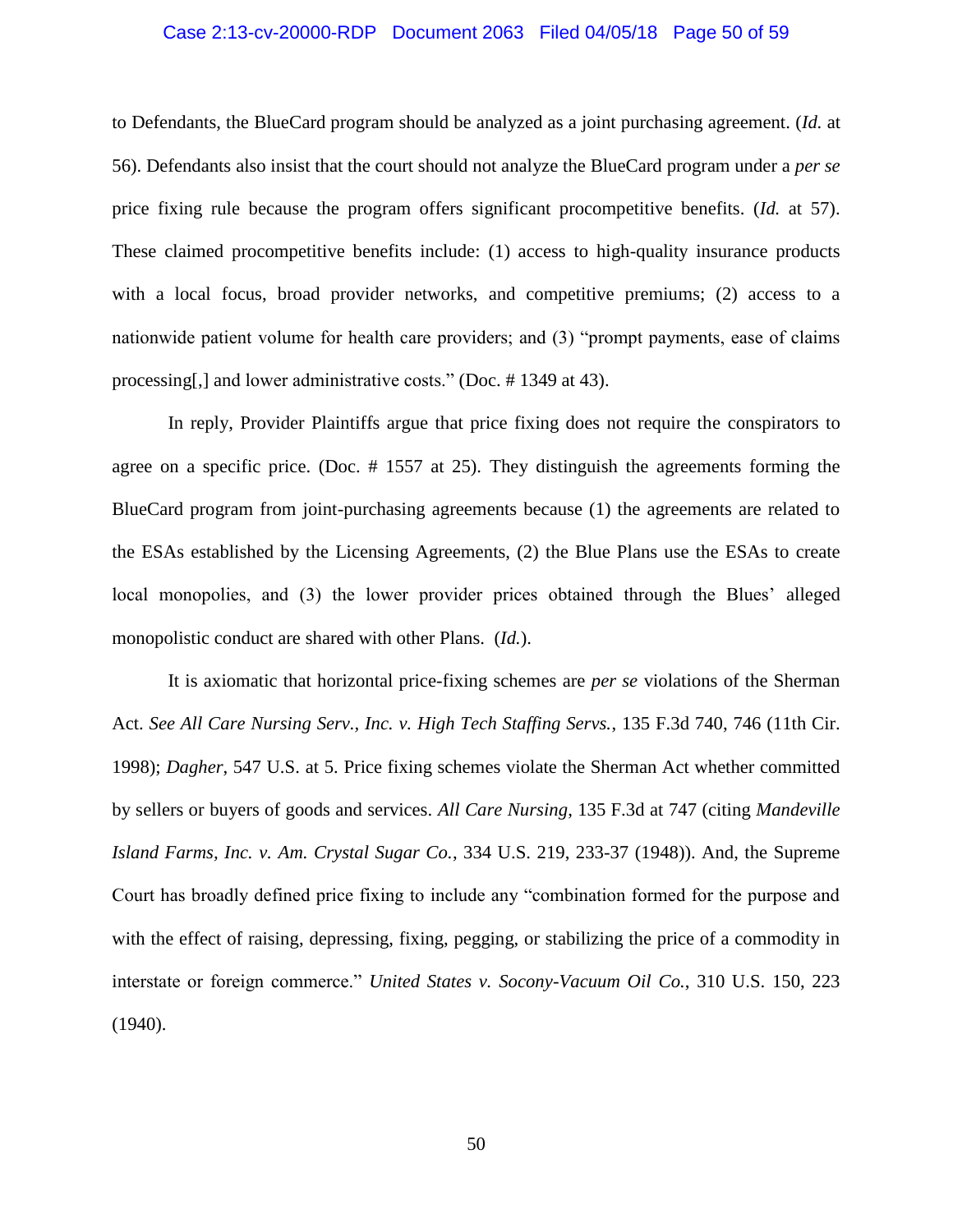### Case 2:13-cv-20000-RDP Document 2063 Filed 04/05/18 Page 51 of 59

At the same time, the court recognizes that not all agreements between competitors that affect prices may be deemed price fixing. *All Care Nursing*, 135 F.3d at 747 (quoting *BMI*, 441 U.S. at 23). For example, in *All Care Nursing*, the Eleventh Circuit held that a preferred provider network of contract nurses did not qualify as a *per se* price fixing scheme because (1) all contract nursing agencies in the geographic area could submit bids to the provider network, (2) the nursing agencies could provide services to the hospitals in the preferred provider network if preferred agencies could not meet the hospitals' demand, and (3) the nursing agencies in the provider network could leave the network if market conditions favored doing so. <sup>18</sup> *Id.* at 747-48.

Pricing decisions within a legitimate joint venture between competitors also do not constitute *per se* violations of the Sherman Act. *Dagher*, 547 U.S. at 8. Such a joint venture is considered a single firm for purposes of making pricing decisions if "persons who would otherwise be competitors pool their capital and share the risks of loss as well as the opportunities for profit." *Id.* at 6 (quoting *Maricopa County*, 457 U.S. at 356). This is so even if the joint venture sets prices and sells products under multiple brands used by the competitors that established the joint venture. *Id.* at 6-7 (explaining that such pricing decisions should be challenged under the rule of reason, not the *per se* standard).

Cooperative purchasing arrangements also do "not necessarily stifle competition," as they can be used by purchasers to "exploit[ ] the productive efficiencies that result from conducting business on a larger scale." *N. Jackson Pharmacy, Inc. v. Caremark RX, Inc.*, 385 F. Supp. 2d 740, 747 (N.D. Ill. 2005) (quoting Roger D. Blair & Jeffrey L. Harrison, *Monopsony: Antitrust Law and Economics* 93-94 (1993)). Of course, such agreements also can allow competitors to

<sup>&</sup>lt;sup>18</sup> Providers have maintained throughout these actions that it is not feasible for Alabama Providers to forgo entering the BlueCard Provider network due to the Blues' overwhelming market share in Alabama. (*See, e.g.*, Doc. # 1613 at 34-35).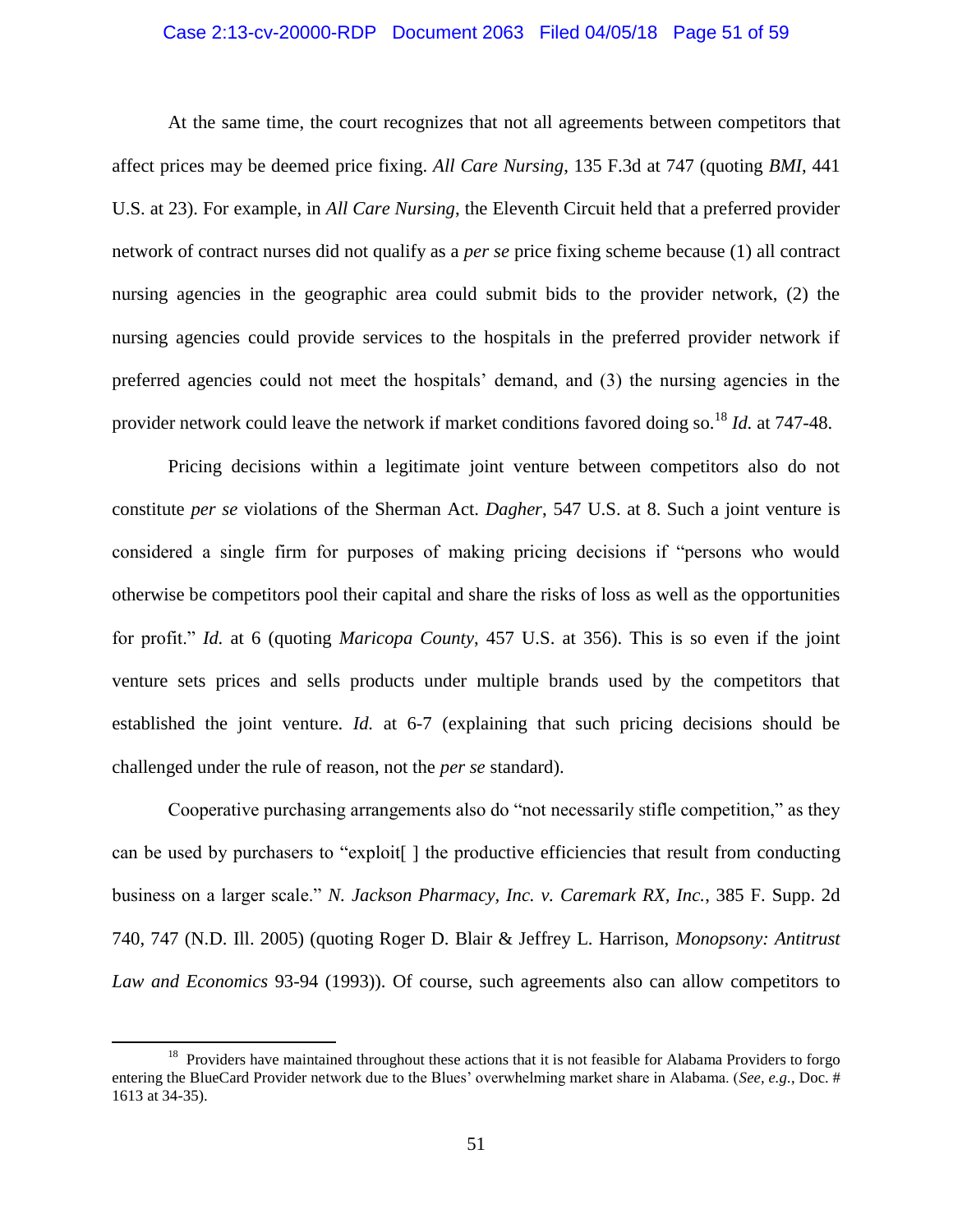### Case 2:13-cv-20000-RDP Document 2063 Filed 04/05/18 Page 52 of 59

exploit their monopsony power by driving prices below competitive levels. *Id.* (quoting Blair & Harrison, *Monopsony* at 93-94). In *North Jackson Pharmacy*, the court determined the type of cooperative purchasing conducted by the defendant, a pharmacy benefits manager, by analyzing whether the cooperative purchasing agreement was an ancillary restraint to a larger productive enterprise or a mere naked restraint between competitors. *Id.* It determined that the cooperative purchasing conducted by the pharmacy benefits manager must be analyzed under the rule of reason, not a *per se* standard, because (1) the benefits manager likely was able to lower prices through economies of scale, (2) the Federal Trade Commission had analyzed a merger conducted by the benefit manager and had found a low likelihood of monopsony in the relevant market, and (3) the agreement at issue was one likely to produce lower consumer prices in the short term.<sup>19</sup> *Id.* at 749-50.

Here, Provider Plaintiffs do not present a classic price fixing scheme in which the competitors preset prices for purchasing goods between themselves. *Cf. Maricopa Cty.*, 457 U.S. at 335-36 (addressing a maximum fee schedule set by physicians for health services). Rather, they challenge an agreed set of rules whereby prices for healthcare services paid by the entire group of Blue Cross and Blue Shield insurers -- all 36 separate Blue entities -- are set by

 $\overline{a}$ 

<sup>&</sup>lt;sup>19</sup> In *North Jackson Pharmacy*, the court also noted a judicial hesitancy to interfere with cooperative arrangements in the health care industry and this concern served as its final rationale for applying the rule of reason to the Sherman Act claims against the pharmacy benefits manager. 385 F. Supp. 2d at 750 (quoting *Kartell v. Blue Shield of Mass., Inc.*, 749 F.2d 922, 931 (1st Cir. 1984) (Breyer, J.)). Several Eleventh Circuit opinions have expressed a similar reluctance to apply *per se* antitrust standards to restrictive practices performed in the health care industry. *See All Care Nursing*, 135 F.3d at 748 (declining to apply the *per se* group boycott rule against a preferred provider network because a recognized history of anticompetitive effect did not exist "for health-care preferredprovider programs"); *Levine*, 72 F.3d at 1550-51 (declining to apply the *per se* group boycott rule to multiprovider networks, in part because the Department of Justice had determined that it lacked sufficient experience with such networks to provide a formal policy regarding them). But, in *Maricopa County*, the Supreme Court expressly rejected the argument that the *per se* price fixing rule should not be applied to the price list at issue because of the judiciary's lack of experience with the health care industry. 457 U.S. at 349-51. Likewise, the Court rejected the assertion "that the *per se* rule must be rejustified for every industry that has not been subject to significant antitrust litigation." *Id.* at 351. In accordance with *Maricopa County*, this court does not believe that any quirks unique to the health care industry, standing alone, justify application of the rule of reason to the alleged price fixing agreements challenged in Provider Plaintiffs' claims regarding BlueCard.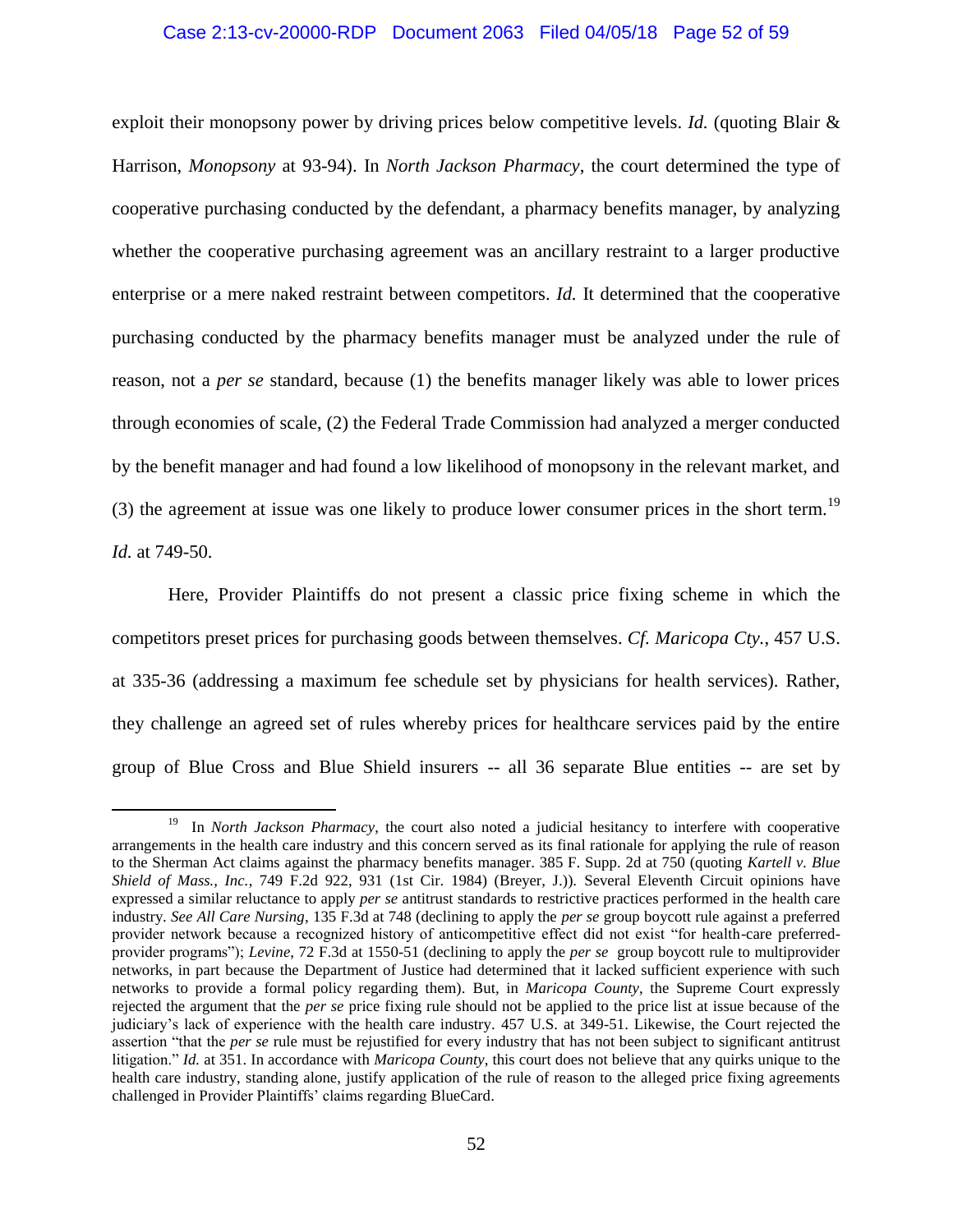### Case 2:13-cv-20000-RDP Document 2063 Filed 04/05/18 Page 53 of 59

negotiations between a provider and its in-state Blue Plan. Moreover, the Blue Plans have agreed to not negotiate with health care providers unless they operate within a Blue Plan's ESA or in a contiguous county. While the court recognizes that concerted activity can qualify as *per se* price fixing in the absence of preset prices, *see Catalano, Inc. v. Target Sales, Inc.*, 446 U.S. 643 (1980) (applying *per se* horizontal price fixing standard to horizontal agreement to not provide credit to purchasers), the cooperative integration at the heart of the BlueCard program requires more detailed review.

Like a joint venture, the Blue Plans have integrated certain assets to create the BlueCard program. They have agreed to integrate their best provider networks into BlueCard and to allow other Blue Plans access to their best provider discounts. (*See* Docs. # 1431-30 at 4; 1431-32 at 4). Moreover, like a joint venture, the Blue Plans share a significant degree of opportunities for profit and risks of loss by relying on the BlueCard program, rather than independent negotiations, to obtain discounted provider rates. *Cf. Dagher*, 547 U.S. at 6. If a Blue Plan in a particular area negotiates particularly well with the health care providers in that area and obtains above-average discounts, then the other Blue Plans also receive the benefit of those discounts. But, if a Blue Plan in another area performs poorly in its provider negotiations and secures below-average discounts, then the other Blue Plans pay the higher-than-average costs for health care services. The similarities between the integrative aspects of the BlueCard program and a traditional joint venture weigh in favor of applying the rule of reason to Provider Plaintiffs' price fixing claims based on that program.

Finally, as *North Jackson Pharmacy* explains, cooperative purchasing arrangements between competitors can have procompetitive and anticompetitive effects. 385 F. Supp. 2d at 747. They can allow purchasers to obtain the benefits of economies of scale, or they can allow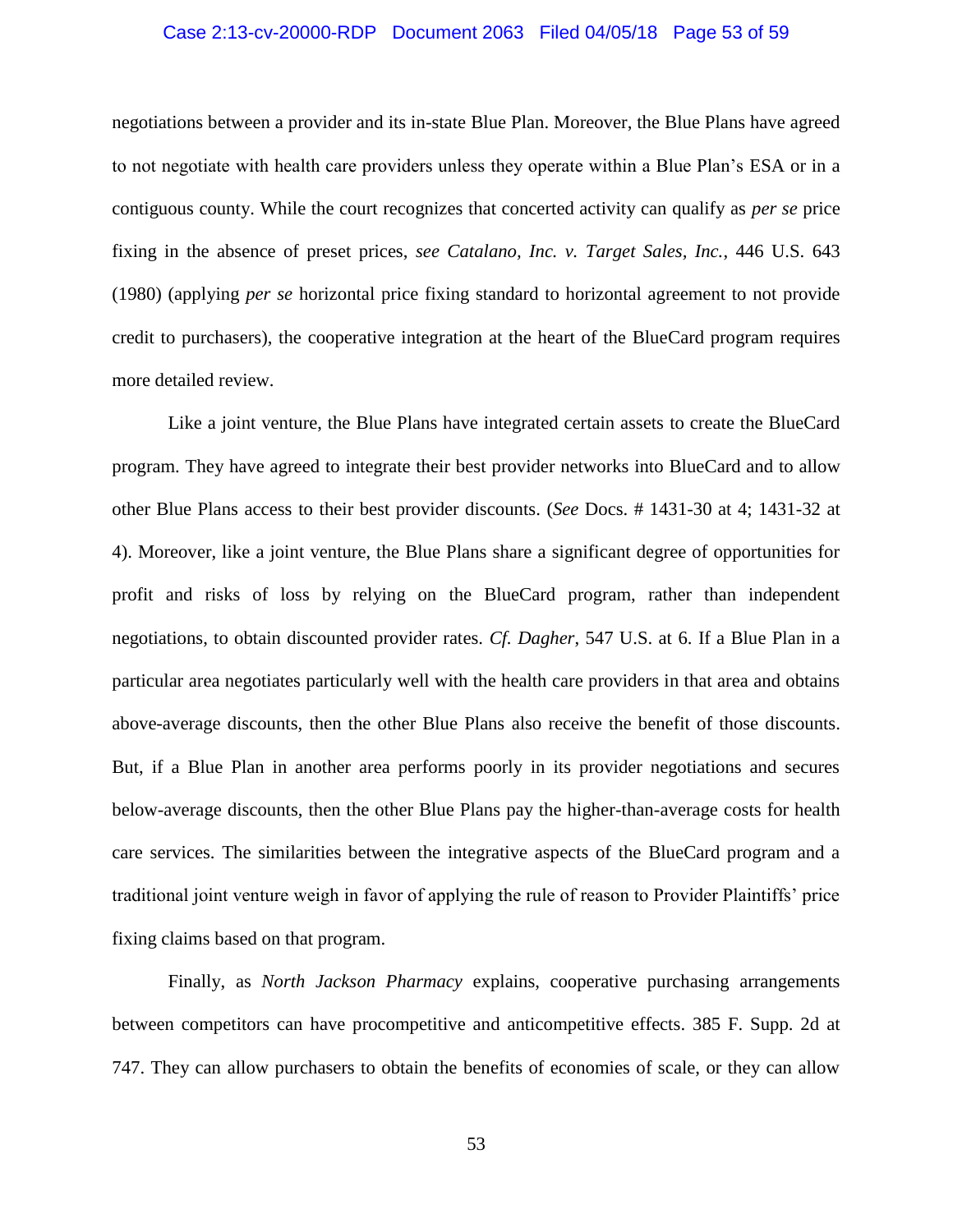# Case 2:13-cv-20000-RDP Document 2063 Filed 04/05/18 Page 54 of 59

purchasers to coerce suppliers into offering below-competitive prices for products. Given the plausible procompetitive benefits of the BlueCard program, Provider Plaintiffs' price fixing claims are due to be analyzed under the rule of reason, even though the Blue Plans arguably have pegged prices for services provided to out-of-state Blue Plans to those negotiated by the in-state Blue Plan.<sup>20</sup>

### **2. BlueCard as Group Boycott**

 $\overline{\phantom{a}}$ 

At oral argument, Provider Plaintiffs asserted that the BlueCard program constitutes a group boycott because the Blue Plans "all agreed [ ] that as a Blue they will not contract with providers outside their service area." (Doc. # 1613 at 29). Although the group boycott claim is not discussed at depth in the parties' summary judgment briefs, the court will address it here. After careful review, the court determines that more evidentiary submissions will be required to determine the appropriate standard of review for the group boycott claims.

The Eleventh Circuit has recognized that certain group boycotts constitute *per se* violations of the Sherman Act. *All Care Nursing*, 135 F.3d at 746. Yet, the Eleventh Circuit has also echoed the Supreme Court's caution against expanding the group boycott *per se* rule, as "[n]ot all concerted refusals to deal are predominantly anticompetitive." *Id.* at 748 (quoting *Nw. Wholesale Stationers, Inc. v. Pac. Stationery & Printing Co.*, 472 U.S. 284, 298 (1985)). Group boycotts generally are only subjected to a *per se* analysis if (1) the boycott blocks access to a necessary product, facility, or market for competition, or (2) if the boycotting firms possess

 $20$  Again, it is noteworthy that Subscriber Plaintiffs do not challenge BlueCard as an antitrust violation. This *may* prove significant. Recently, the Supreme Court granted *certiorari* to review the application of the Sherman Act to two-sided platforms that unite distinct yet interrelated groups of customers. *Ohio v. American Express Co.*, No. 16-1454 (S. Ct. argued Feb. 26, 2018). The *American Express* case concerns the credit card market, not the health insurance market. The Second Circuit held -- based in part on the parties' agreement -- that the Section 1 Sherman Act claims in *American Express* are to be analyzed under the rule of reason. *United States v. Am. Express Co.*, 838 F.3d 179, 195-96 (2d Cir. 2016), *cert. granted sub. nom*, *Ohio v. Am. Express Co.*, 138 S. Ct. 355 (2017). The court does not address here whether any market at issue in this case can be characterized as a two-sided market, nor does the court discuss whether that characterization would affect a determination of whether to apply a *per se* or rule of reason standard. But it will be worth seeing what the Supreme Court has to say in its *American Express* decision.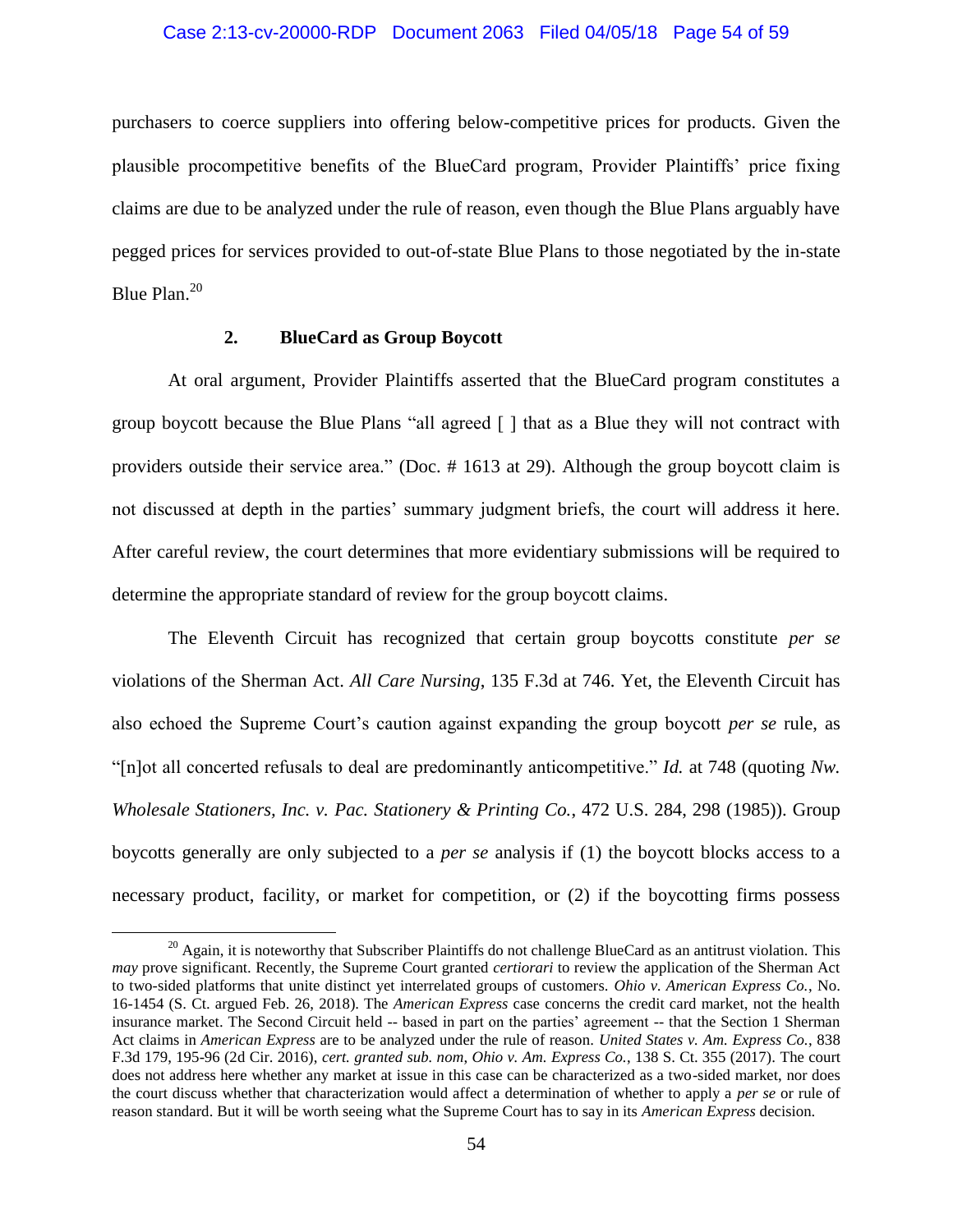#### Case 2:13-cv-20000-RDP Document 2063 Filed 04/05/18 Page 55 of 59

market power within the relevant market. *Id.* (quoting *Nw. Wholesale Stationers*, 472 U.S. at 294). Thus, "[u]nless the cooperative possesses market power or exclusive access to an element essential to effective competition, the conclusion that expulsion is virtually always likely to have an anticompetitive effect is not warranted." *Nw. Wholesale Stationers*, 472 U.S. at 296.

At this stage, neither Provider Plaintiffs nor Subscriber Plaintiffs (in connection with any other claim) have established Defendants' market power over a particular market which is the subject of the alleged group boycott against health care providers. *Cf. Nw. Wholesale Stationers*, 472 U.S. at 296. Nor have Plaintiffs pointed to an element of the market that the Blue Plans exclusively control. *Cf. id.* Because Plaintiffs have not shown that the undisputed evidence establishes at least one of these two predicate facts, the court must review the alleged boycott of health care providers and services outside of a particular Blue Plan's service area under the rule of reason.<sup>21</sup> *All Care Nursing*, 135 F.3d at 748-49; *Retina Assocs., P.A. v. S. Baptist Hosp. of Fla., Inc.*, 105 F.3d 1376, 1381 (11th Cir. 1997); *Levine*, 72 F.3d at 1550; *F.T.C. v. Ind. Fed'n of Dentists*, 476 U.S. 447, 458 (1986).

## **G. Trademark Uncoupling Rules**

 $\overline{a}$ 

In their summary judgment papers, Subscriber Plaintiffs briefly argue that the Association's restrictions on the use of trade names that have been used in conjunction with a Blue Mark are *per se* violations of the Sherman Act. (Doc. # 1351 at 36-38). Subscriber Plaintiffs insist that the trade name restriction is analogous to a horizontal market allocation because (1) the trade name restraint was instituted in 1999, and (2) the Blue Plans would commit

<sup>&</sup>lt;sup>21</sup> The court also may need to consider plausible procompetitive benefits of the type of boycott alleged in this action before determining whether the group boycott is subject to *per se* review. *See Levine*, 72 F.3d at 1550-51 (declining to apply a *per se* boycott standard to a multiprovider network because the Department of Justice had decided that it lacked sufficient experience with such entities to promulgate a formal antitrust policy); *Diaz v. Farley*, 215 F.3d 1175, 1183-84 (10th Cir. 2000) (discussing the possible procompetitive benefits of an alleged boycott against anesthesiologists at a particular hospital and the need for caution in antitrust analysis of professional health care).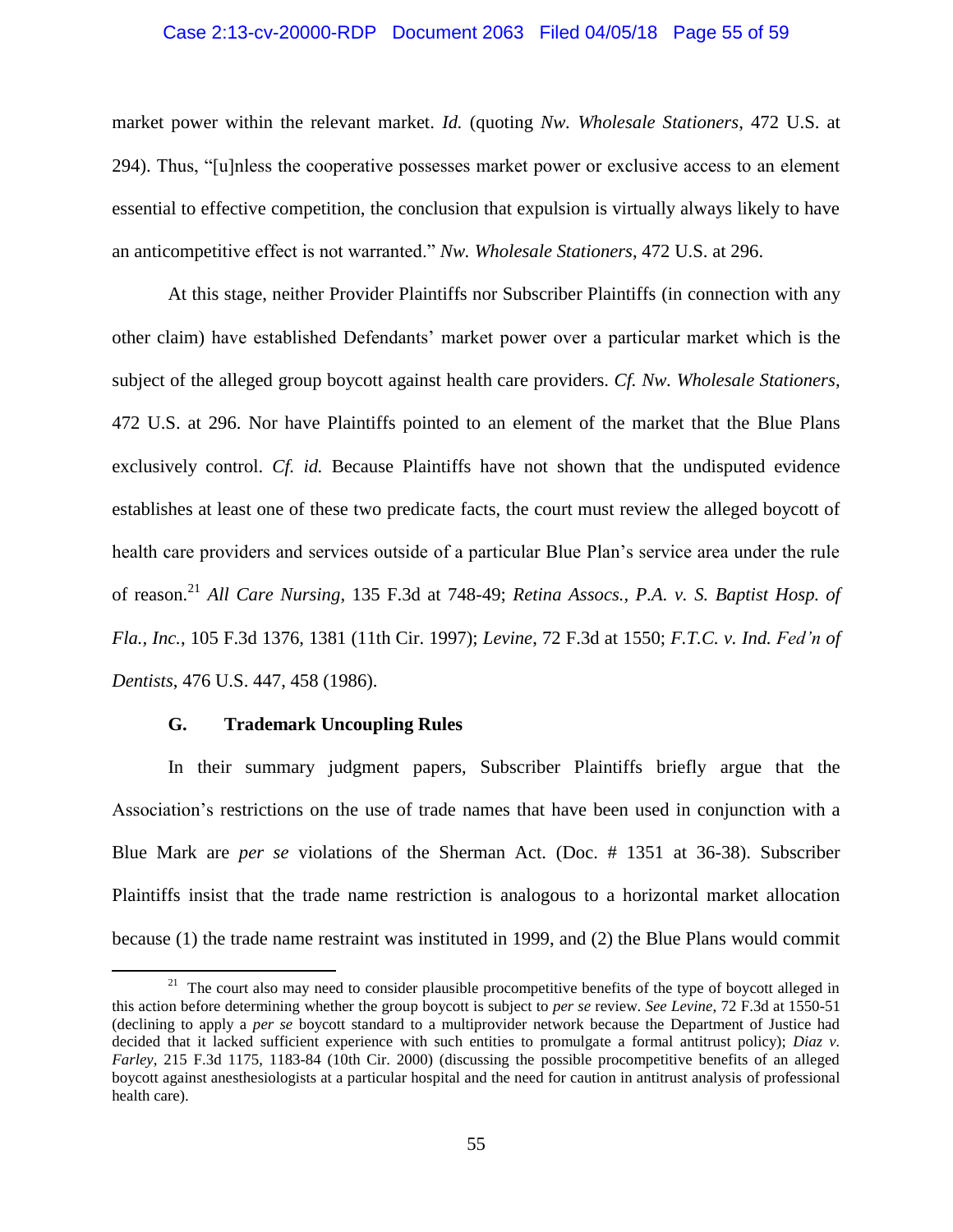### Case 2:13-cv-20000-RDP Document 2063 Filed 04/05/18 Page 56 of 59

a *per se* violation of the Sherman Act if they agreed to not compete with each other in certain areas using their individualized trade names. (*Id.* at 37).

Defendants respond that the "uncoupling rules" are not analogous to geographic market allocations because they prevent a Blue Plan from independently using any trade name that has been associated with the Blue Marks nationwide. (Doc. # 1432 at 54). Moreover, Defendants claim that the rule was adopted for a procompetitive purpose and that it falls within the Association's rights as the trademark holder and licensor. (*Id.* at 54-55). Although this issue may have been under-briefed, the court is inclined to find, upon its initial review, that the uncoupling rules are subject to a rule of reason analysis.

In 1999, the Association's Board of Directors voted to recommend the uncoupling rules for distinguishing words and symbols used alongside the Blue Marks.<sup>22</sup> (Doc. # 1433-5 at 15-21). In their simplest application, the uncoupling rules prevent a Blue Plan from using a trade name with the Blue Marks and then using the same trade name to sell another health care service product without the Blue Marks. (Doc. # 1433-5 at 16, 18-19). They also prohibit the Blue Plans from using unique words and symbols associated with products sold under the Blue Marks to sell non-branded health care service products. (*Id.* at 17-18). The rules do not apply to certain tag lines approved in advance by the Association, joint advertising ventures with non-Blue entities approved by the Association, or the sale, marketing, and administration of products other than core health care products and services. (*Id.* at 18-19).

Subscriber Plaintiffs refer to the uncoupling rules as agreements not to compete, but they are actually more similar in substance to trademark agreements between competitors. Thus, the Second Circuit's analysis of restrictive trademark agreements in *Clorox Company v. Sterling* 

l

 $22$  During that same meeting, the Board of Directors endorsed a monetary sanctions program for violations of the Licensing Agreements. (Doc. # 1433-5 at 33-35).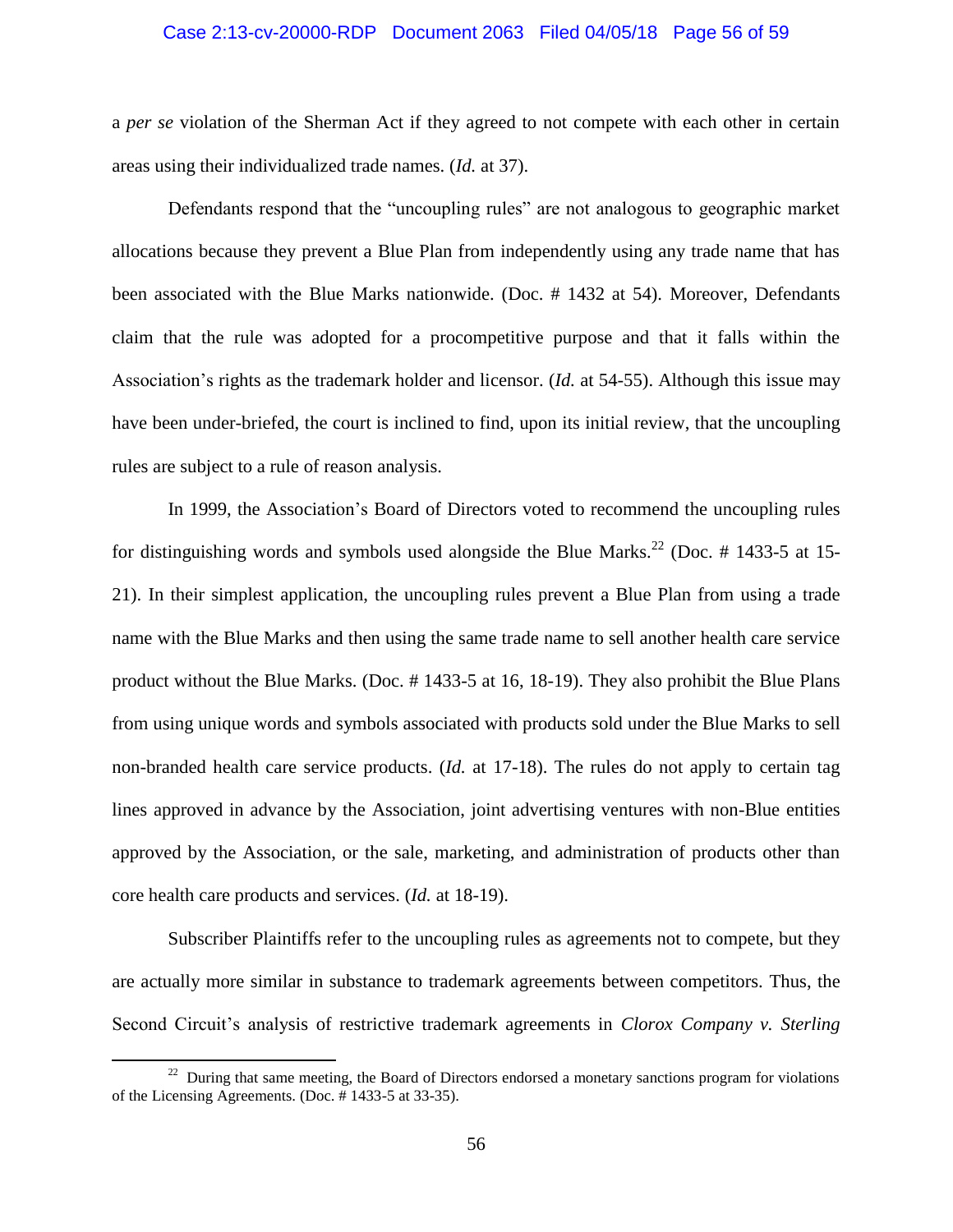### Case 2:13-cv-20000-RDP Document 2063 Filed 04/05/18 Page 57 of 59

*Winthrop, Inc.*, 117 F.3d 50 (2d Cir. 1997) is instructive. There, the producers of Pine-Sol branded products and Lysol branded products had entered into a series of agreements that restricted the products to be sold under the Pine-Sol trademark and limited when they could be promoted as disinfectants. 117 F.3d at 53-54. After the parties entered into their trademark agreement, Clorox purchased the Pine-Sol assets and challenged the limitations on use of the Pine-Sol trademark under Sections 1 and 2 of the Sherman Act. *Id.* at 54. The Second Circuit held that the trademark agreement between Lysol's and Pine-Sol's producers was to be examined under the rule of reason because (1) trademark agreements are favored by courts, (2) trademark agreements that regulate use of competing trademarks are distinguishable from trademark agreements "that in reality serve to divide markets," and (3) the agreement presented there did not create a *per se* antitrust violation, such as price fixing, market division, or a group boycott. *Id.* at 55-56.

The trademark restrictions created by the uncoupling rules in this litigation are substantially similar to those analyzed under the rule of reason in *Clorox*. As the *Clorox* court noted, the uncoupling rules restrain independent competitors from using trademarks for particular products, but they do not restrain competitors from selling products under other brands or trademarks. (Those restrictions were put in place by other Assocation rules, as discussed above.) Subscriber Plaintiffs characterize the trade name uncoupling rule as an "absolute prohibition on the use of individualized trade names that have previously been used in conjunction with the Blue Marks" (Doc.  $\#$  1351 at 37), but a review of the uncoupling rules reveals that the Blue Plans are only prohibited from using the trade names for the sale of certain core health insurance products and services. Thus, the trade name uncoupling rule is analogous to the trademark agreement in *Clorox*, which restricted Pine-Sol's owner from using that name in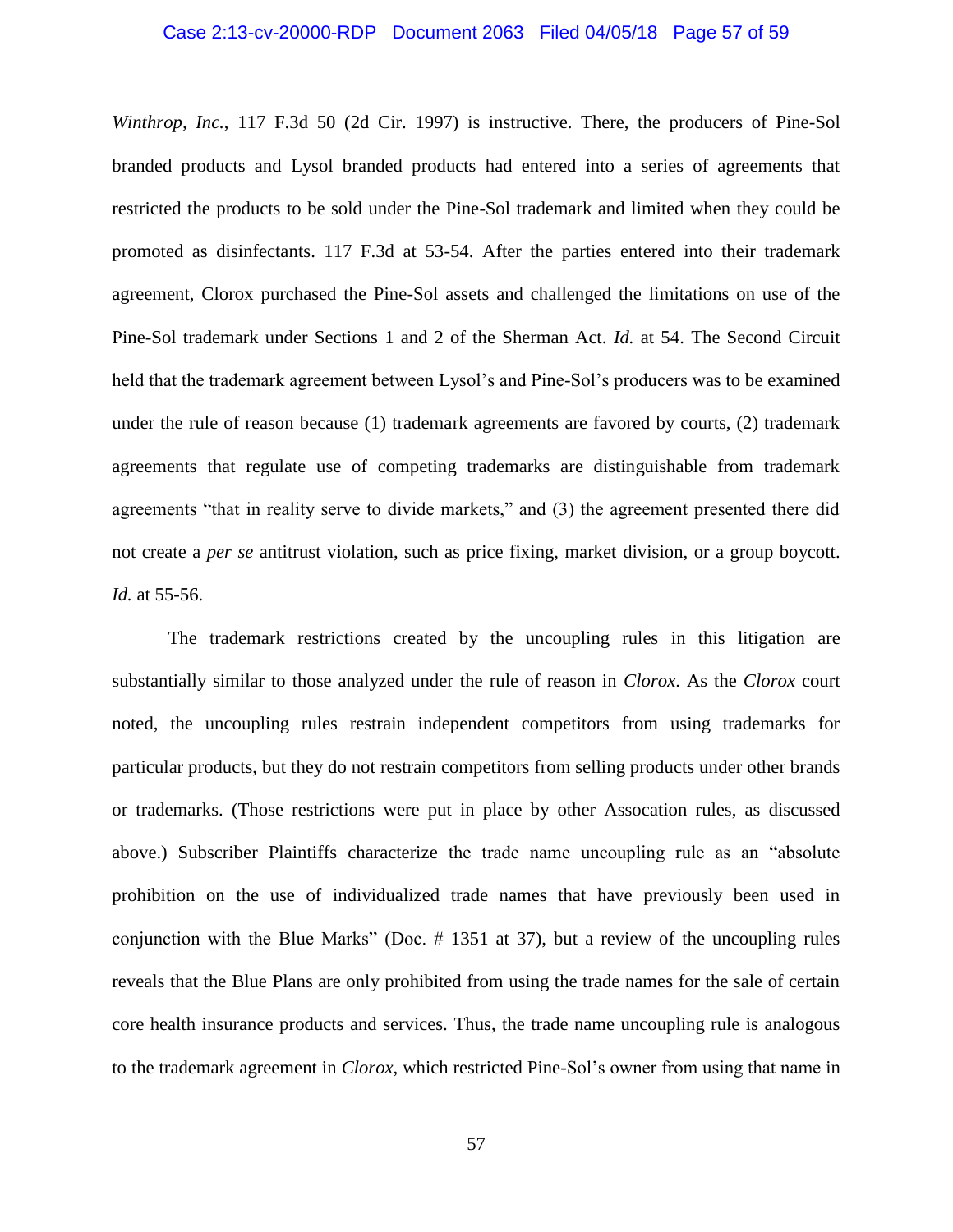#### Case 2:13-cv-20000-RDP Document 2063 Filed 04/05/18 Page 58 of 59

connection with certain cleaning and disinfecting products. *Cf.* 117 F.3d at 53-54. These rules are not "naked" agreements between competitors (*i.e.*, the Blue Plans). That is, the rules are not simply reciprocal agreements between the Blues to not use their trade names associated with the trademarks. Rather, the Rule 56 evidence shows that the rules are intended to protect the strength of the Blue Marks by preventing the transfer of goodwill in the Blue Marks to other unique marks created by an individual Blue Plan. (Doc. # 1436-27 at 248-49). Because the record does not show that the uncoupling rules were used to effectuate a *per se* antitrust violation, and the uncoupling rules have potential procompetitive benefits (*i.e.*, preventing the transfer of goodwill), the uncoupling rules do not fall within a category of *per se* restraints under the Sherman Act. $^{23}$ 

### **IV. Conclusion**

 $\overline{\phantom{a}}$ 

The Supreme Court jealously guards the precedential effect of its opinions. This is even true in antitrust law, where the economic principles of competition policy are subject to continual evolution. The Supreme Court has specifically cautioned district courts and appellate courts against reading the tea leaves and predicting which antitrust precedents are now disfavored. *See State Oil*, 522 U.S. at 20 (commending the court of appeals for applying the precedential opinion at issue because "it is [the Supreme Court's] prerogative alone to overrule one of its precedents"). And the Eleventh Circuit has abided by that guidance in antitrust cases. *See, e.g.*, *Major League Baseball v. Crist*, 331 F.3d 1177, 1188-89 (11th Cir. 2003) (holding that the "business-of-baseball exemption" preempted a state-law antitrust action against Major League Baseball and baseball clubs, and commenting that the court had no choice but to apply the

 $^{23}$  In light of the parties' sparse briefing on the uncoupling rules, the court need not decide  $-$  and does not decide -- whether the uncoupling rules are part of the aggregate of restraints of trade connected to the Blues' ESAs. *Cf. Sealy*, 388 U.S. at 354-56.